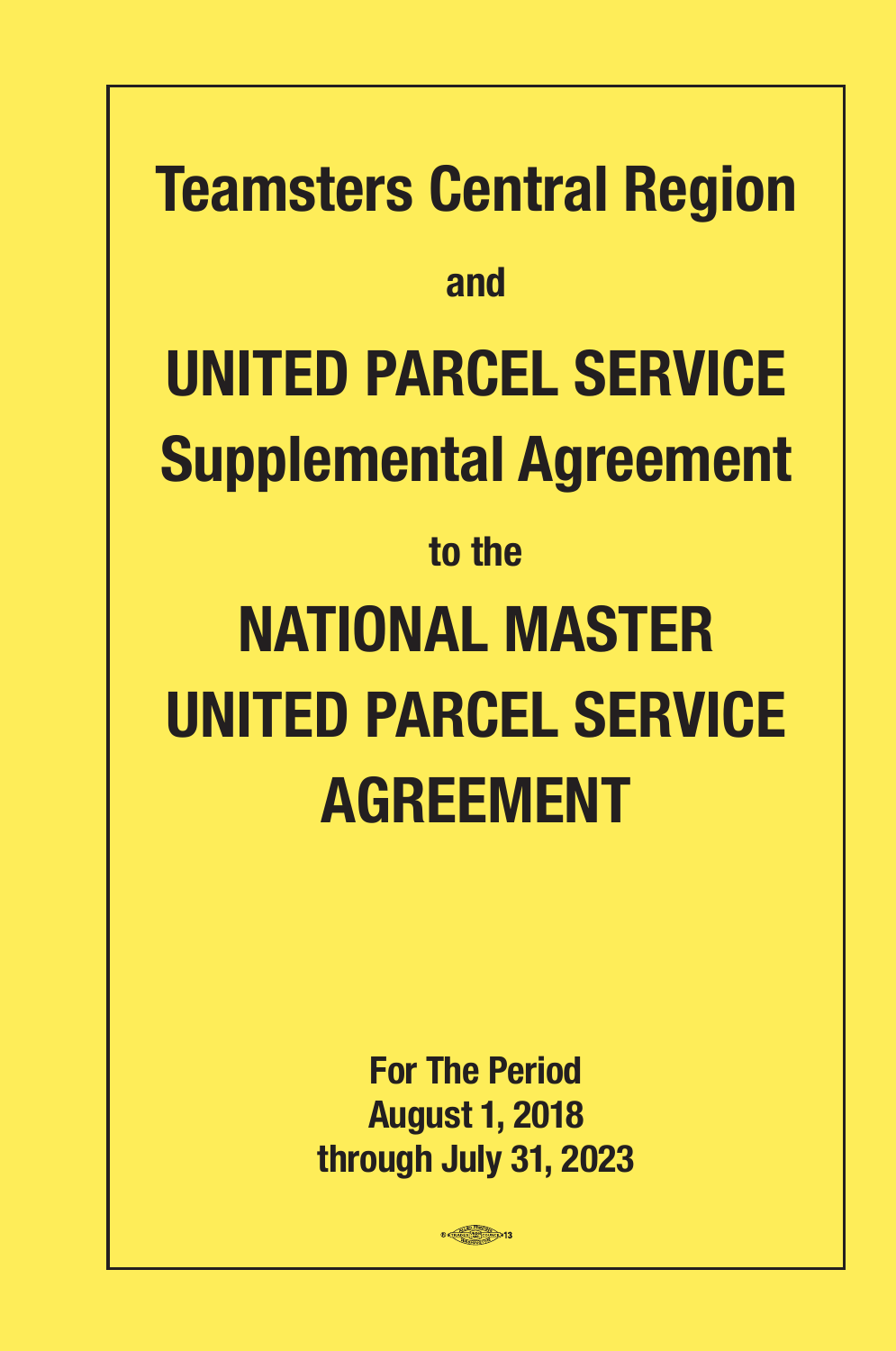# **TABLE OF CONTENTS**

| <b>ARTICLE 1 - PROBATIONARY EMPLOYEES -</b>         |  |
|-----------------------------------------------------|--|
|                                                     |  |
|                                                     |  |
|                                                     |  |
|                                                     |  |
|                                                     |  |
|                                                     |  |
|                                                     |  |
|                                                     |  |
|                                                     |  |
|                                                     |  |
|                                                     |  |
|                                                     |  |
|                                                     |  |
|                                                     |  |
| Section 10 Part-time Employees Transferring to      |  |
|                                                     |  |
| Section 11 Part-time Job Selection Procedure  206   |  |
|                                                     |  |
|                                                     |  |
|                                                     |  |
|                                                     |  |
|                                                     |  |
|                                                     |  |
|                                                     |  |
| Section 19 Single Day Vacation Coverage Drivers 213 |  |
| <b>ARTICLE 4 - MAINTENANCE OF STANDARDS</b> 214     |  |
|                                                     |  |
|                                                     |  |
|                                                     |  |
|                                                     |  |
|                                                     |  |
|                                                     |  |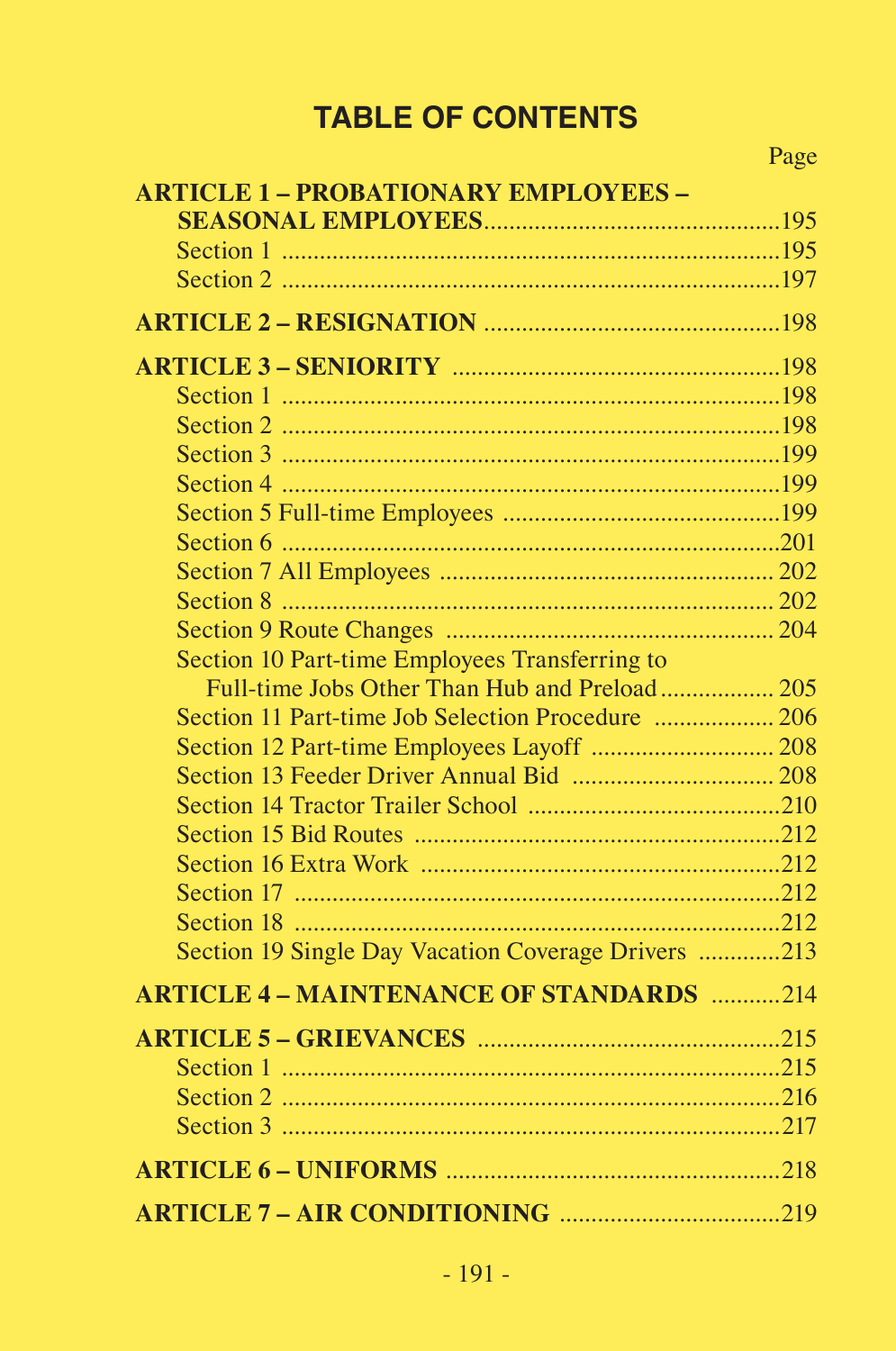| <b>ARTICLE 9 - TIME SHEETS AND TIME CLOCKS  220</b> |  |
|-----------------------------------------------------|--|
| <b>ARTICLE 10 - BREAKDOWN OR IMPASSABLE</b>         |  |
|                                                     |  |
| <b>ARTICLE 11 - PART-TIME EMPLOYEES</b> 221         |  |
|                                                     |  |
|                                                     |  |
|                                                     |  |
|                                                     |  |
|                                                     |  |
|                                                     |  |
|                                                     |  |
|                                                     |  |
|                                                     |  |
|                                                     |  |
|                                                     |  |
|                                                     |  |
|                                                     |  |
|                                                     |  |
|                                                     |  |
|                                                     |  |
| Section 9 Full-time and Part-time employees 227     |  |
|                                                     |  |
| <b>ARTICLE 13 - SAFETY AND HEALTH RULES</b> 227     |  |
|                                                     |  |
|                                                     |  |
|                                                     |  |
| <b>ARTICLE 14 - HEALTH &amp; WELFARE</b>            |  |
|                                                     |  |
|                                                     |  |
|                                                     |  |
|                                                     |  |
|                                                     |  |
|                                                     |  |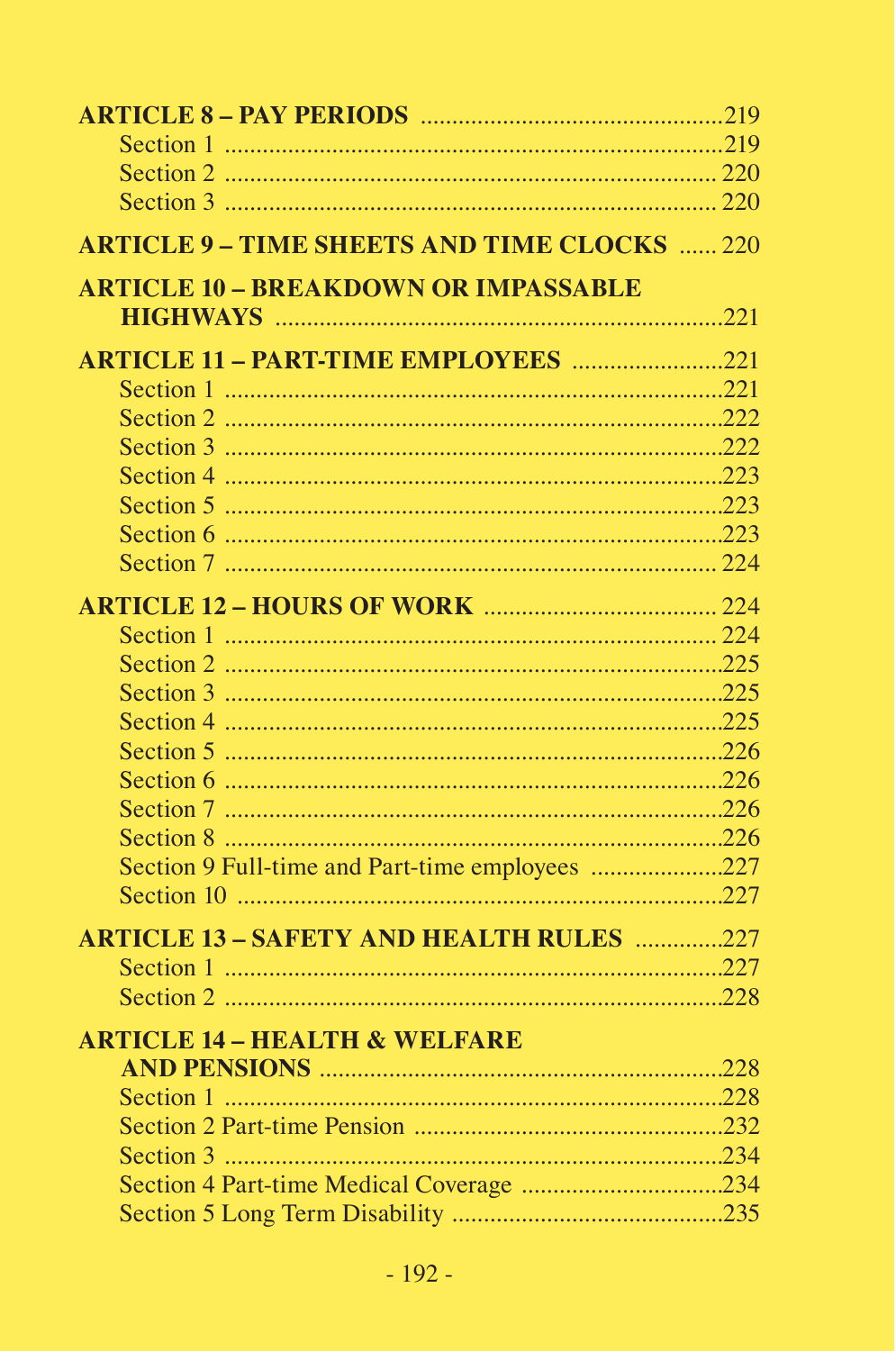| <b>ARTICLE 17 - DISCHARGE OR SUSPENSIONS  244</b> |  |
|---------------------------------------------------|--|
|                                                   |  |
| <b>ARTICLE 18 - MEAL PERIOD (FULL-TIME) 247</b>   |  |
| <b>ARTICLE 19 - MISCELLANEOUS PROVISIONS</b> 247  |  |
|                                                   |  |
|                                                   |  |
|                                                   |  |
|                                                   |  |
|                                                   |  |
|                                                   |  |
|                                                   |  |
|                                                   |  |
|                                                   |  |
|                                                   |  |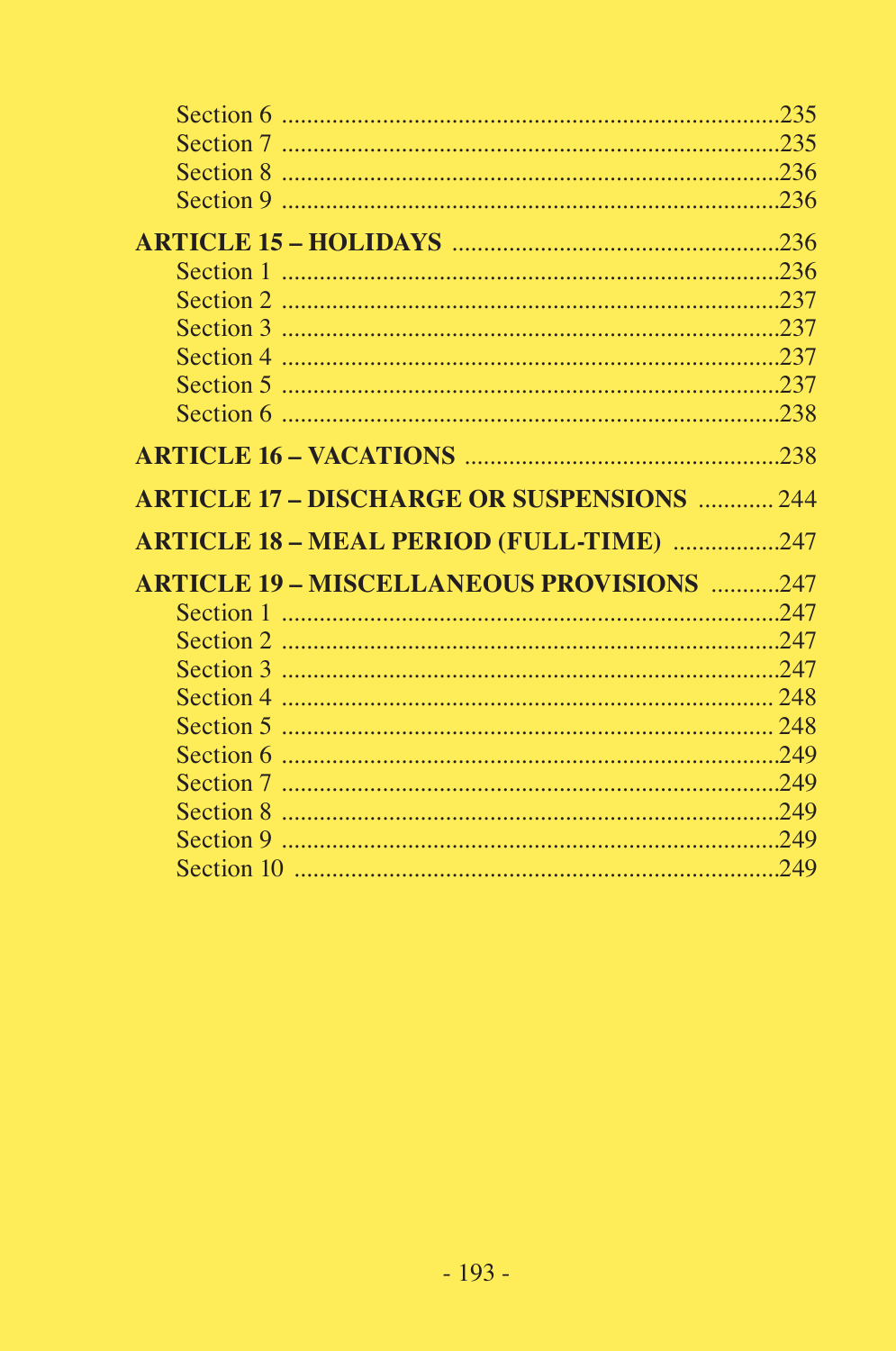# **UNITED PARCEL SERVICE**

# **The Central Region of Teamsters**

## **Supplemental Agreement**

# **For the Period August 1, 2018 through July 31, 2023**

The following Articles and/or Sections of this Central Region of Teamsters Supplement shall supersede or be additions to the corresponding Articles and/or Sections of the National Master United Parcel Service Agreement.

# **ARTICLE 1—PROBATIONARY EMPLOYEES–SEASONAL EMPLOYEES**

#### **Section 1**

(a) Probationary employees: a new employee shall work under the provisions of this Agreement but shall be employed only on a thirty (30) working day trial basis, during which period he/she may be discharged without further recourse; provided however, that the Employer may not discharge or discipline for the purpose of evading this Agreement or discriminating against union members. After working thirty (30) days within a ninety (90) consecutive day period, the employee shall be placed on the regular seniority list, and his/her seniority date shall revert back to the first (1st) day of the thirty (30) day period in which the employee gained seniority.

On days where the Employer has exhausted the air drivers list, pre-seniority drivers may be used for air and these days would not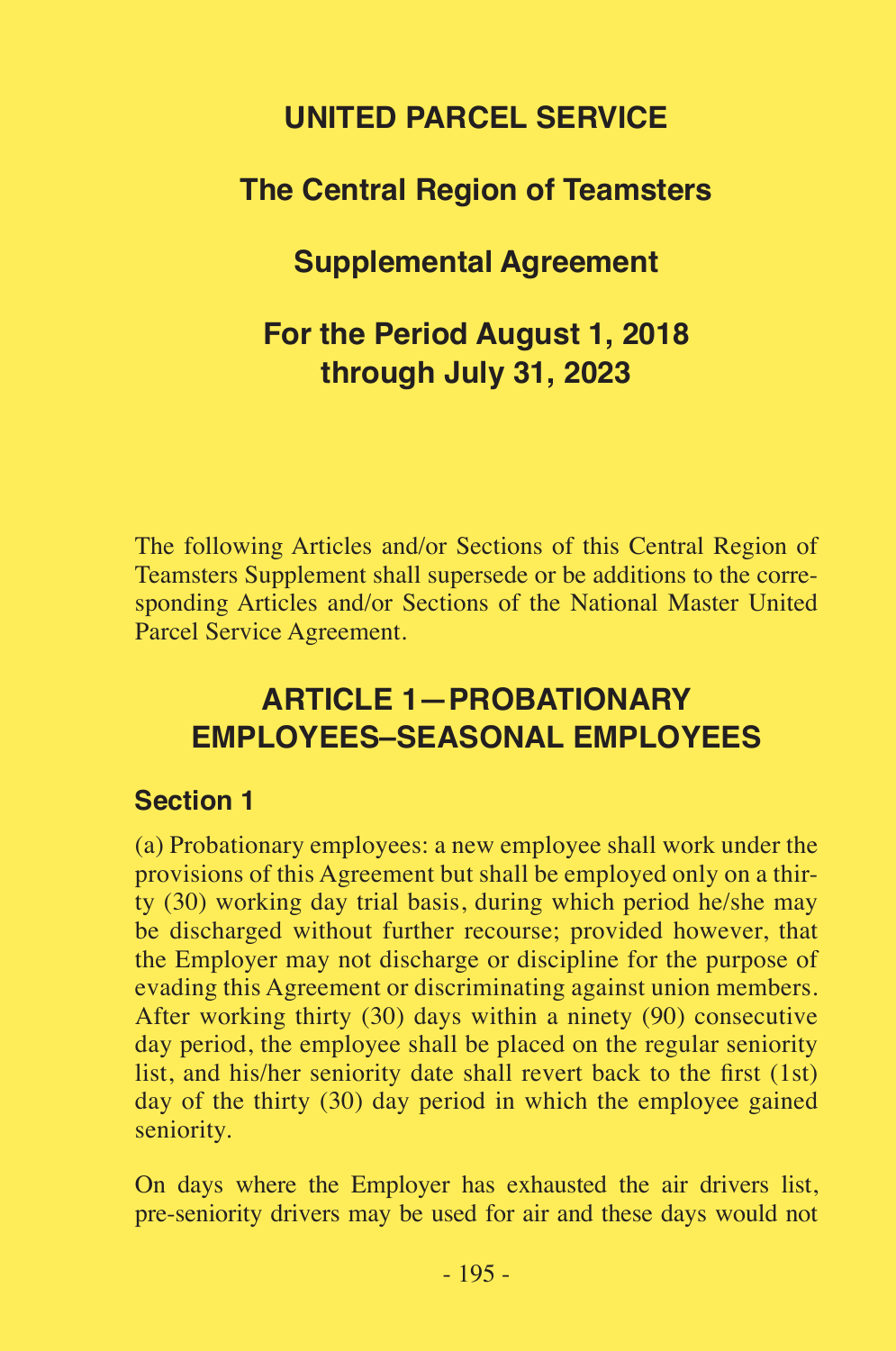count toward seniority. The Employer would be obligated to follow the conditions outlined under Article 40, Section 1 of the Master Agreement.

Attendance at orientation meetings, not to extend beyond fifteen (15) days for educational training for full-time and five (5) days for part-time employees, shall not count as working days for the acquisition of seniority. Employees who attend orientation shall receive the new hire starting rate as outlined in Article 41 (Wages) for fulltime employees or newly hired starting rate as outlined in Article 22 (Part-time Employees) for part-time employees, for all hours spent attending the orientation. Upon successful completion of the qualification period, seniority employees shall also receive the difference between the above compensation and their applicable hourly rate of pay in accordance with Article, 41 Section 2.

(b) Seasonal Employees: Time worked from November 1st through January 15th of the following year shall not accrue toward seniority. This period may be extended upon approval from the Local Union. Any employee who is retained after January 15th or recalled within sixty (60) days after January 15th must work thirty (30) in a ninety (90) consecutive day period commencing with the first (1st) day worked after January 15th and his/her seniority shall revert back to the first (1st) day of his/her ninety (90) day qualification period. However, those employees hired prior to November 1st who are retained or recalled within sixty (60) days after January 15th will retain credit for the number of days worked prior to November 1st.

 These days retained will count toward the thirty (30) days worked in a ninety (90) consecutive day period commencing with the first (1st) day worked after January 15th and they shall be rehired on a six-for-one basis, as outlined elsewhere in this Agreement, and shall be placed on the seniority list with credit back to the first (1st) day worked after January 15th. An employee filling a permanent new job or job vacancy shall gain seniority under the thirty (30) working days in ninety (90) calendar days seniority provision. This provision will not affect the Company's obligation to bid permanent full-time job vacancies pursuant to Article 3, Section 8 of the Central Region Supplement or any applicable language in any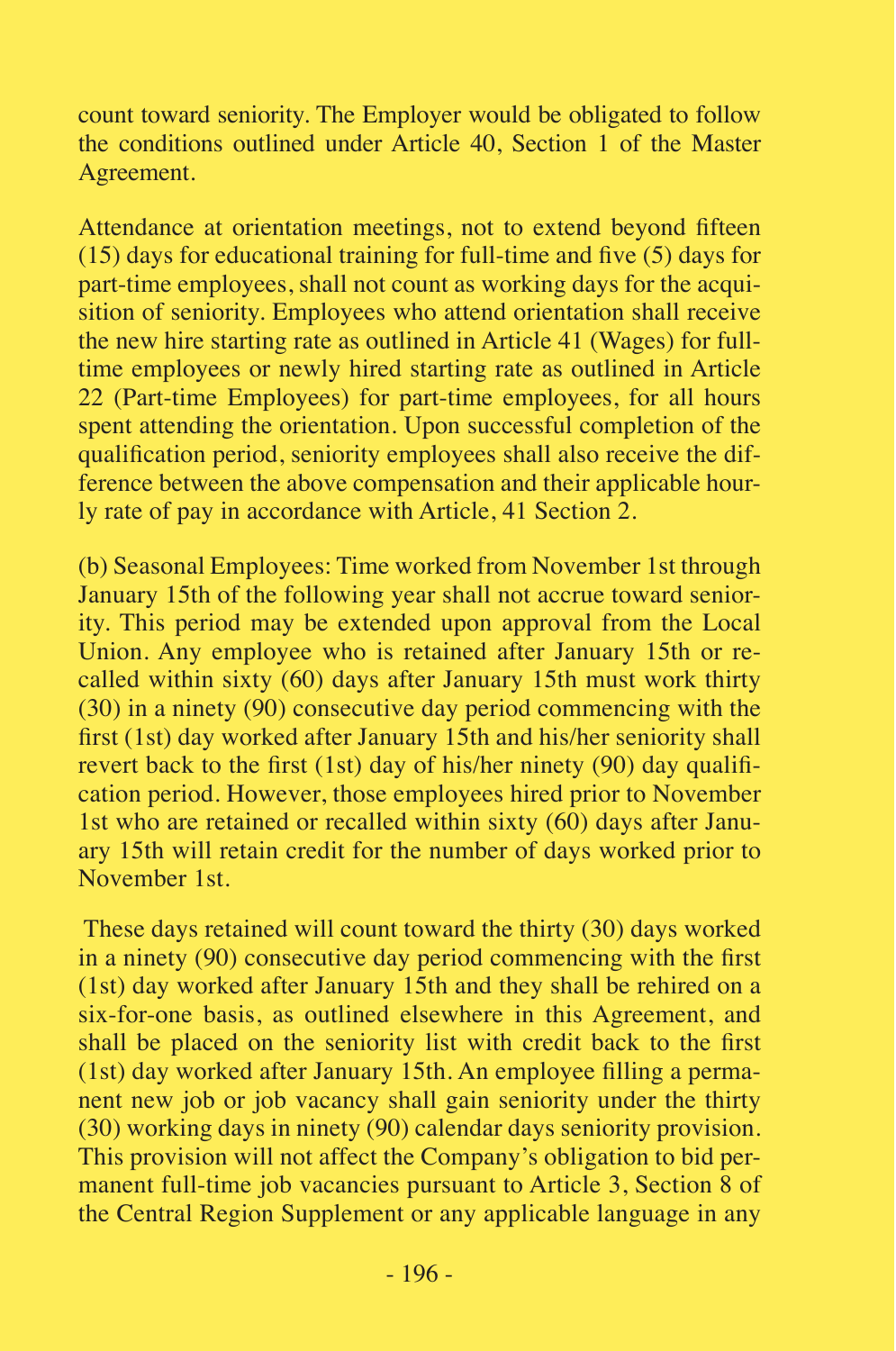Local Rider or Addendum. Seasonal and probationary employees will not receive any of the benefits of this Agreement other than wages spelled out in this Agreement. Any employee put to work during the seasonal period shall be paid the appropriate seasonal rate of pay.

No time worked by a new hire in a second or subsequent consecutive free period shall count toward seniority. Any proven abuse of this provision shall be reviewed by the Central Region Co-Chairs.

## **Section 2**

The Employer agrees that the function of supervisors is the supervision of employees and not the performance of the work of the employees they supervise.

Accordingly, the parties agree that supervisors will not perform the work of the parties they supervise except during training, demonstration and safety education. The Employer will have the right to monitor and inspect the employees' work.

The training of new employees or unqualified employees: the immediate area shall mean the entire assigned work area (a preload work area means the number of cars a qualified employee would be loading). However, in cross training and/or training of a previously qualified employee the supervisor must train beside the hourly employee. This supervisor shall not perform bargaining unit work at the same time as the previously qualified employee.

It is understood that after making all reasonable efforts to use bargaining unit employees to perform bargaining unit work, the Employer may use any other temporary means of covering this work with UPS personnel.

Not more than one (1) member of management will ride with a driver at any time except for the purpose of training management personnel.

On days where there is more than one (1) management employee on the car, that day will not be used for disciplinary purposes.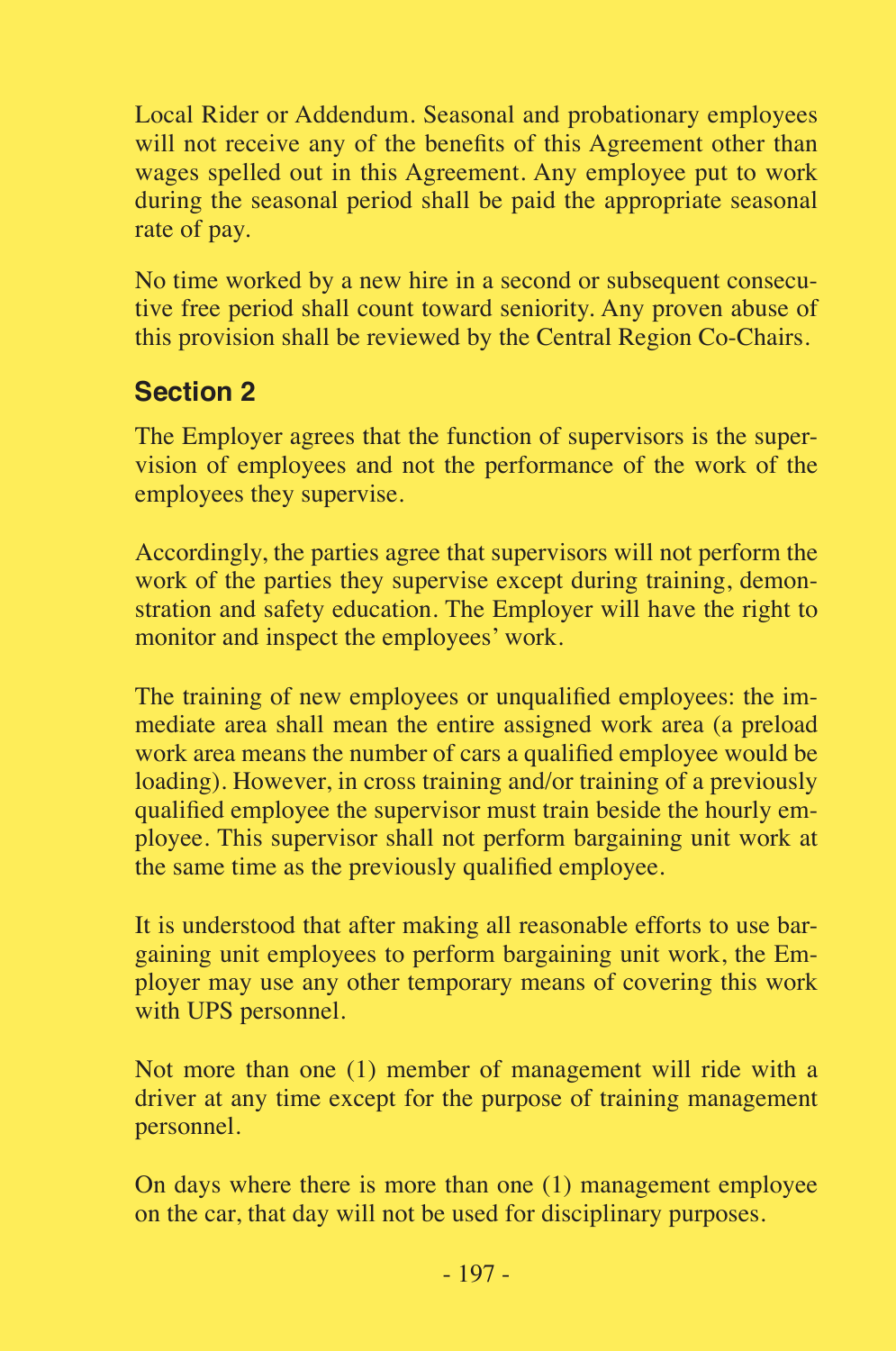Any claimed abuses of this Article by the Local Union shall result in a meeting between the Local Union, District Manager, Labor Relations Manager and Center Manager to resolve the problem. If a settlement cannot be reached, the matter will be referred to the Joint Area Committee for resolution. This paragraph is not meant to bypass the normal grievance procedure for violations of this Article.

# **ARTICLE 2—RESIGNATION**

When an employee notifies the Employer that he/she would like to resign, the Employer shall immediately notify the employee in writing of his/her right to have a steward present. Unless an employee waives his/her right to a steward in writing, the Employer must use a steward to witness the resignation. If an employee who is voluntarily resigning does not wish to have a steward present, he/ she shall sign the approved resignation or Quit Statement.

# **ARTICLE 3—SENIORITY**

#### **Section 1**

Each local union is given the option of accepting the seniority as contained in this Supplemental Agreement or of continuing the present seniority provisions in each local union Rider. This option may be exercised at any time during the life of this Agreement.

Where a local union has elected to retain its local seniority practices, such practices shall be reduced to writing with any mutually agreed to changes. If an agreement cannot be reached within ninety (90) days, the matter shall be referred to the Joint Area Committee (JAC) for resolution.

#### **Section 2**

Seniority shall be measured by length of continuous service with the Employer and shall be on a center seniority basis for layoff purposes, and shall be applied in a manner as hereinafter outlined. Where more than one  $(1)$  center exists in a building, it will be considered one (1) center for layoff purposes. When more than one (1)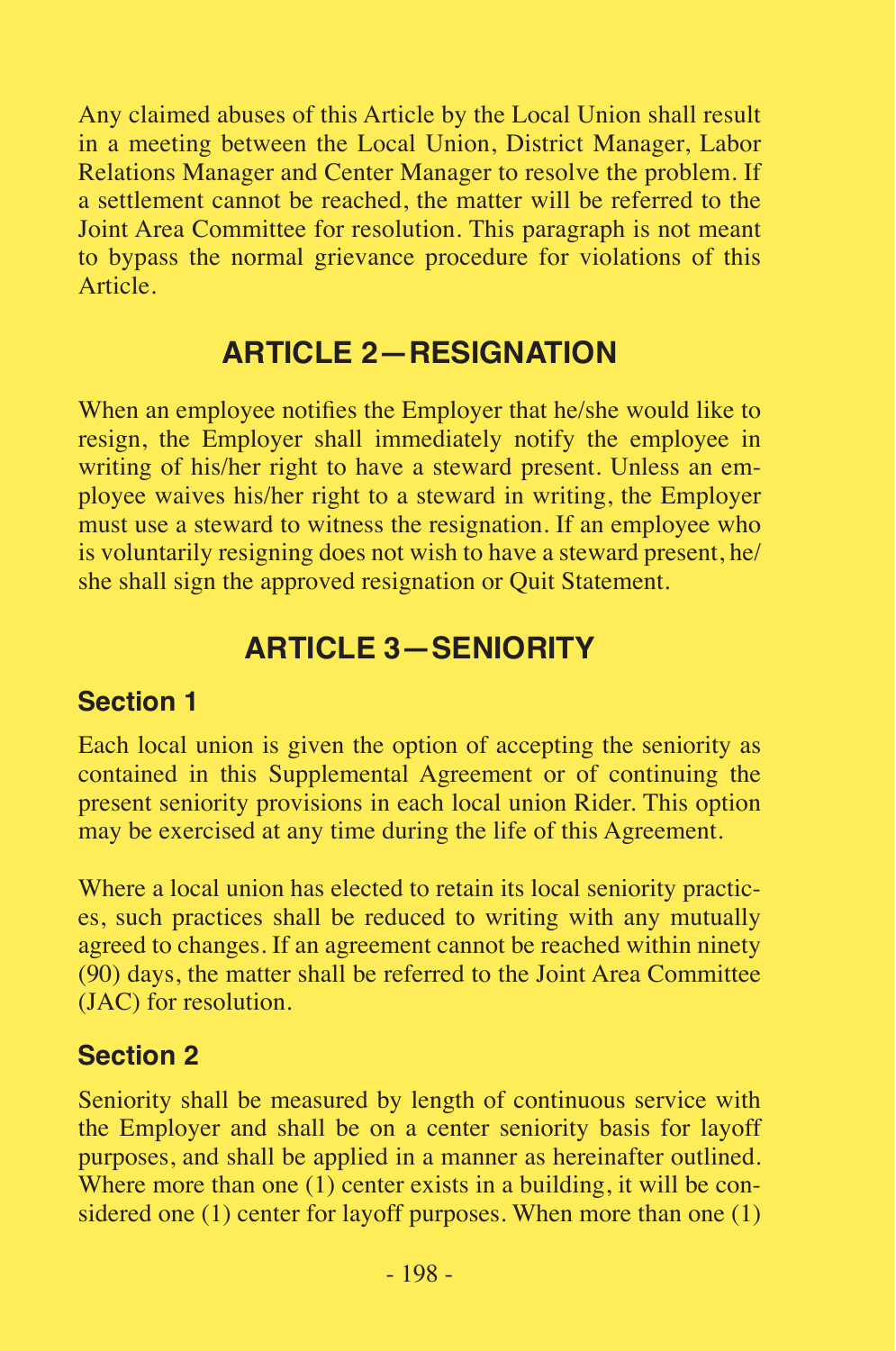center exists in a building and the practice of one (1) seniority list exists, that practice shall be continued. If there are difficulties in the application that cannot be worked out by local management and the local union involved, the problem may be submitted to the Joint Area Committee for disposition.

# **Section 3**

The seniority of an employee shall be considered broken for the following reasons, and the employee shall be considered terminated:

(a) if the employee resigns voluntarily;

(b) if the employee is discharged and such discharge is not set aside through the grievance procedure;

(c) if the employee is laid off for a period of three (3) years or his/ her length of seniority, whichever is less; or,

(d) if the employee fails to report to work for three (3) consecutive working days and does not properly notify the Employer at the beginning of his/her starting time on the third (3rd) day.

# **Section 4**

Center seniority lists, by date of hire, shall be posted on the center bulletin board, by the Employer, and shall be revised and updated quarterly. If an employee protests the accuracy of his/her dates and the accuracy can be verified by proper documentation the date will be changed to the appropriate date. Copies of all posted lists shall be sent to the local union involved. The Employer shall show two (2) seniority dates when an employee has come from the part-time seniority list. One (1) date for the employee's fulltime seniority date and one (1) showing the part-time seniority for vacation weeks. The two (2) seniority dates shall not apply to part-time employees going to full time prior to the 1976-1979 Agreement.

## **Section 5—Full-time Employees**

In the event of a layoff of a full-time employee, he/she shall have the right to displace the least senior full-time employee in any clas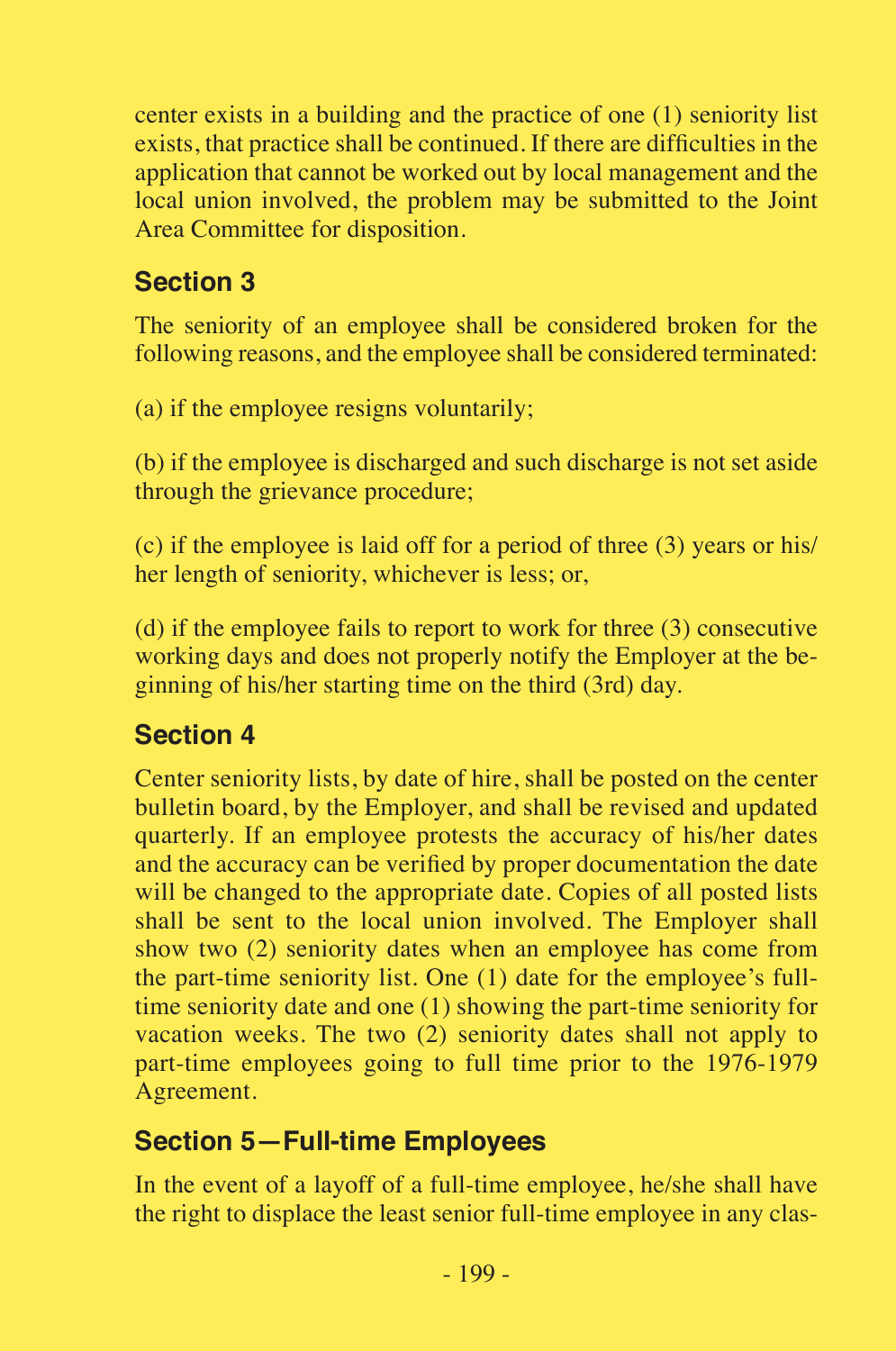sification, for which they were previously qualified, to remain in his/her center. Previously qualified is defined as having regularly performed said work sometime during the previous eighteen (18) months.

In the event the employee has not been qualified in any classification, he/she may exercise their rights as per Article 3, Section 6 or exercise their right to bump to another center as outlined below.

When an employee is laid off for one (1) week or more, he/she may, on the following Monday, exercise his/her Company-wide seniority to displace the employee having the least seniority in any other center within the jurisdiction of the local union, provided he/she is qualified to perform the job of such junior employee. It is the employee's responsibility to notify the Company of his/her intentions on the previous Friday. His/Her seniority shall be dovetailed at such center and he/ she shall remain there until work is restored at their original center. Work restored is defined as the necessity for another permanent employee in the original center in their classification. This Section shall supersede the six-for-one provision elsewhere in this Agreement.

Recalls and restoration of forces shall be in the reverse order of layoff.

In all cases of layoffs, reduction of forces, recalls and restoration of forces, an affected employee shall select his/her desired classification immediately in order to meet service commitments. Further, in all cases, an employee must be qualified to perform the duties of the job selected.

A laid-off employee shall be given two (2) weeks' notice of recall if the employee is laid off two (2) weeks or more. The employee must notify the Employer within three (3) days after receipt thereof, as to whether or not he/she intends to report for work at the designated time. Failure to give timely notice to the Employer or to report at the agreed-upon time within the designated period will result in the loss of all seniority rights and the employee will be considered terminated.

Full-time combination employees will work their bid job when work is available. It is understood that daily adjustments can be made to ensure all work assignments are covered. Employees will work as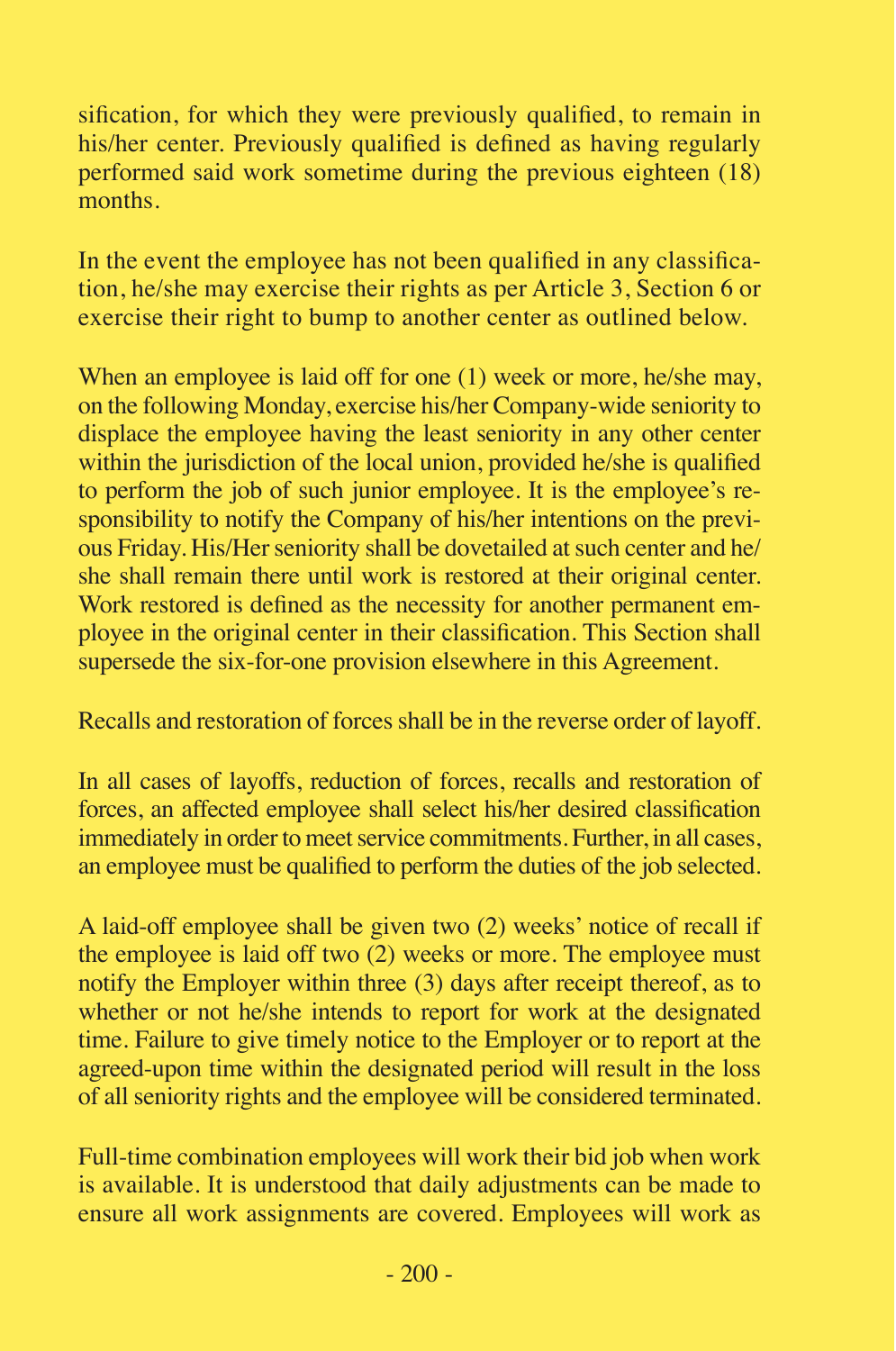directed when work is not available in the employees regular assigned job. When combination employees are temporarily moved off his/her job it shall be by total company seniority from those employees qualified and available, in the immediate work area.

Total company seniority will be used when staffing reductions are necessary within a work area that consists of full-time and parttime employees.

This language will not supersede current local agreements.

## **Section 6**

Laid-off, full-time seniority employees, in the order of their seniority, may elect to take the work of one (1) or two (2) part-time employees, for the duration of the layoff, provided they have more total Company seniority. Where the work of two (2) part-time employees is available back-to-back (ninety [90] minute gap or less), laid off full-time employees must take the work of two part-time employees. The full-time employees shall be guaranteed a minimum of three and one-half  $(3\ 1/2)$  hours work if they work one part-time operation or eight (8) hours if they work two at the prevailing rate of pay for the classification of work he/she performs, or the rate of pay per Article 41, Section 3, which ever rate is higher, in addition to all fringe benefits. Employees who have not completed progression shall be paid in accordance with the progression scale in Article 41, Section 3 or their prevailing inside rate whichever is higher. Article 40 employees will be paid in accordance with Article 40, Section 6. If a full-time employee bumps two part-time employees, said full-time employee shall receive time-and-one-half after eight (8) hours of work. After thirty (30) working days in a ninety (90) calendar day period under this provision, a full-time employee may elect to bump the least senior full-time employee in his/her building, excluding automotive, maintenance mechanics and feeder drivers, and have up to thirty (30) calendar days to qualify for said full-time position. If a laidoff, full-time employee elects to take a layoff rather than exercise his/her right to displace a part-time employee, he/she shall be considered a laid-off employee for lack of work for the purpose of unemployment compensation.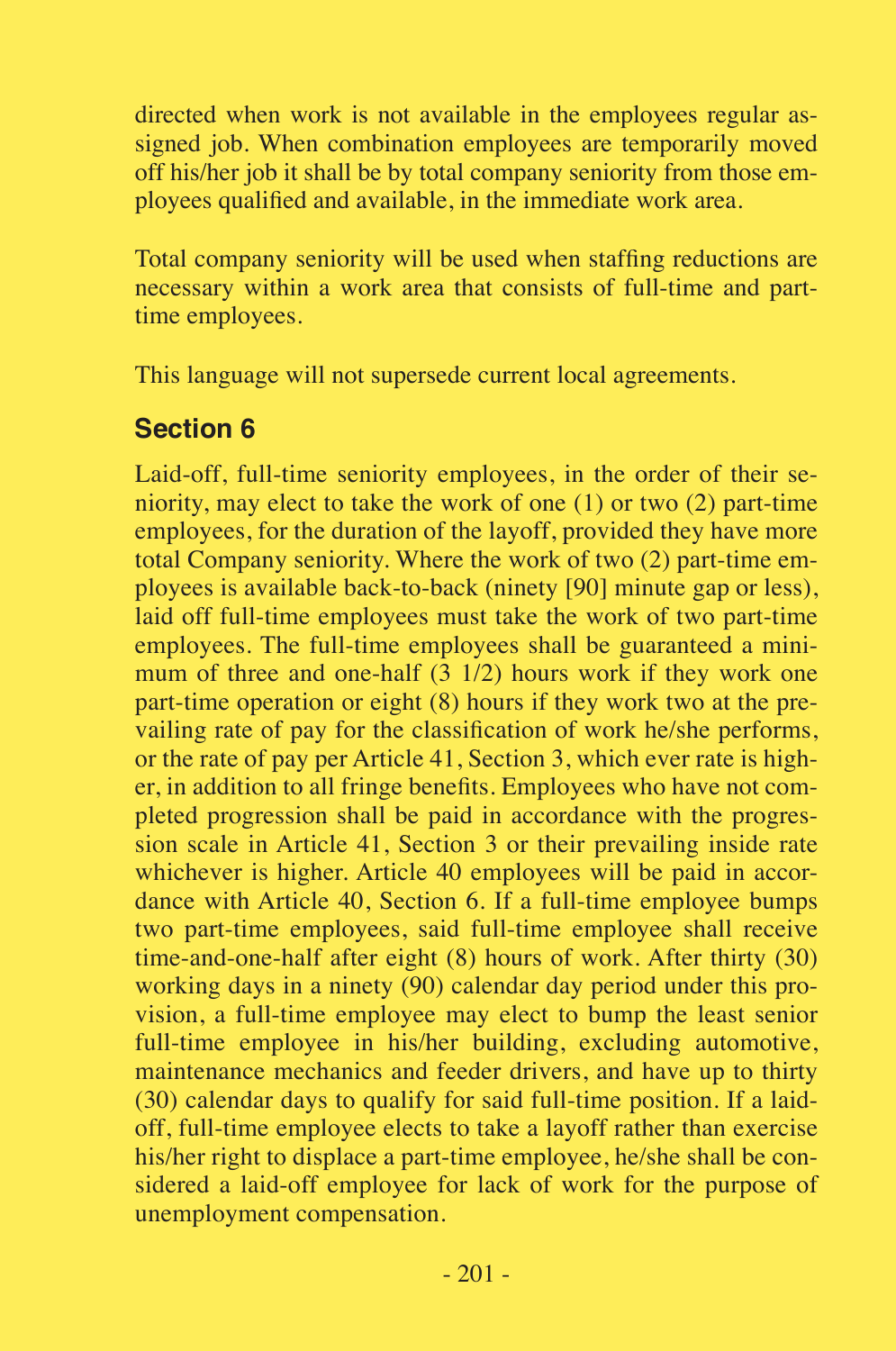## **Section 7—All Employees**

Whenever a center is closed and the work is transferred to or absorbed by another center, the affected employees will be entitled to follow their work and their seniority shall be dovetailed at the new center. The Employer and the Union shall meet with all affected employees to inform them of their options. Where practical this meeting shall be completed at least forty-five (45) days prior to the change.

When a new center is opened any new part-time support jobs created within thirty (30) days of the opening will be offered by seniority to existing part-time support employees from the affected centers. The Company will not incur the moving expense of any support employee who volunteers to move.

Whenever a center is partially closed and the work is transferred to or absorbed by another center, the affected employees may either follow their work and have their seniority dovetailed in the new center or be allowed to exercise their seniority in their present center and displace the least senior employees in their respective classifications. If any of the employees whose work is transferred elects not to follow their work then the remaining employees on the seniority list in which the work was transferred may elect in seniority order to follow the transferred work and have their seniority dovetailed in the new center.

In the event that a permanent job opportunity develops in the classification of work at the original center from which an employee moved as a result of the change of operation, the employee shall be allowed to return at his/her expense on a one (1)-time basis to the original center. This opportunity must take place within twelve (12) months of the original move. This Section shall supersede the sixfor-one provision elsewhere in this Agreement.

# **Section 8**

Qualified full-time employees with six (6) months or more seniority may select permanent vacancies and new permanent jobs as provided for in this Article in all months except for the period of No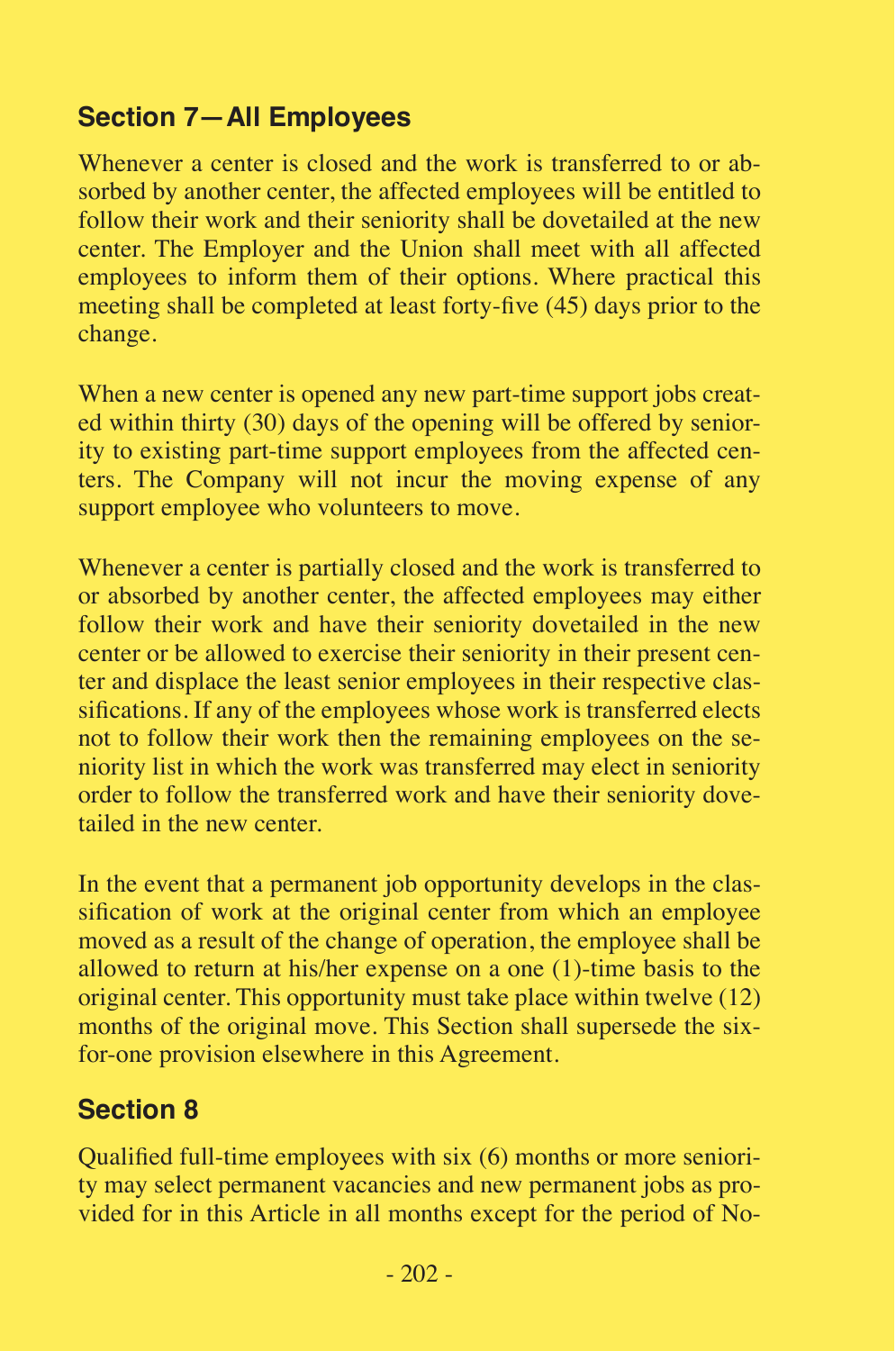vember 15th through January 15th. When a permanent new job or permanent vacancy becomes open in a center, it shall be posted by the Employer, within ten (10) days, for a period of five  $(5)$  working days, in all months except for the period of November 15th through January 15th. A permanent new job, for the purpose of this Article, shall be one that has been in existence for a period of thirty (30) calendar days.

Pending the job becoming permanent and the operation of the job selection procedure, management shall have the right to assign any employee to perform the work on a temporary basis. The job selection procedures shall be limited to three (3) moves, the original opening and two (2) others.

Only those employees within the classification in the building shall bid said vacancy. The vacancy shall be filled by the senior bidding employee. If the vacancy is not bid by an employee within the classification the vacancy exists, the bid shall be open to all employees within the center. The vacancy shall be filled by the senior bidding employee. The procedure shall be repeated the second (2nd) and third (3rd) time in the classification in the building, the successful bidder vacated. Employees are limited to three (3) bids per year. When the successful bidder for a full-time combination job fails to qualify it shall be awarded to the next qualified most senior employee on the bid sheet. Feeder drivers are not subject to the three (3) bid limitations within their classification.

Before hiring from outside, the Employer will give consideration to other full-time employees who have indicated, in writing, a preference to work in the classification of work in which the last opening occurs. Any employee moving from one (1) classification to another shall remain in that job for not less than one (1) year, except those employees who move because of layoff.

All job bids shall be filled within ten (10) working days after completion of the bidding process, unless otherwise mutually agreed in conjunction with the efficient operation of the Employer's business. The Employer shall maintain the completed bid sheet in a center file. A description of the area shall be made available to the successful bidder upon request.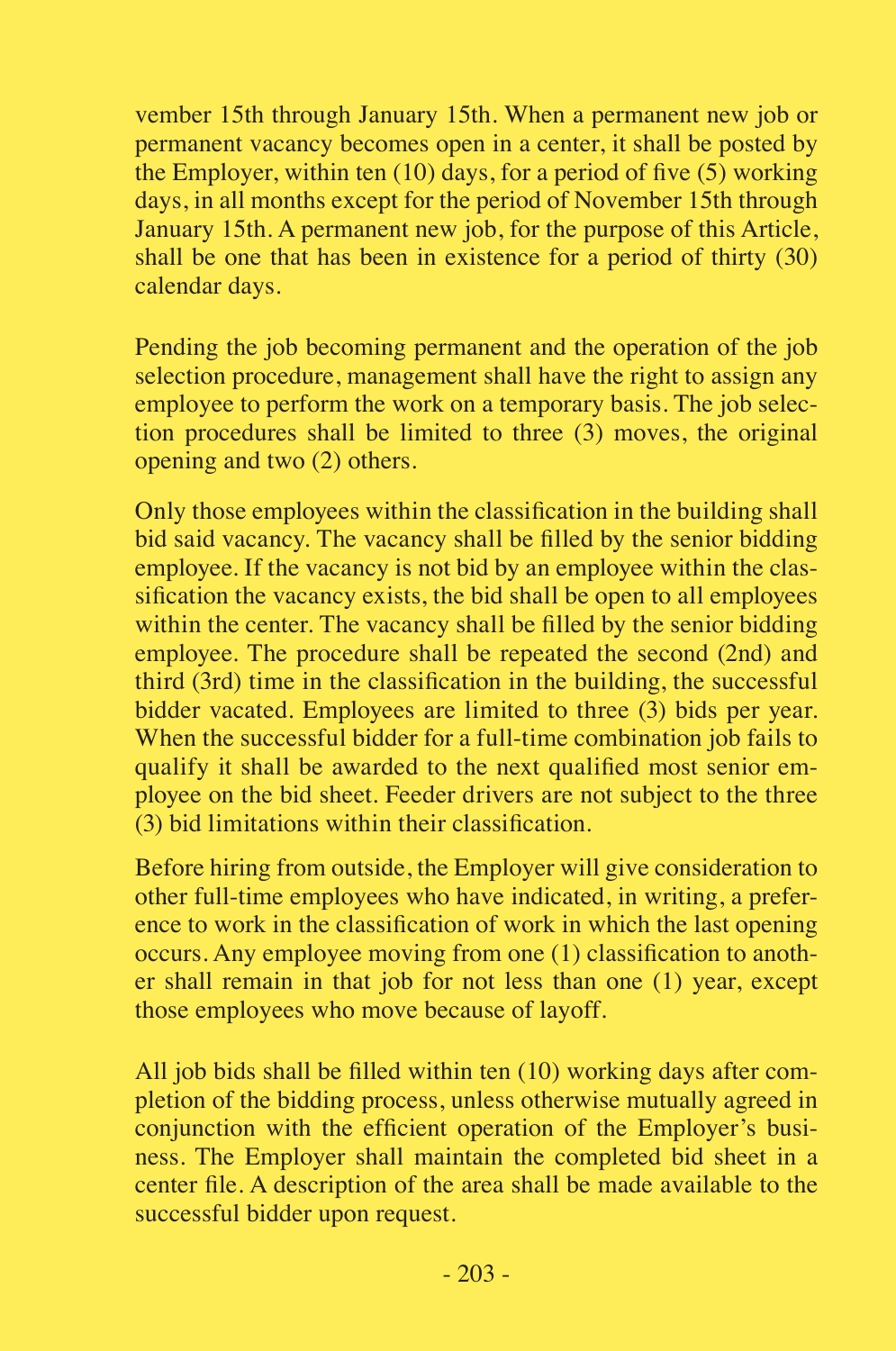In order to provide for more favorable training for new employees, the Employer shall designate certain areas in each center to be used as training areas. These training areas will be bid in each center. The individuals holding these particular bids will work as assigned when the Employer is training on their area. Training routes will be posted on the center's bulletin board. Employees who presently hold bid areas will not lose their bids as a result of this provision. In centers where more than one (1) training route exists, these training routes shall be used on a rotating basis.

The following shall be the maximum number of training routes allowed in a center:

| 1-15 Package Car Drivers   | L |
|----------------------------|---|
| 16-30 Package Car Drivers  | 2 |
| 31-45 Package Car Drivers  | 3 |
| 46-60 Package Car Drivers  | 5 |
| 61-80 Package Car Drivers  | 6 |
| 31-100 Package Car Drivers | 7 |

Training Area Training Areas Training Areas Training Areas Training Areas Training Areas

# **Section 9—Route Changes**

(a) Temporary:

Other than the period of November 15th through January 15th if a bid area is changed fifty percent (50%) or more, the employee shall have the right to follow the portion in excess of fifty percent (50%) of the delivery stops. If the temporary change involves more than a two-way split, the driver shall select by seniority.

(b) Permanent:

If, during the life of this Agreement, a driver's bid area is permanently changed by fifty percent (50%) or more of the total stops, start time change of more than one (1) hour or a change of fifty percent (50%) or more of the area or loop, he/she shall have the right to follow whichever portion of his/her bid area he/she desires or he/ she will have the option to bump a junior driver in accordance with local seniority practices. This procedure shall be repeated a second (2nd) and third (3rd) time with the fourth (4th) move being assigned.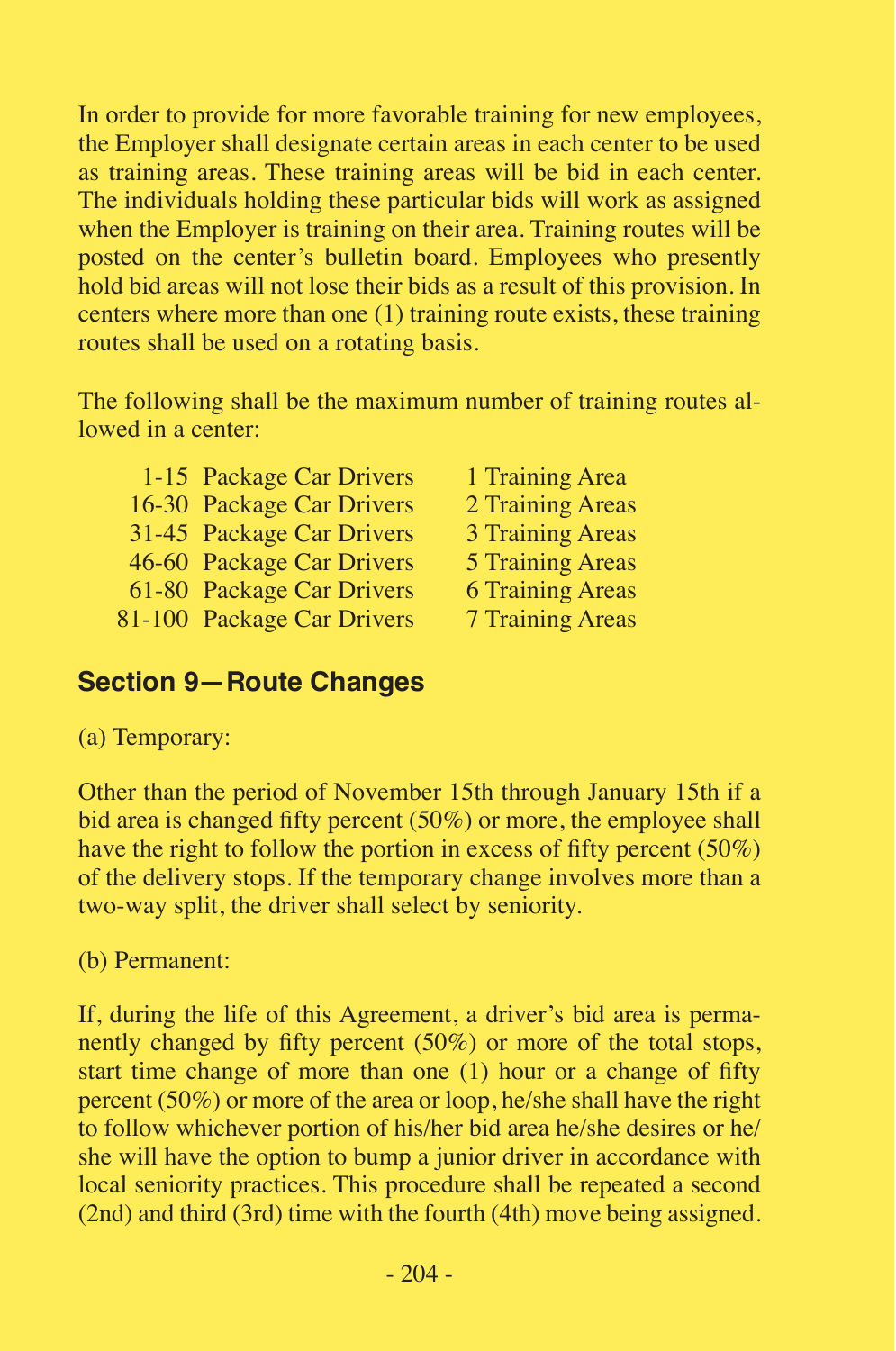It is understood, the above provision does not apply to the period of November 15th through January 15th.

In centers where drivers bid on delivery areas, the bid shall contain a geographic description of the area or loop and identify the base line. It is understood that day-to-day adjustments may be made. The above language shall also apply to full-time combination jobs.

#### **Section 10—Part-time Employees Transferring To Full-time Jobs Other Than Hub and Preload**

After the completion of the job selection procedure outlined in Section 8 of this Article, the resulting opening will be filled as follows:

Part-time employees with six (6) or more month's seniority may bid on a full-time opening in their building in all months except for the period from November 15th through January 15th, providing they meet the same requirements as applicants for that full-time job. The six (6) months or more may be reduced upon mutual agreement. The permanent new job or permanent vacancy resulting from the procedure outlined above will be posted for a period of five (5) working days. The job will be awarded to the senior bidding employee.

The employee awarded the job must satisfactorily complete a thirty (30) working day training period. An employee who disqualifies himself/herself on his/her first (1st) attempt shall not be allowed to bid again for one (1) year. An employee who fails to qualify, or disqualifies themselves on his/her second (2nd) attempt, shall not be allowed to bid again for two (2) years. The above procedure will be applied on an alternating six-for-one basis, (e. g., for every seven (7) jobs, six (6) will be filled as outlined above and the other from applicants from other sources).

In the event a probationary employee is disqualified by the Employer from a package car driving position before completing the thirty (30) working day probationary period described in Article 1, Section 1, and is subsequently used to deliver a ground package route, those days will count towards the thirty (30) days worked in the ninety (90) consecutive day period commencing with the first day worked in the probationary period. If the employee is the suc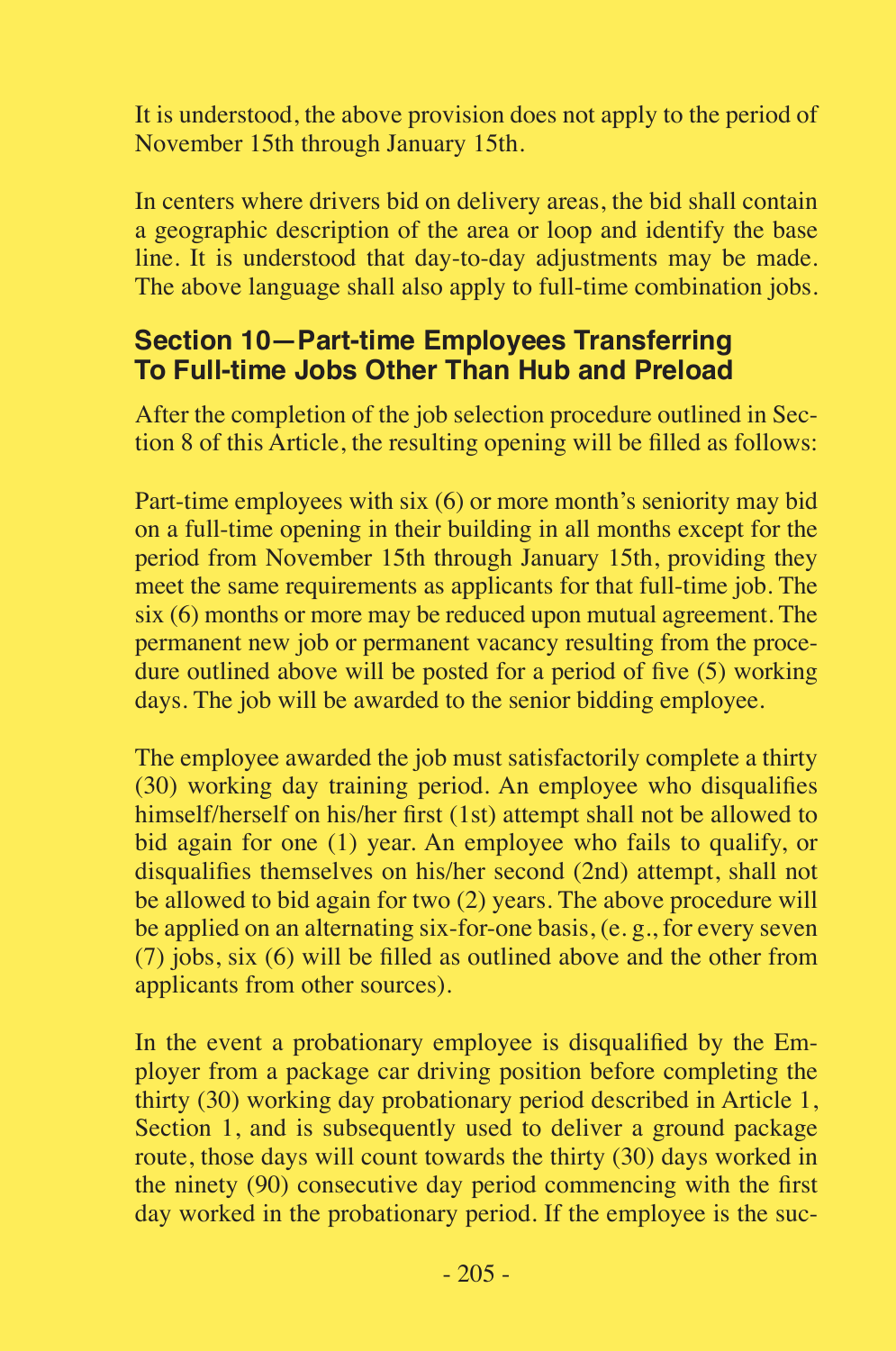cessful bidder on a new opening, said employee will begin a new thirty (30) day probationary period.

Part-time employees successfully transferring to full-time jobs will be considered as newly hired full-time employees and will be added to the appropriate seniority list. Their seniority date will be the day of the transfer.

Part-time employees entering into a full-time combination job must remain in that job for a period of nine (9) months before being eligible to bid again to another full-time combination job.

For vacation and retirement purposes, the employee shall receive additional seniority credit equal to all time worked as a part-time employee.

## **Section 11—Part-time–Job Selection Procedure**

Absent any other mutually agreed to method allowing employees to transfer to preferred jobs, the following language will apply.

Qualified part-time employees with six (6) months or more seniority may select permanent preferred vacancies and new permanent preferred jobs as provided for in this Article in all months except for the period from November 15th through January 15th. The six (6) months or more may be reduced upon mutual agreement.

A permanent preferred new job, for the purpose of this Article, shall be one that has been in existence for a period of thirty (30) calendar days.

When a permanent preferred new job or permanent preferred vacancy becomes open in a part-time operation or sort, it shall be filled by the most senior eligible qualified part-time employee on that sort or part-time operation who has posted his/her name to the preferred job's intent sheet. In the event there are no eligible qualified part-time employees on that sort or part-time operation, the job shall be filled by the most senior qualified eligible part-time employee interested in the building.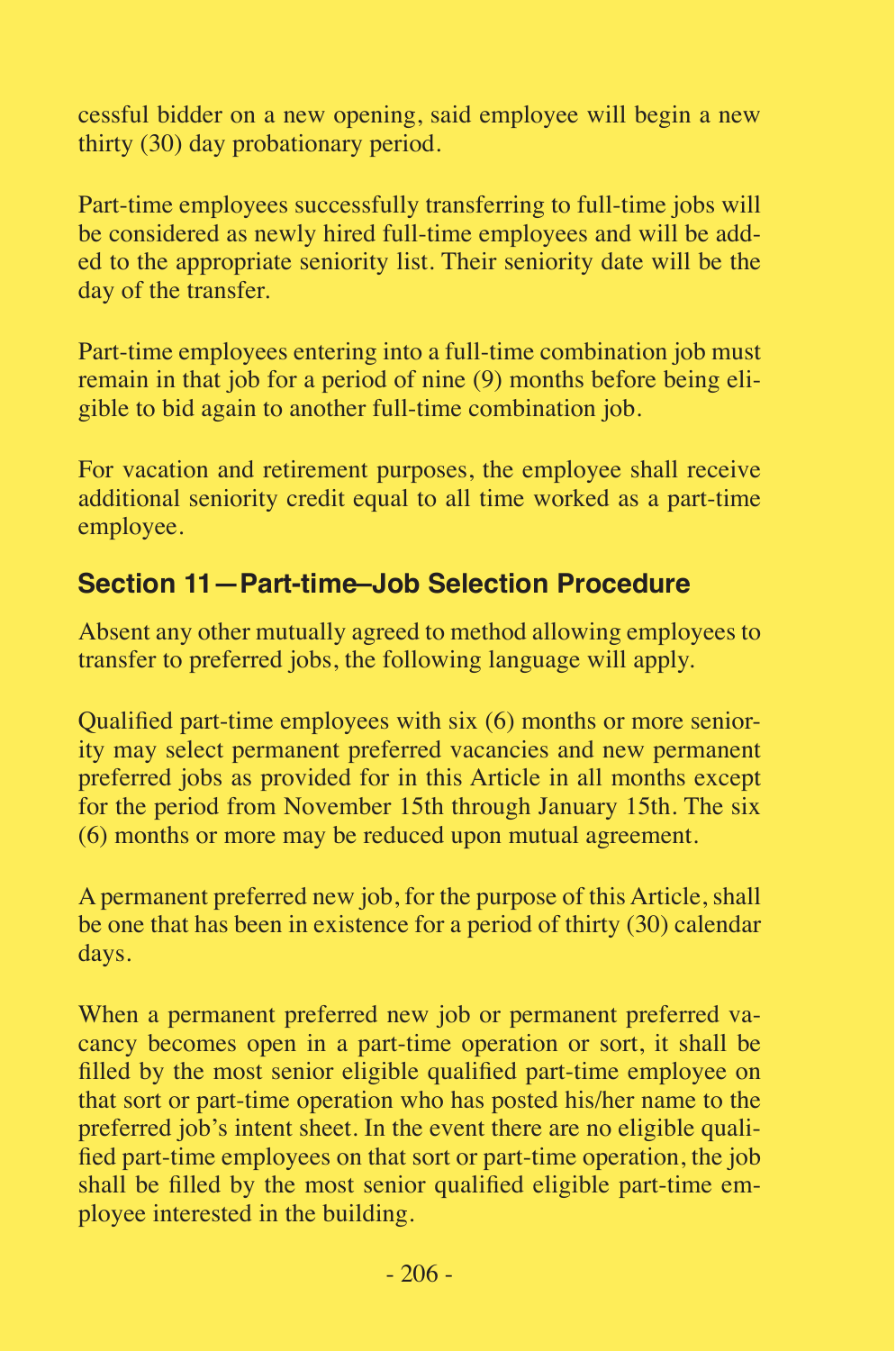Preferred jobs shall include part-time positions other than the following positions of load, unload and pickoff. Preferred job intent sheets will be posted in each part-time sort or part-time operation.

Any part-time employee who has posted his/her name to an intent sheet for a sorter or pre-loader vacancy must first be pre-qualified for that sort or preload operation.

Pending the job becoming permanent and the operation of the job selection, management shall have the right to assign any employee to perform the work on a temporary basis. Except for preload and sort operations, whose vacancies will be filled from the pre-qualified list the job selection procedure shall be limited to three (3) moves; the original opening and two (2) others. The fourth (4th) opening will be filled by the Employer. Employees are limited to three (3) bids per year. All preferred job intent postings shall contain a description of the part-time job. It is understood that employees may be required to perform other duties to cover day-to-day contingencies.

When a part-time employee must be temporarily moved off his/her job to another work area, it shall be by seniority, from those employees qualified and available, in the immediate work area.

It is understood the above procedure shall not cause a disruption to the operation.

Up to fifty percent (50%) of the pre-loaders in any preload operation shall be allowed to change their classification in any twelve (12) month period for any reason.

When this preferred job procedure is applied and the result of the procedure is causing a disruption to the operation, the Local Union and the District Manager will immediately meet to work out a proper method to resolve the problem. If they fail to do so, the matter will be immediately referred to the Region Director, or his/her designee, and the UPS Vice President party to this Agreement, or his/ her designee, to resolve the matter.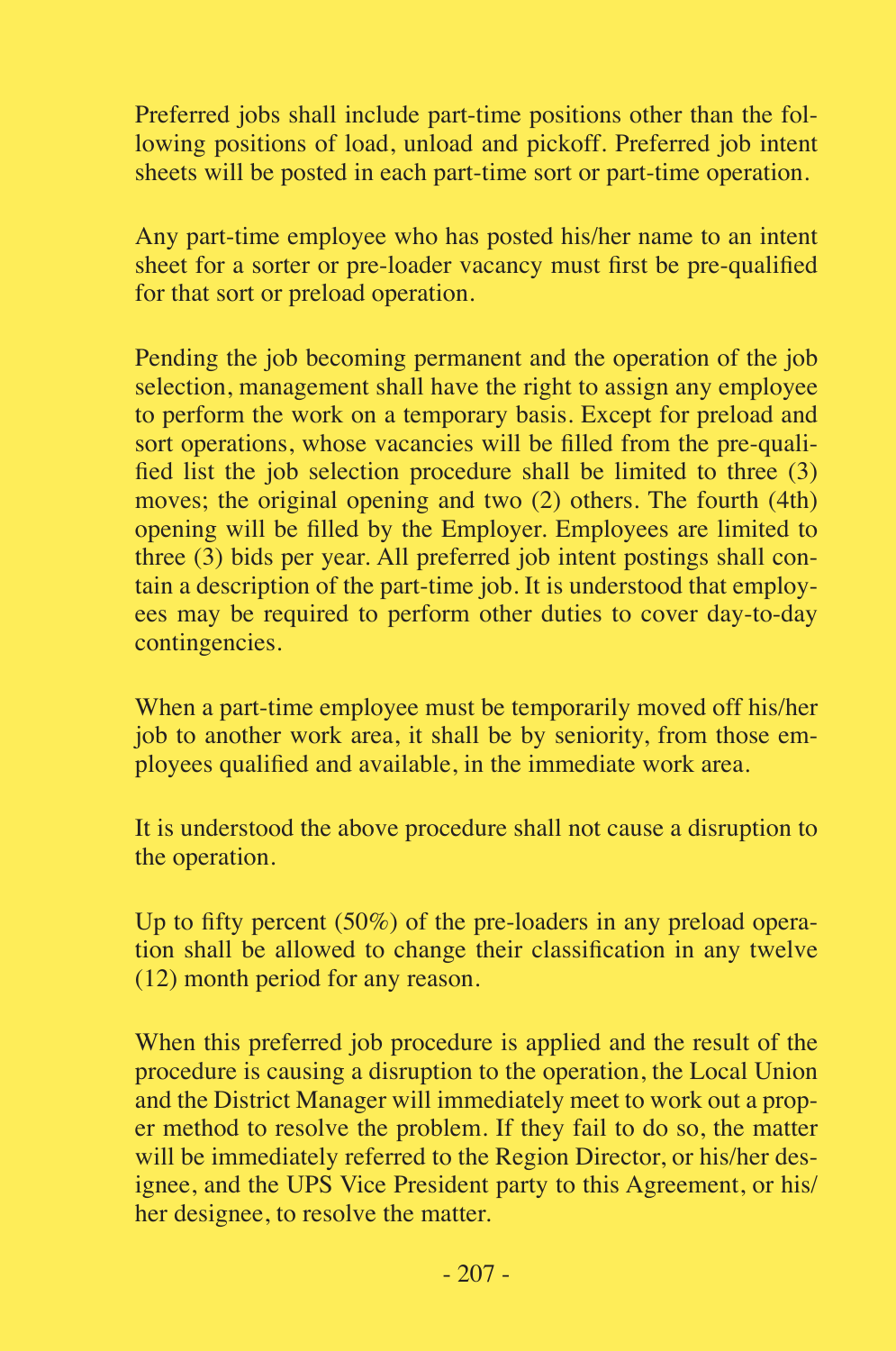# **Section 12—Part-time Employees Layoff**

When it becomes necessary to reduce the work force in a part-time operation, or sort, the part-time employee(s) with the least seniority performing the work to be reduced shall be laid off first.

Those part-time employees laid off or permanently displaced may exercise their seniority and elect to take the work of the most junior part-time employee(s) performing work for which they are qualified on that sort or in their part-time operation.

In the event part-time employee(s) are laid off in excess of one  $(1)$ week, said part-time employee(s) shall have the right to exercise their seniority and displace the most junior part-time employee performing work for which they are qualified on any other sort or parttime operation in the building.

Recalls and restoration of force shall be in reverse order of layoff.

When an entire sort or part-time operation is planned to be discontinued for a week or more, those part-time employees shall have the right to displace the most junior part-time employee performing work for which they are qualified on any other sort or part-time operation in their building.

If the sort is planned to be closed during their regular scheduled work week, the employee shall have the right to displace, in accordance with the above, on the second (2nd) day of such discontinuation.

If it's closed on the last day of the regular scheduled work week, they may displace on the first (1st) day of the upcoming work week.

These provisions will nullify the provisions of Article 12, Section 4 that deals with changes of start times.

#### **Section 13—Feeder Driver Annual Bid**

Local unions who do not have an annual feeder driver bid may elect to have this option as hereafter outlined: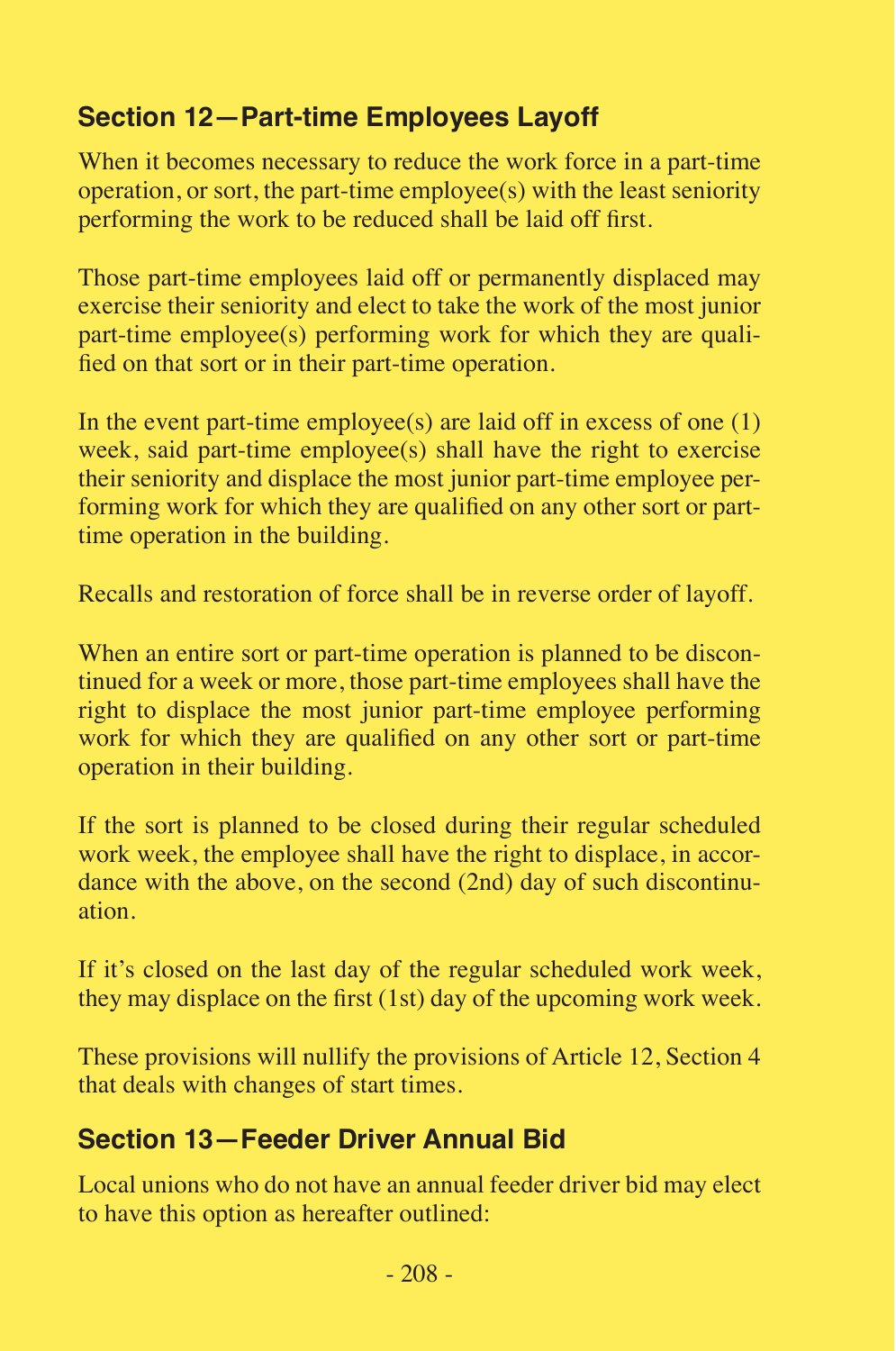On the third (3rd) Monday in April of each year, all feeder and tractor-trailer jobs in each center shall be posted for bid. Qualified seniority employees will select daily in twenty per cent (20%) segments, with the bid to be completed Monday through Friday. Each driver will select a sufficient number of choices to cover his/her seniority position when reporting to work. All drivers shall, in seniority order, select start time, equipment and destination from the posted schedule in their center. Those failing to select will be passed over and the bidding procedure continued. Passed over employees will select, at the time contact with the Employer is made, based on what is available at that time.

The Employer agrees to:

(1) provide each driver with a list of all jobs on the annual bid in that center;

(2) utilize a bid list in each center, keeping it current daily; and,

(3) contact those people not at work due to absenteeism, worker's compensation, etc. for their selection.

Employees not at home will be verified by a Steward, and then passed over. Employees on vacation shall call at their bid start time on their appointed day to make their selection. All such awarded bids shall become effective by the first (1st) Monday in May.

In the event a bid starting time is permanently changed one (1) hour or more, the bid run is changed one (1) hour or more, the destination is changed fifty (50) miles or more, or the equipment is changed which eliminates equipment premiums, the employee may stay with the job or displace any junior employee within the feeder classification within ten (10) days. This procedure shall be repeated a second (2nd), a third (3rd), a fourth (4th) and a fifth (5th) time with the next move being assigned. This paragraph will supersede any inferior language in any rider or addendum.

If the job of a feeder driver or tractor-trailer driver is temporarily eliminated, lasting less than thirty (30) days, said driver shall dis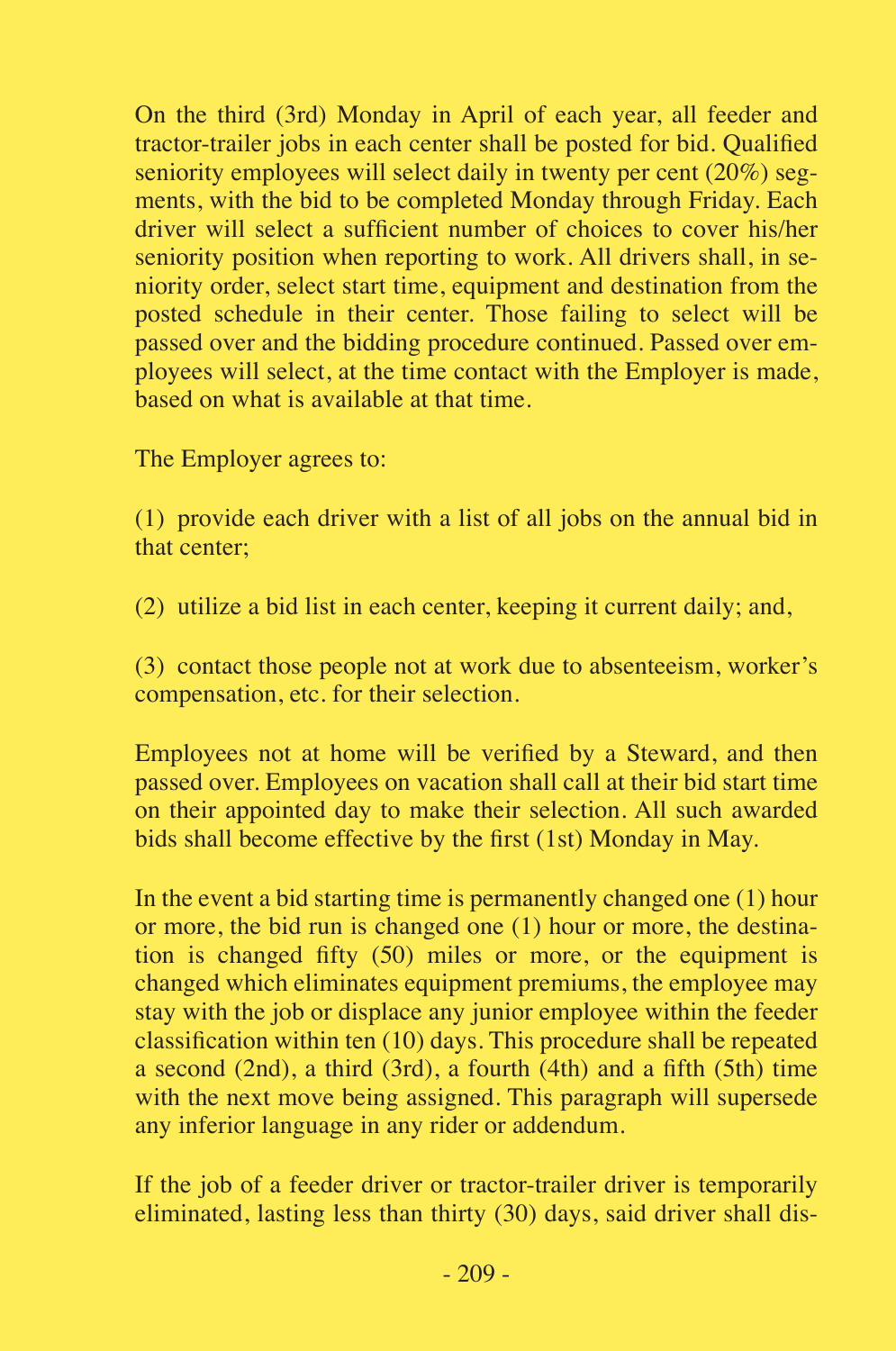place the least senior tractor-trailer driver in his/her center until his/ her job or start time returns, or until it is determined to be a permanent elimination more than thirty (30) days.

A feeder or tractor-trailer driver who is affected by the permanent elimination (one (1) less feeder job in that center) of his/her job shall be entitled to displace any junior employee within the feeder classification. This displaced employee shall be entitled to exercise his/her seniority and so on until the least senior feeder driver is displaced.

# **Section 14—Tractor-Trailer School**

Employees who are interested in qualifying as tractor-trailer drivers shall notify the Employer. Such employees in seniority order will be permitted to attend, on their own time, the Employer's training program which may be established from time to time as the need occurs. The Employer agrees to furnish the necessary equipment and instructors. Upon completion of this training, the employees shall be required to maintain the proper license and work as needed in the classification.

To qualify for attendance at the tractor-trailer school, the employee must have one (1) year UPS safe driving for the year preceding his/ her application to attend the school.

Upon completion of tractor-trailer school, the Employer will determine whether the employee is qualified to drive tractor-trailers and whether the employee will be placed on the qualified list. When an employee is placed on the qualified list he/she shall be compensated forty (40) hours at the appropriate straight time hourly rate.

Once qualified and moved to a permanent tractor-trailer opening, they must remain for a minimum of three (3) years.

Employees that disqualify themselves, for any reason, while attending feeder school, are not eligible to requalify again for twenty-four (24) months from the date of the disqualification. To be eligible to move from the qualified list to the tractor-trailer job, an employee must not have had a serious avoidable accident (as de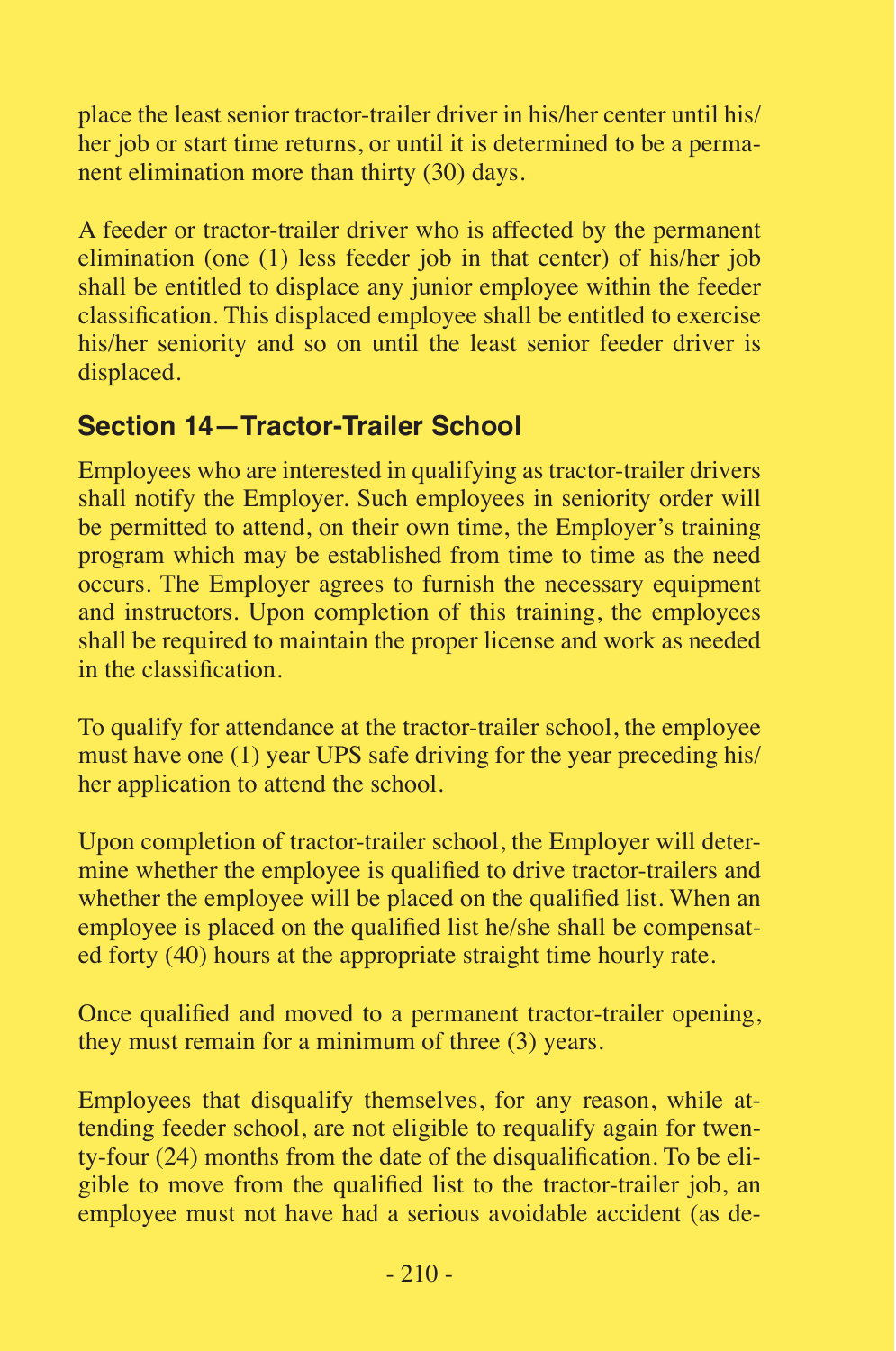fined per Article 18 of the NMA) during the year preceding his/her assignment to a tractor-trailer job.

In any case in which the local union believes an employee has been denied the opportunity of attending the tractor-trailer school, the local union shall have the right to discuss the matter with the district manager, or his/her designee, and present the facts which the local union believes show that the denial was improper. If an agreement cannot be reached, a decision will be given by the area Union and Employer representative.

New tractor-trailer openings or vacancies will be filled from the list of qualified employees in their Company seniority order at that location. In the event no employee on the list of qualified employees elects to fill an opening, the employee with the least seniority on the list must fill the opening.

Employees who have been on the tractor-trailer qualified list three (3) or more years, and who give the Employer thirty (30) day's proper written notice, shall be removed from the qualified list. In those instances when there would not be enough drivers on the qualified list for adequate coverage, the Employer shall be afforded the opportunity to train other drivers before allowing an employee to get off the list.

In order to accomplish the above, the Employer shall conduct tractor-trailer schools as frequently as needed to maintain a sufficient number of employees on the qualified list. Each center will offer no less than ten percent (10%) of the number of scheduled feeder jobs in that center to be on the qualified feeder list, or presently assigned to the feeder classification.

Before hiring from the outside, the Employer will consider other employees to fill tractor-trailer openings if they meet the same criteria as those employees hired from the outside.

The Employer shall not be required to use employees on the qualified list for seasonal feeder runs during the period of October 15th through January 15th.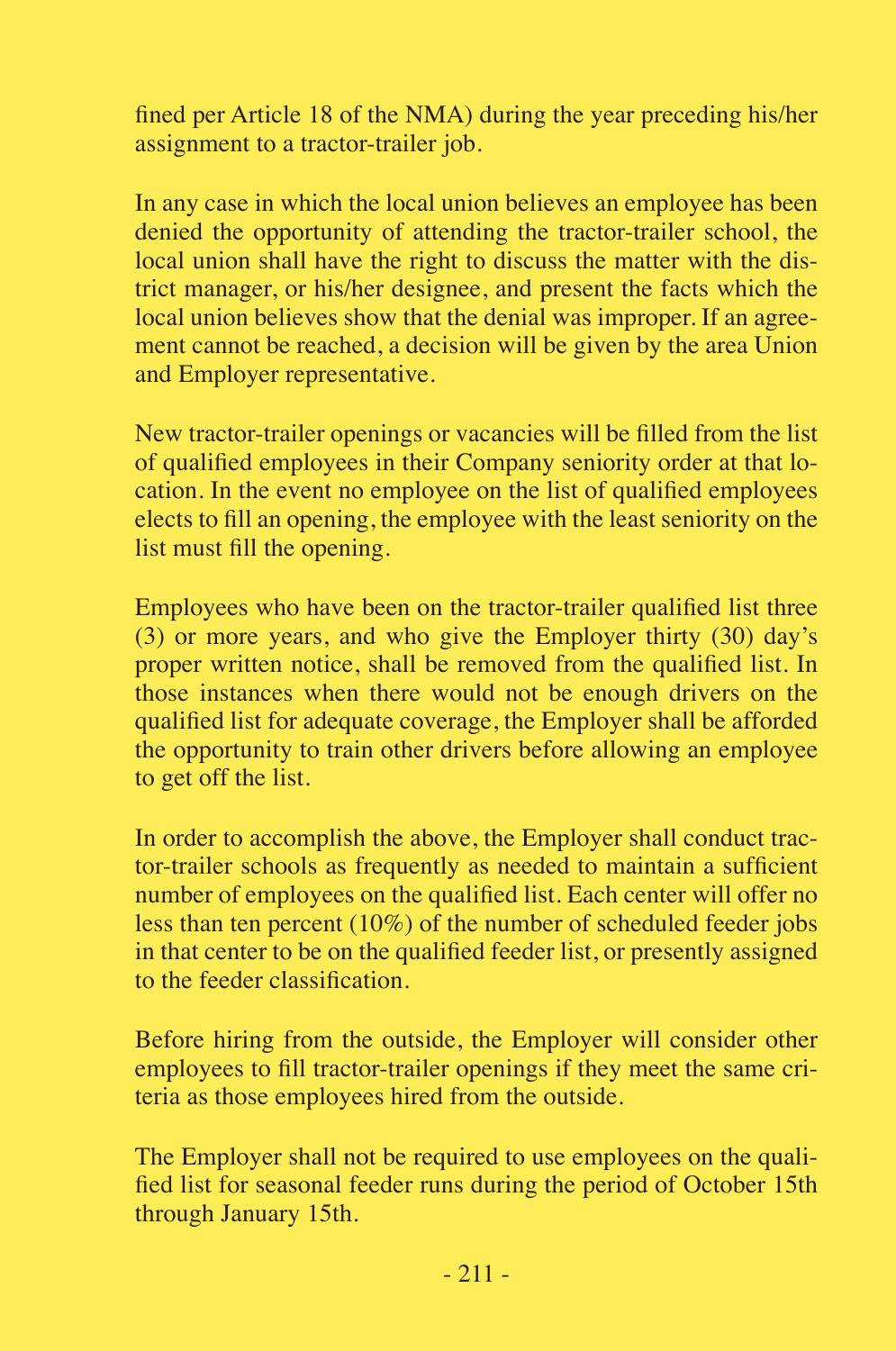## **Section 15—Bid Routes**

The Employer in an emergency may ask a bid route driver to take another route. The Employer and the Union will cooperate to effectuate the efficient delivery of packages.

#### **Section 16—Extra Work**

Seniority shall prevail for extra work and the work shall be assigned by seniority, within the classification and work area, to those who are qualified, present and available. Full-time combination employees will be offered extra work on their assigned shift using total company seniority.

When scheduling extra work on a holiday or special sort Qualified full-time combination employees will be offered extra work, within their sort, using total company seniority. It is understood that employees performing this work will be paid for the hours worked on these days at the applicable overtime rate provided they complete their bid work week.

# **Section 17**

There shall be an annual bid for automotive mechanics and a separate annual bid for maintenance mechanics.

# **Section 18**

Each local may elect to follow this procedure for cover driver work assignment or continue the practice that presently exists in their local union area.

Bid coverage drivers shall be used to fill absenteeism, vacations, employees' time off on disability or worker's compensation, overflow work and volume fluctuations.

The Employer shall determine how many coverage jobs are needed in each package center in a building. This number of bid coverage positions will not be less than thirty percent (30%) of package car drivers not holding a permanent bid area in that center. This provision is not intended to reduce the number of bid coverage positions.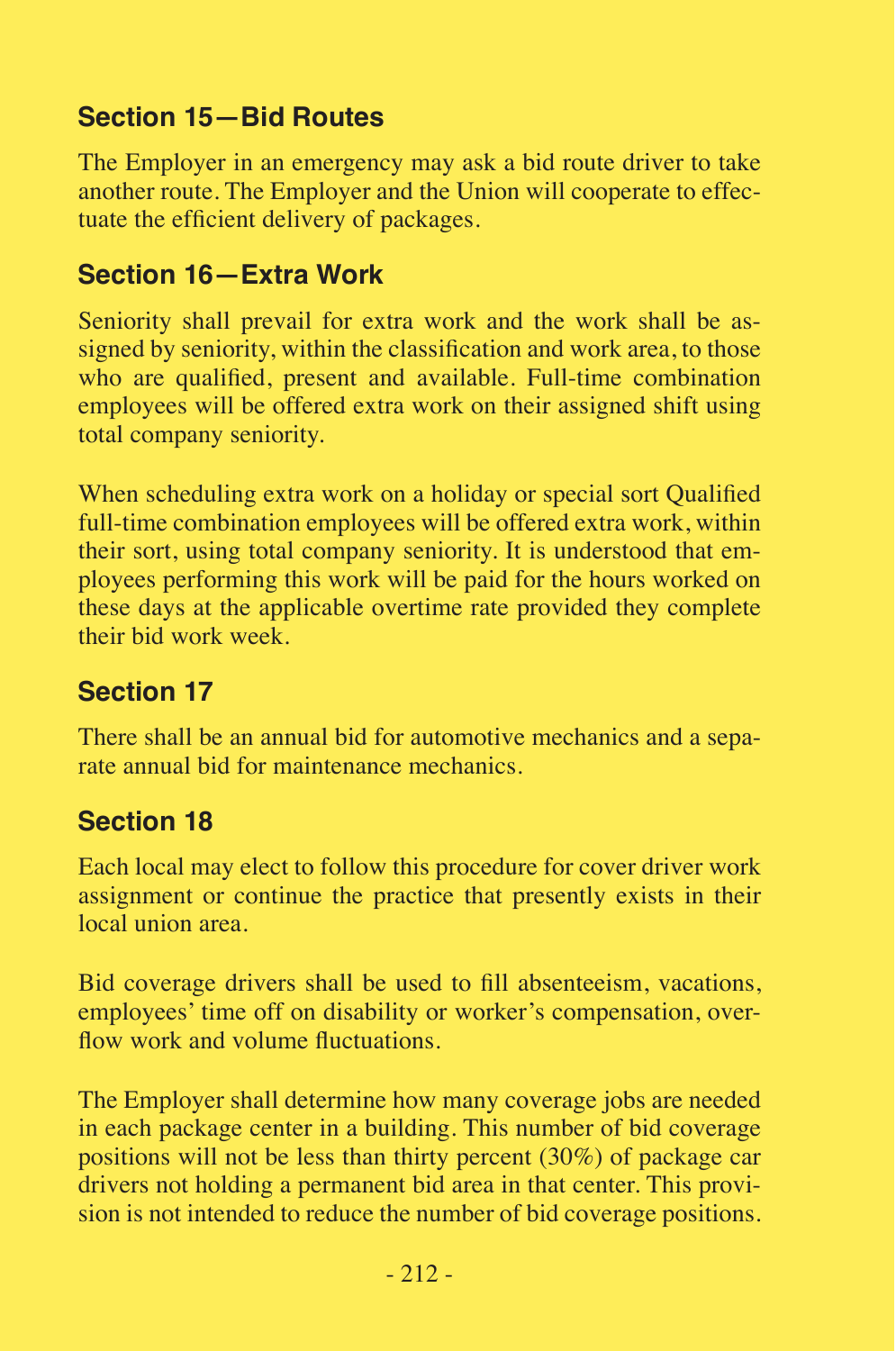These coverage jobs and any non-bid areas that run on a regular basis will be offered to the non-bid guaranteed employees in seniority order, as described in Article 12, Section 1, of this Supplemental Agreement, within that center. This area will then become their permanent area or job. Any area or coverage job, as described above that has not been selected shall be assigned.

Coverage work that will be in existence for a full week shall be selected each Friday by the coverage drivers in seniority order in that center. In the event an employee elects work that will be in existence for more than one (1) week, they shall be required to perform that work for the duration of its existence.

When coverage work is not available on a weekly basis, cover drivers will work as directed.

#### **Section 19—Single Day Vacation Coverage Drivers**

(A) Seniority part-time employees may work as coverage drivers as replacements for full-time employees to cover full-time package work as outlined in this section and under the single vacation day option as outlined in Article 16. No coverage drivers may be used if full-time employees are on layoff in that building. It is understood, in order to make service on packages and in lieu of a supervisor performing bargaining unit work, these coverage drivers may be utilized on days where no single day vacations are scheduled after all other options have been exhausted. A log shall be retained of such coverage and furnished to the Local Union and/or steward upon request.

(B) The pay rate for part-time coverage work shall start at \$21.00. Coverage employees who have worked one full year and worked nine hundred (900) straight time hours in that year or any year following as a coverage employee will be paid \$23.00. (The parties agree to meet and review the 900 hour provision prior to the end of the second contract year.)

(C) A part-time coverage driver performing only coverage work shall receive an eight (8) hour guarantee. However, if a part-time coverage driver performs single day vacation coverage work of less than eight (8) hours in combination with their part-time job or when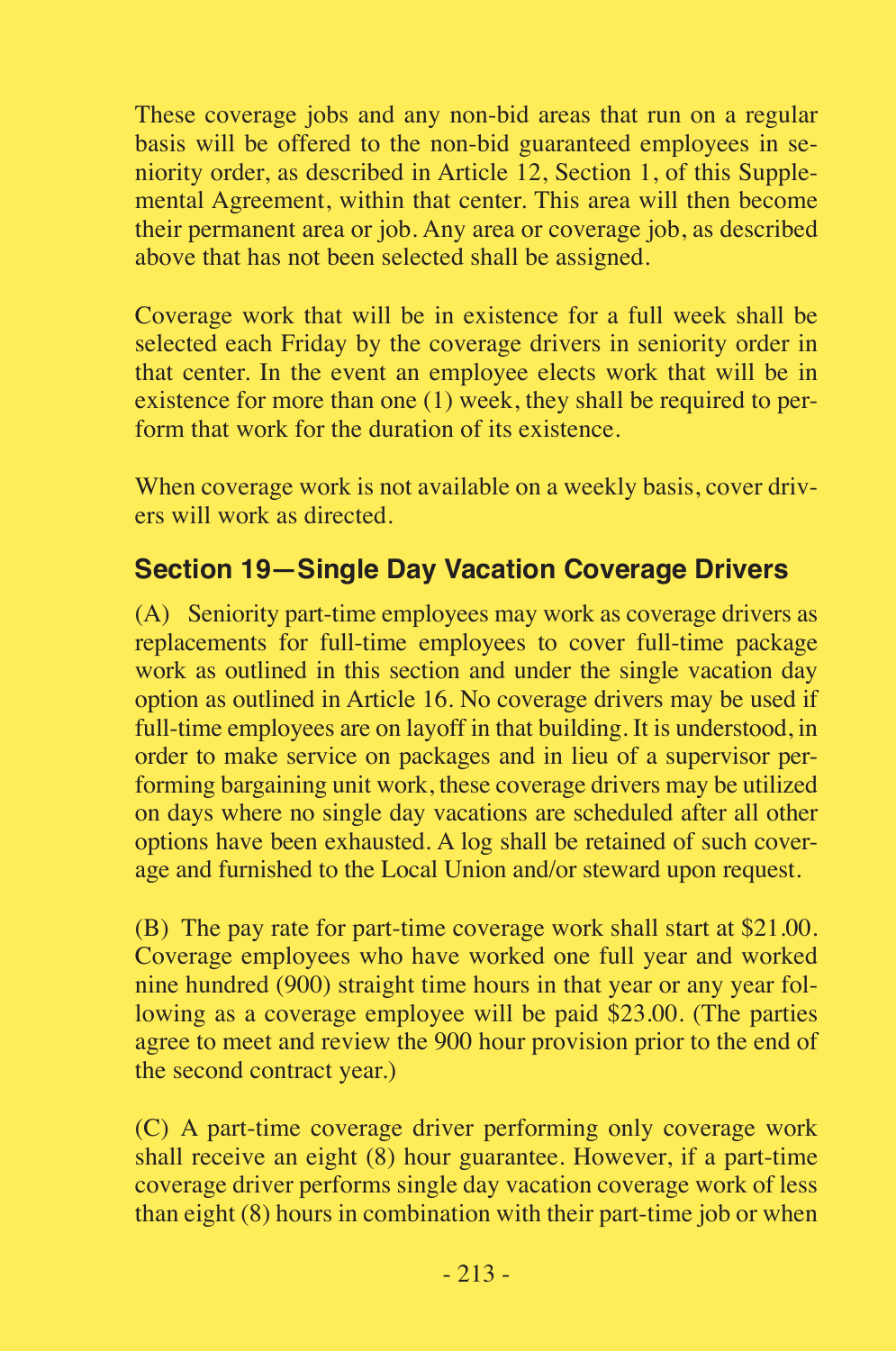covering for a regular driver who is unable to complete his/her scheduled day, they shall receive pay for the actual hours worked. Part-time coverage drivers shall be entitled to overtime pay for all hours worked in excess of eight (8) hours in one day and/or forty (40) hours in one week. The overtime rate will be determined by the job being performed when the overtime occurs.

(D) Part-time cover drivers shall receive all benefits provided for them under the terms of the labor agreement, including part-time health and welfare and pension benefits. Part-time coverage employees shall continue to accrue part-time seniority and shall have the right to bid on available part-time jobs.

(E) Part-time coverage employees who complete a thirty (30) day qualifying period for a coverage position will not have to complete another probationary period if they are a successful bidder for a regular full-time package car position.

(F) Once a part-time employee qualifies as a coverage driver all assignments and reductions of work will be in accordance with local seniority practice for work opportunities. When work no longer exists for part-time coverage drivers, they will immediately revert back to their regular part-time job with all part-time seniority.

(G) Part-time coverage employees who work the full week, as coverage, in which a holiday falls will receive eight (8) hours holiday pay at the part-time coverage rate of pay. Part-time cover employees not working the full week as coverage shall receive the regular part-time holiday pay.

# **ARTICLE 4—MAINTENANCE OF STANDARDS**

The Employer agrees that all conditions of employment in his/her individual operation relating to wages, hours of work, overtime differentials and general working conditions shall be maintained at not less than the highest standards in effect at the time of the signing of this Agreement, and the conditions of employment shall be improved wherever specific provisions for improvement are made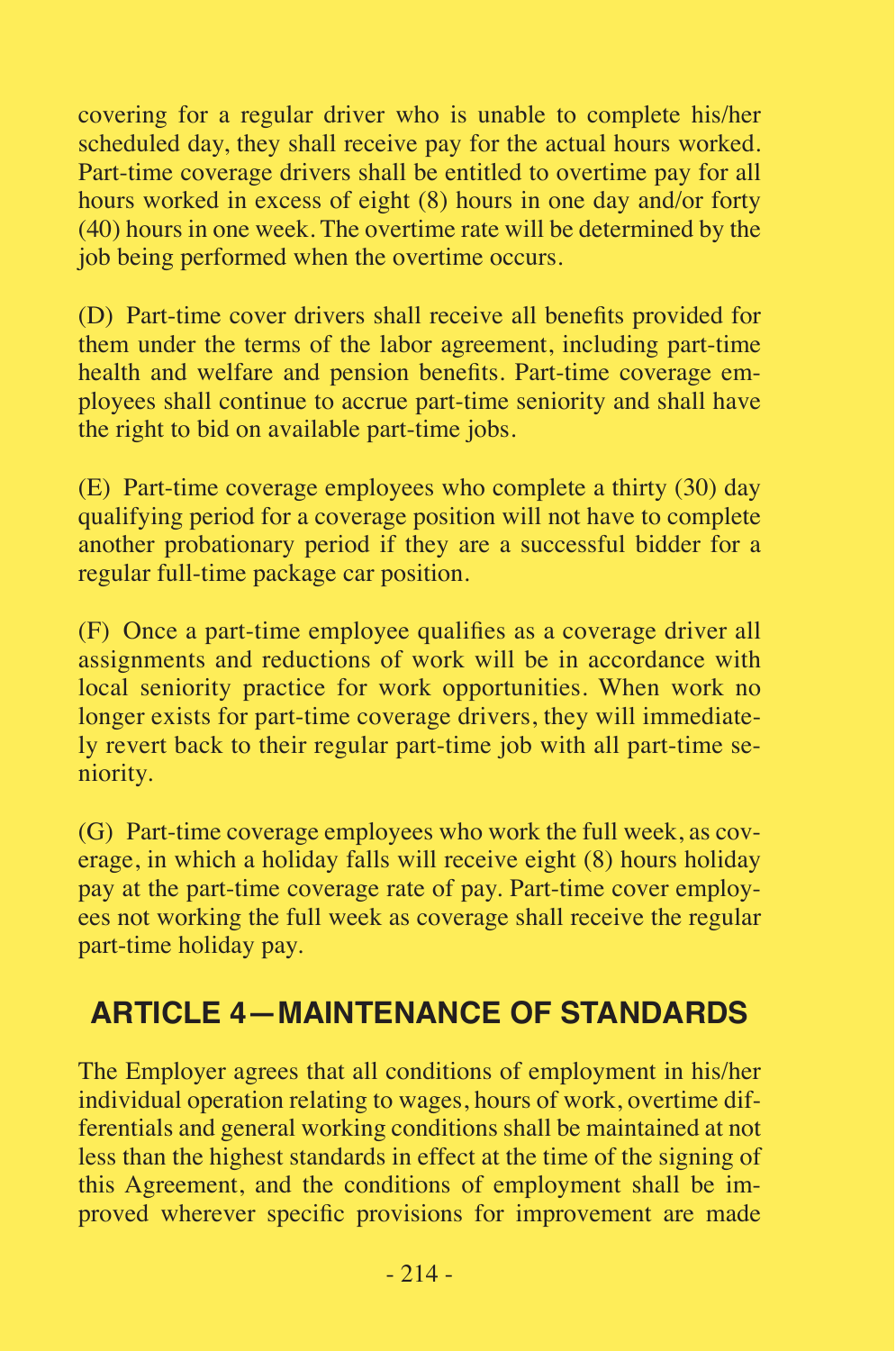elsewhere in this Agreement. It is agreed that the provisions of this Section shall not apply to inadvertent or bona fide errors made by the Employer or the Union in applying the terms and conditions of this Agreement if such error is corrected within ninety (90) days from the date of error. Any disagreement between the local union and the Employer, with respect to this matter, shall be subject to the grievance procedure.

This provision does not give the Employer the right to impose or continue wages, hours and working conditions less than those contained in this Agreement.

# **ARTICLE 5—GRIEVANCES**

#### **Section 1**

The Union and the Employer agree that there shall be no strike, picketing, lock-out, tie-up, or legal proceedings without first using all possible means of a settlement, as provided for in this Agreement or any Supplement, Rider or Addendum hereto, or any controversy which might arise under this Agreement. The parties further agree that the words "legal proceedings" as used in this paragraph shall not be construed to prohibit the Union or Employer from going to a court of proper jurisdiction for an injunction against the other for breach of the no-strike, no-lockout, no tie-up, no picketing promises made herein.

A grievance is hereby jointly defined to be any controversy, complaint, misunderstanding, or dispute arising as to interpretation, application or observance of any of the provisions of this Agreement or any Supplement, Rider or Addendum hereto.

Grievance procedures may be invoked only by authorized Union or Employer representatives.

In the event of any grievance, complaint, or dispute on the part of any employee, it shall be handled in the following manner, and a decision reached at any stage shall be final and binding on both parties.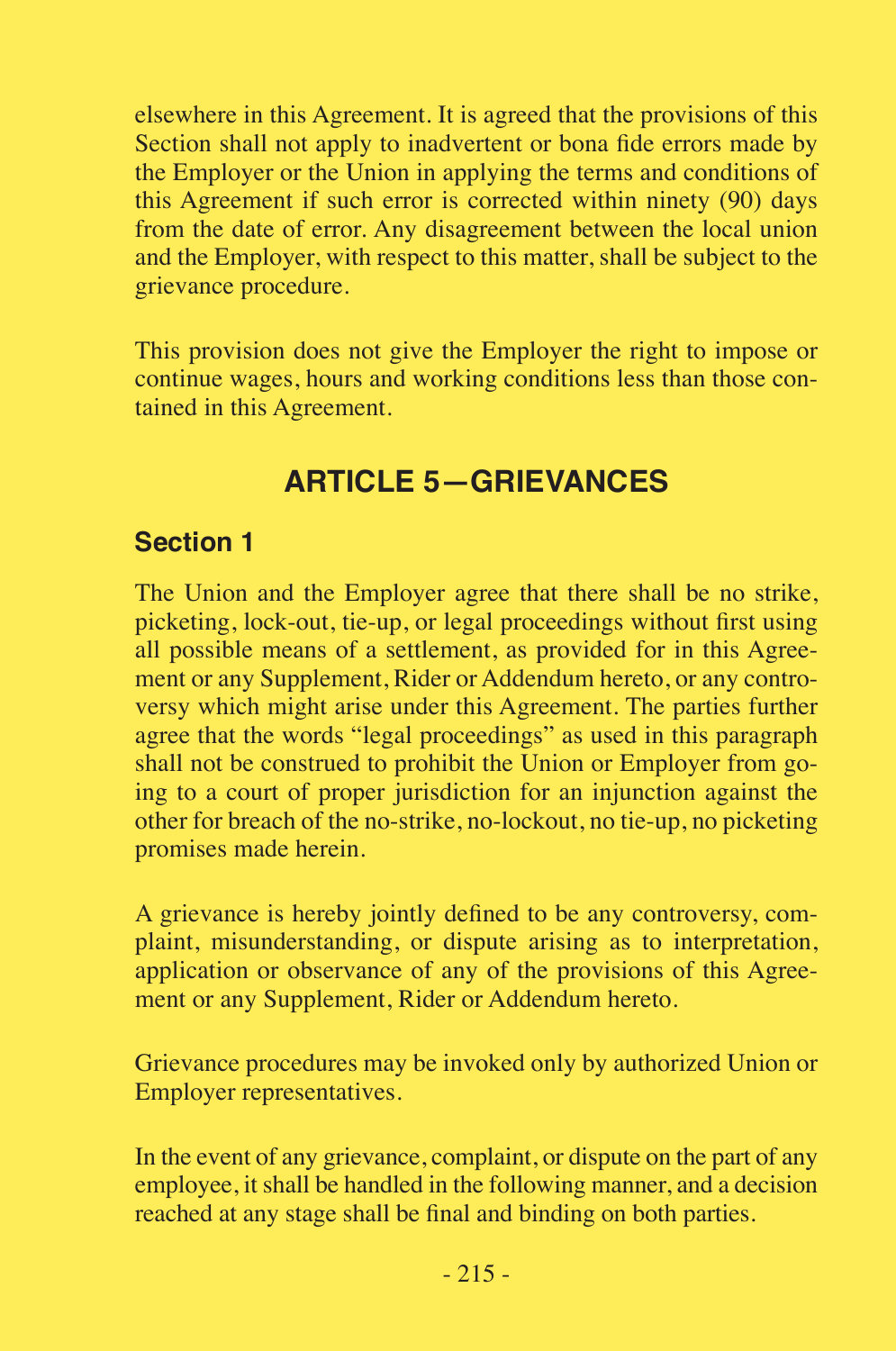The grievance shall be discussed with the employee's immediate supervisor or with the aggrieved employee and his/her shop steward. If the grievance is not resolved within one (1) working day;

It shall be the responsibility of the employee to reduce the grievance to writing on the regular grievance form provided by the union and have it submitted to the company within five (5) working days.

Upon proper notification by the Employer to discipline an employee, the employee shall have ten (10) calendar days to file a grievance in protest of the discipline taken.

If the parties fail to reach a decision or agree upon a settlement in the matter, it shall be submitted to the State Committee or UPS Joint Area Committee, whichever is applicable, and docketed in accordance with established panel rules and procedures.

#### **Section 2**

(a) The UPS Joint Area Committee shall be composed of United Parcel Service representatives from the following Local Unions: 7, 17, 20, 40, 41, 89, 90, 92, 100, 120, 135, 200, 215, 236, 238, 243, 245, 332, 337, 344, 346, 348, 377, 406, 407, 413, 455, 554, 637, 638, 651, 688, 696, 795, 823, 908, 957, and 964.

(b) In order that the UPS Joint Area Committee may operate quickly and efficiently, the Union shall designate a person who may or may not be a member of the UPS Joint Area Committee to serve as Secretary. The Secretary, if not a member of the UPS Joint Area Committee, shall have no voice in making decisions and shall perform only the duties assigned to him/her by the UPS Joint Area Committee. The Secretary shall docket cases, prepare the agenda and mail a copy prior to the scheduled meeting of the UPS Joint Area Committee to each member of the Committee, the Employer, and Local Unions whose cases appear on the agenda. The Secretary shall attend the meeting to prepare and keep the minutes and mail copies to the members of the Committee and shall also mail copies of the decisions of the UPS Joint Area Committee, to all United Parcel Service representatives and all Local Unions who are party to this Agreement.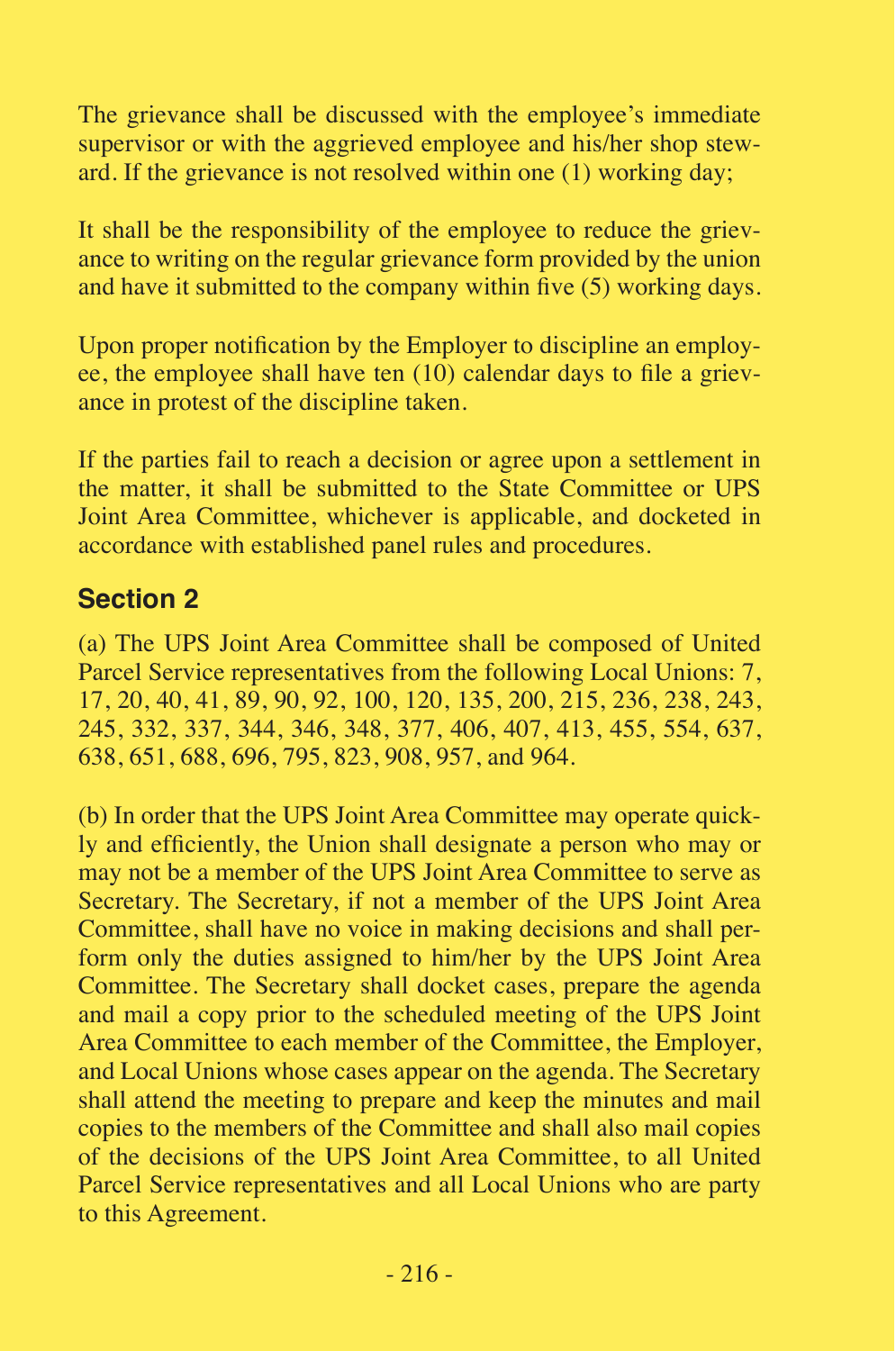(c) A grievance to be heard by the UPS Joint Area Committee must be put in writing and submitted to the Secretary thirteen (13) days before the meeting of the UPS Joint Area Committee unless otherwise mutually agreed. The parties further agree that no grievance or grievances shall be discussed except those which have been received by the Secretary of the UPS Joint Area Committee within thirteen (13) days prior to the date of the meeting of the UPS Joint Area Committee. It is agreed that there shall be an equal number of representatives of the Local Unions and of United Parcel Service on each panel that hears a case. The members of the panel are to be selected from the overall UPS Joint Area Committee. The decision of the majority of the panel hearing the case shall be binding on all parties.

(d) It is understood and agreed that UPS representatives and the local union representatives of the UPS Committee, representing the UPS operation and/or local union involved in a proceeding before the panel, will be ineligible to act as members of the panel during the proceedings.

(e) It is agreed that all grievances pertaining to matters described in this Article must be referred to the UPS Joint Area Committee. It is further agreed that all discharge cases shall be docketed first on the agenda.

#### **Section 3**

If any grievance or dispute cannot be satisfactorily settled by a majority decision of the panel and the UPS Joint Area Committee, then the grievance shall be submitted to the United Parcel Service Vice President of Labor Relations, or his/her designee, and the International Director of the Central Region of Teamsters, or his/her designee.

Following due and proper notice given to the parties to appear and present their case, it is agreed that they are empowered to hear and decide the deadlocked case even if only one  $(1)$  of the parties submits it to them, or, if one (1) of the parties fails to appear at the hearing to present evidence. They shall have the authority to apply the provisions of this Agreement and to render a decision on any grievance coming before them, but shall not have the authority to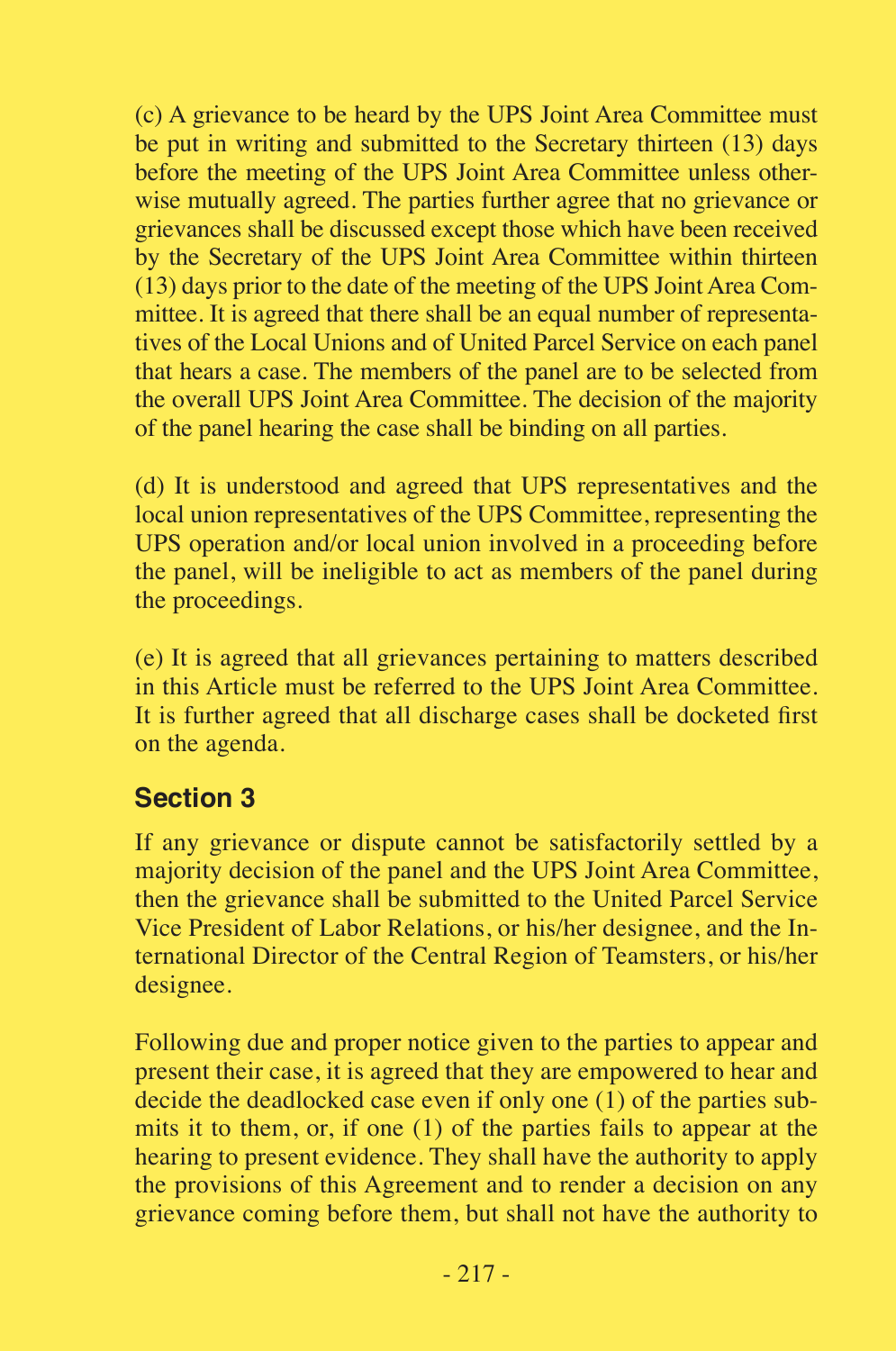amend or modify this Agreement or establish new terms and conditions under this Agreement. Their decision shall be final and binding on all parties and employees involved. If they are unable to agree, the grievance shall be submitted to the United Parcel Service President of Labor Relations or his designee and the I.B.T. National Package Director or his designee for resolution. It is understood either party shall be permitted all legal and economic recourse, including the right of the Union to strike and the right of the Employer to lock out. Prior to any legal or strike/economic recourse, the Union shall have approval from the I.B.T. National Package Director.

Cases which are deadlocked by the final step of the JAC may, by majority vote, be referred to the National Grievance Committee.

# **ARTICLE 6—UNIFORMS**

The Employer agrees that if any employee is required to wear any kind of uniform as a condition of his/her continued employment, such uniform, except shirts, shall be furnished and maintained by the Employer free of charge.

The Employer shall supply both a lightweight uniform for summer and a heavier uniform for winter. Each employee will be issued six (6) pairs of trousers and ten (10) shirts. The employee will be allowed to select his/her choice of shirts and trousers, in any combination, from short sleeve shirts, long sleeve shirts, shirt jacs, light trousers and heavy trousers. When a shirt becomes worn it will be turned in and replaced by a new shirt. These shirts will be maintained by the employees.

Rain gear will be available for those employees assigned to moving vehicles on the Employer's premises. The Employer has the right to establish and maintain reasonable standards concerning personal grooming and appearance and the wearing of uniforms and accessories.

It is agreed that each employee shall put on his/her uniform before reporting for duty and shall remove his/her uniform after being re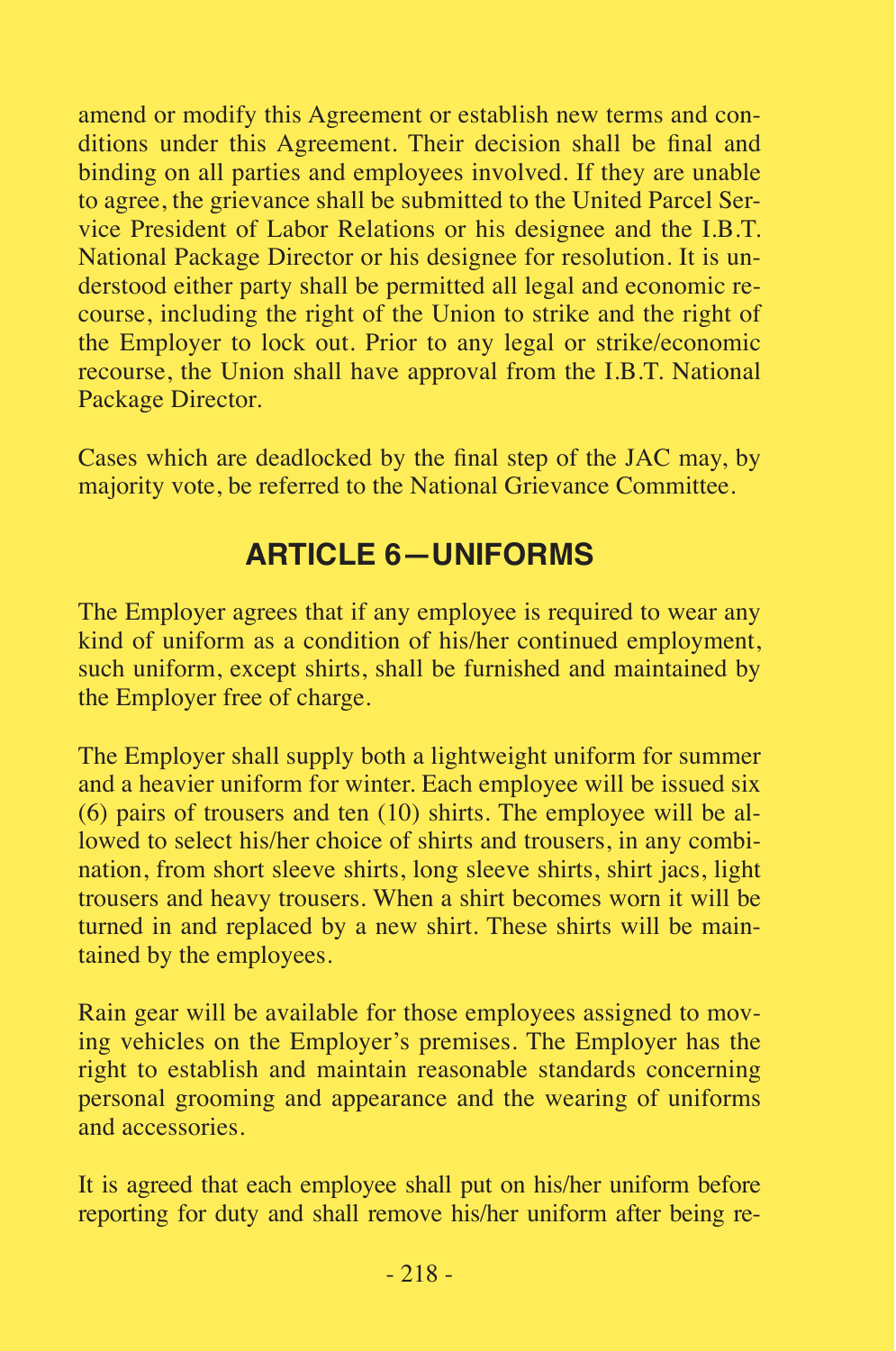lieved from duty each day. It is agreed that the time spent in putting on and taking off his/her uniform shall not be paid for by the Employer.

Any request by a local union for a different weight uniform shall be referred to the Central Conference Climatic Committee.

The Employer is to schedule the cleaning of the uniform pants so as to assure that each driver has an adequate and serviceable uniform available.

The Employer will allow employees to carry personal survival gear in areas affected by severe winter climatic conditions.

The Employer, upon request, will issue one (1) pair of coveralls for mechanics. The Employer will make available insulated coveralls at any location where mechanics have to work in inclement weather.

# **ARTICLE 7—AIR CONDITIONING**

Effective May 1, 1977, all tractor-feeder road equipment placed in service shall be equipped with air conditioning.

Effective April 29, 1981, all other tractor-feeder road equipment (except equipment manufactured in 1969 or before) used in the service of the Employer shall be equipped with air conditioning.

Any equipment that is put into service after August 1, 1990 that already has an air-conditioning unit, such units will not be removed. All air-conditioned equipment will be maintained in working order. It is understood that the Joint Committee may waive installation of air conditioning where climatic conditions or other standards exist.

# **ARTICLE 8—PAY PERIODS**

#### **Section 1**

All regular employees covered by this Agreement shall be paid in full each week. No more than two (2) weeks' pay shall be held on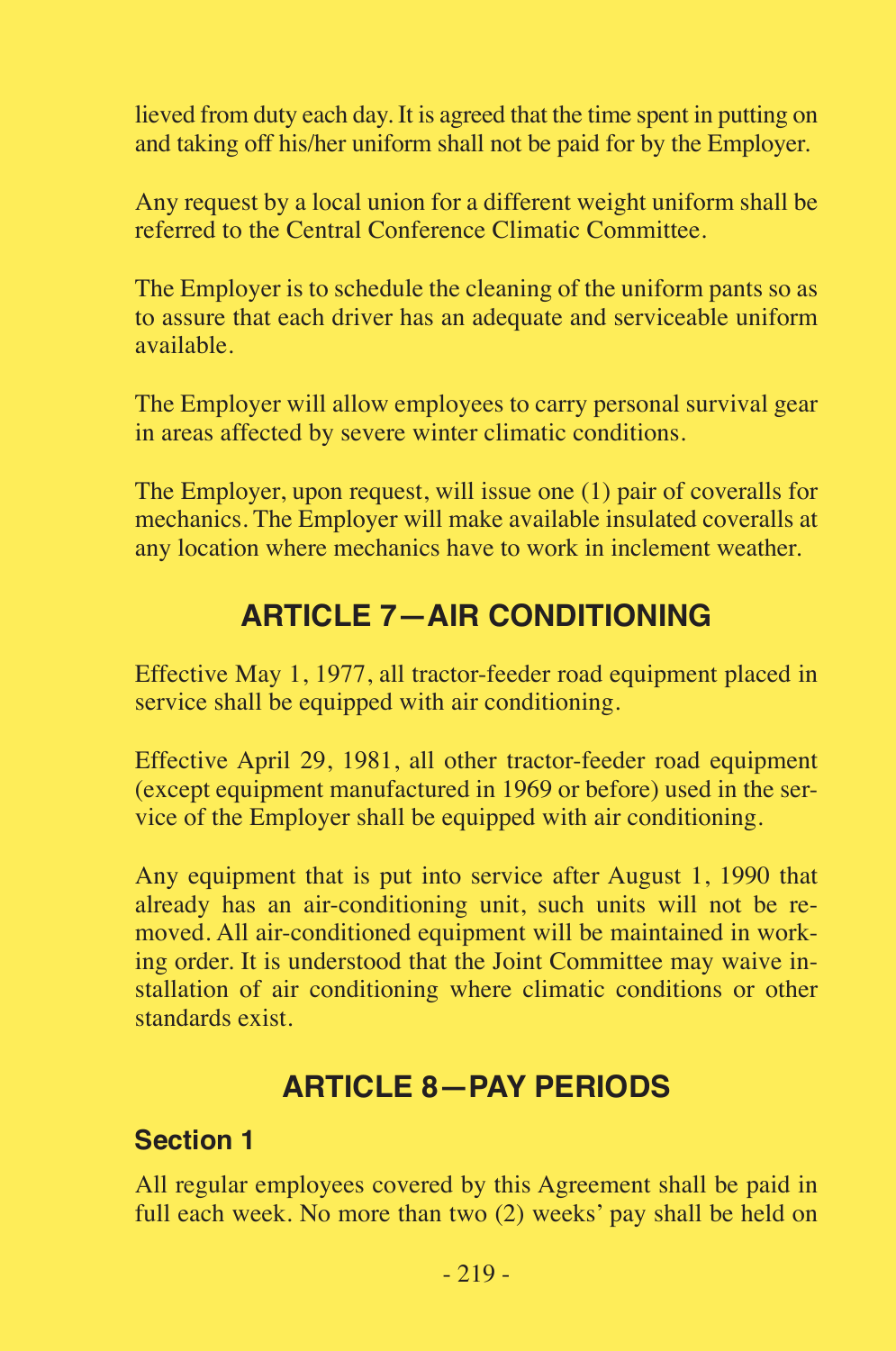an employee. In areas where only one (1) week is held, this practice shall continue unless otherwise mutually agreed.

Grievance settlements at any step of the grievance procedure shall be paid within five (5) days of the decision.

## **Section 2**

Wages for properly selected vacations, in all instances, will be paid to the employees no later than the workday prior to their vacation. Other shortages or overages involving more than fifty dollars (\$50.00) for full-time employees, and twenty-five dollars (\$25.00) for part-time employees, will be corrected the next workday. All other errors will be corrected on the following paycheck. National Master Article 17 penalty language shall apply.

#### **Section 3**

The Employer will issue separate checks for grievance and back pay settlements. Paychecks shall be itemized in the following manner:

Federal tax, Social Security tax, state tax, city tax, advances, union dues, initiation fees, credit union, total hours worked, total cumulative income, and deductions. All checks shall be issued in sealed envelopes, if requested by the local union. The Employer will, within six (6) months, develop a means of informing employees of the number of hours worked in each different wage classification when the employees receive their paychecks.

A weekly summary of miles and hours shall be provided for mileage drivers.

Upon written request the Company shall provide a yearly statement which includes total hours worked and monthly units of service credits for employees covered by the UPS Pension and Retirement Plans.

# **ARTICLE 9—TIME SHEETS AND TIME CLOCKS**

The Employer shall provide and require the employee to keep a time sheet or trip card showing the arrival and departure at centers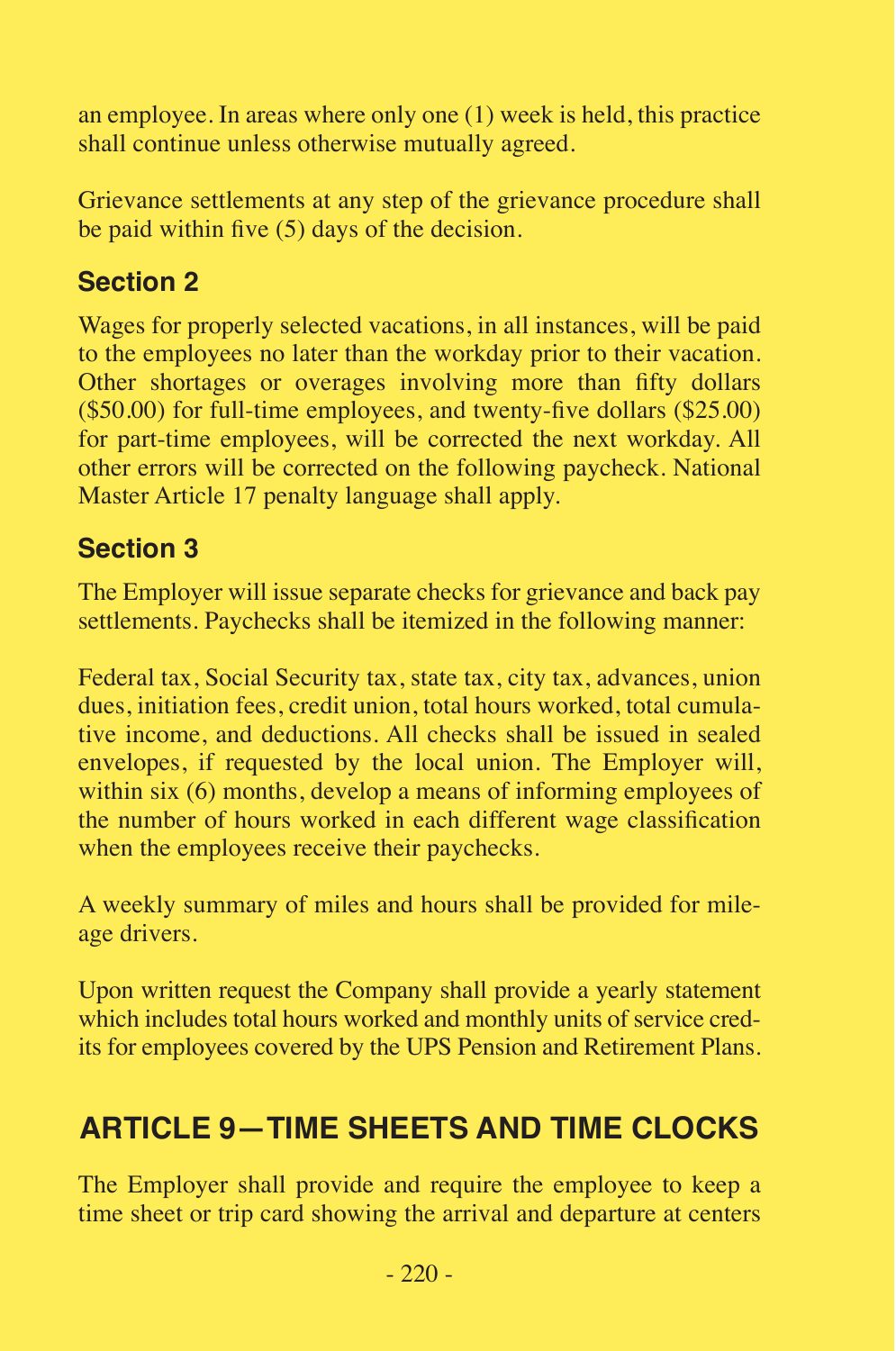or hubs and intermediate stops and cause and duration of all delays, time spent loading and unloading, and same shall be turned in at the end of each trip.

In all delivery operations, a daily time record shall be maintained by the Employer at its place of business. The Employer shall have time clocks at any and all center or hubs. Time cards will be made available at the same location daily.

Employees shall punch their own time cards. No employee shall punch another employee's time card.

In areas where technology has made time cards/time clocks obsolete, Article 12 of the National Master will apply.

# **ARTICLE 10—BREAKDOWN OR IMPASSABLE HIGHWAYS**

In any instance of breakdown or impassable highway which prevents an employee from proceeding to his/her destination (or if instructed from returning to his/her center), the employee shall be paid for all time up to the time at which he/she arrives at a place of lodging or other suitable shelter. The employee shall be considered to be relieved of duty until his/her regular starting time the next day or until called to duty, whichever occurs sooner. If more than one (1) day elapses before the employee is called to duty, he/she shall be paid for not less than his/her regular daily guarantee of eight (8) times the employee's regular hourly rate for each calendar day, so long as he/she is away from his/her home center because of a breakdown or impassable highway. The Employer agrees to pay reasonable costs for meals and lodging.

# **ARTICLE 11—PART-TIME EMPLOYEES**

#### **Section 1**

Part-time employees may be scheduled five (5) consecutive days in a seven (7) day period. Sunday through Saturday. A part-time employee not utilized for five (5) consecutive days can be called in at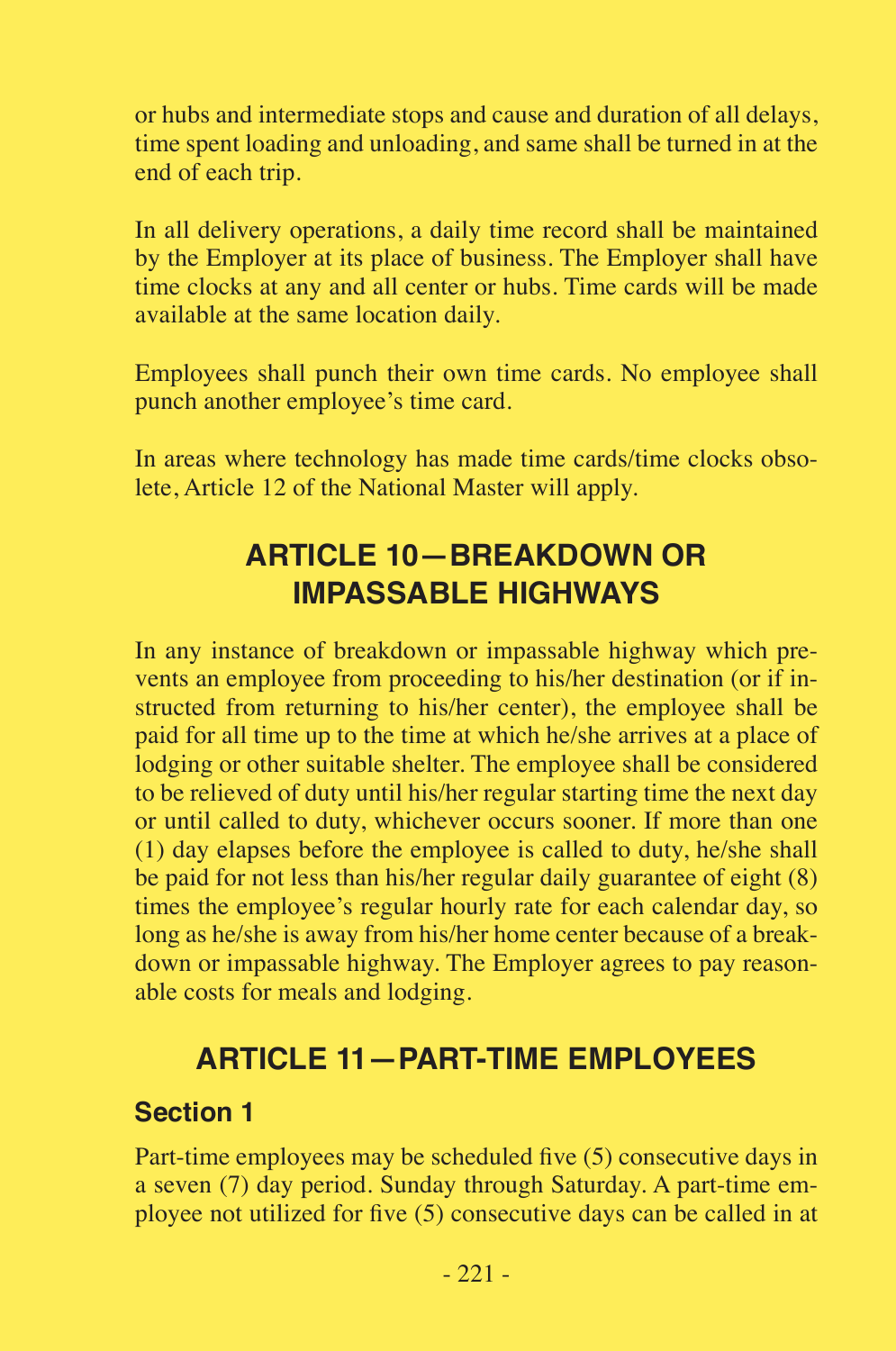straight-time for any of the days remaining in his/her five (5) consecutive day work schedule. The first scheduled day of each week shall begin the employee's consecutive day cycle. Current parttime employees will be afforded the opportunity to select their preferred schedule as noted above.

Part-time employees when reporting to work as scheduled, shall be guaranteed a minimum of three and one-half (3-1/2) hours; should any part-time employee work beyond the fifth (5th) hour, he/she shall be paid one and one-half (1 1/2) times his/her regular hourly rate for those hours worked in excess of five (5) on that day.

Prior to working any part-time employee six (6) or seven (7) days, the Employer shall have the right to work any qualified part-time employee who has yet to complete their five  $(5)$  consecutive day cycle. When employees work on their day(s) off the employees will be entitled to applicable premium pay providing such employees complete their regular work schedule.

# **Section 2**

If any part-time employee subsequently becomes a regular fulltime employee, he/she shall be considered a newly hired full-time employee, but shall retain his/her seniority for vacation weeks only.

# **Section 3**

Part-time employees will work off the part-time employee seniority lists at each center. Seniority shall prevail for extra work and the work shall be assigned by seniority within the classification and work area to those who are qualified, present and available.

Part-time employees who exercise their seniority to perform extra work on another shift shall be assigned, by the Employer, in seniority order to perform extra work. It is understood these employees shall be paid the appropriate rate of pay for all hours which they perform such work.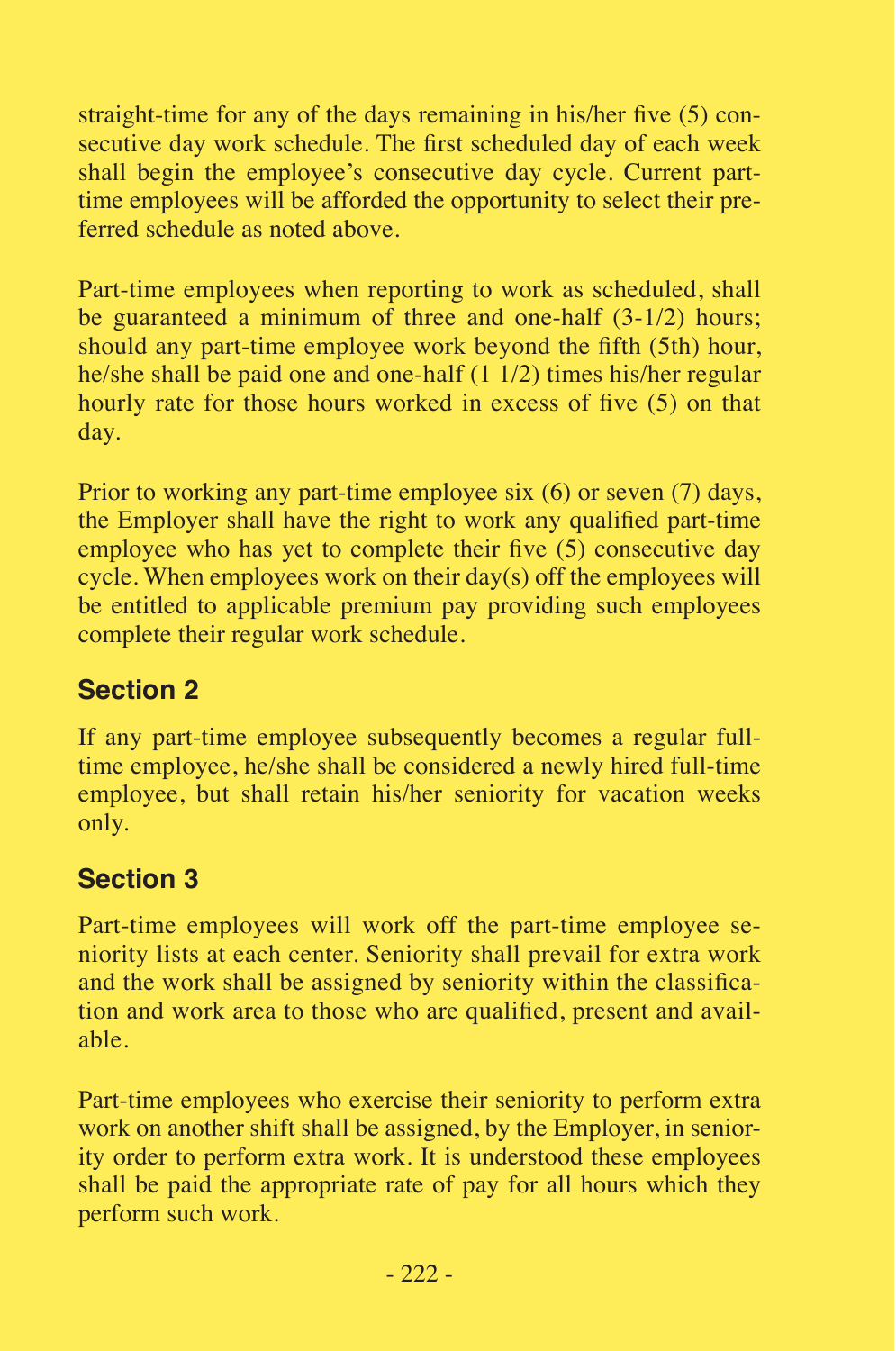# **Section 4**

Part-time employees will not be permitted to do delivery driving, feeder driving, or tractor-trailer driving work. Part-time employees will be permitted to move vehicles other than tractor trailers within the confines of the Employer's property, only for the purpose of avoiding a delay in their work, except when drivers are available and not working. The movement of tractor-trailers in outlying centers shall be covered by past practice.

When part-time employees are used in the car wash classification, they will be permitted to drive equipment to and from the car wash. Where there are full-time employees or combination full-time employees in the car wash classification, part-time employees will not drive.

## **Section 5**

In situations of emergency and/or volume fluctuations, in order to provide customer commitment, part-time employees by agreement with the local union, will be allowed to work as driver helpers outside the period of November through January 15th. Part-time air drivers shall be permitted to work additional hours only after their air commitments are completed. Part-time helper needs during the seasonal period, of November through January 15th shall be filled from outside sources after exhausting all part-time seniority employees who have expressed an intent for such work. The guarantee shall only apply to their regular part-time assignment. Seniority shall prevail for existing part-time employees, however, helpers must meet the same requirements as applicants for that job. Overtime shall be paid after forty (40) straight-time hours at the applicable rate. Overtime shall not be pyramided. Existing part-time employees who work as helpers shall not be scheduled in excess of eight (8) hours total per day.

## **Section 6**

All part-time employees shall be given a paid break of ten (10) minutes per shift or part-time operation. Breaks shall not be scheduled prior to one (1) hour of work being performed.

Part-time employees who work eight (8) hours or more on a single shift shall be given an additional paid break of ten (10) minutes.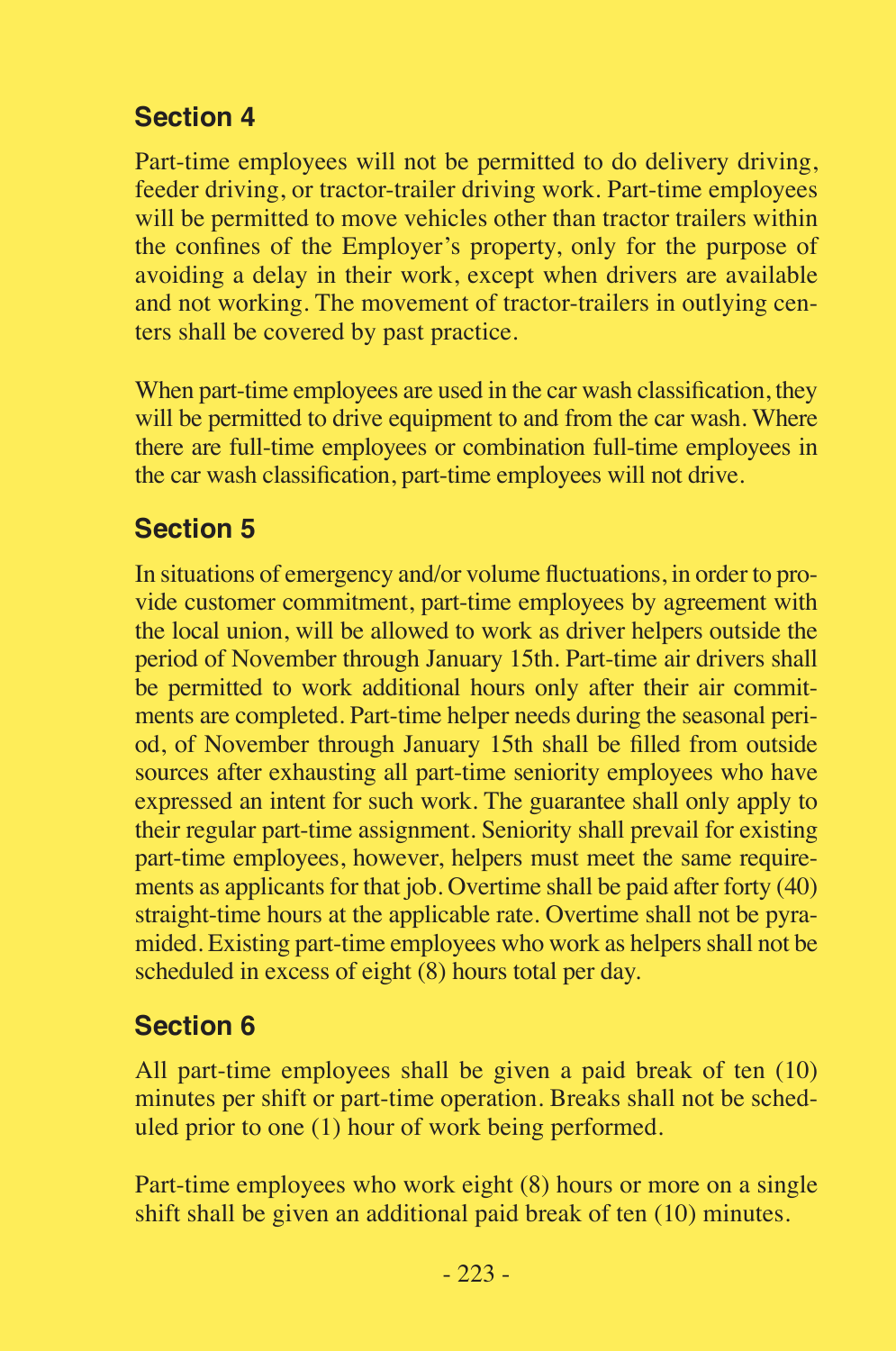## **Section 7**

In hub operations, start times shall be offered by seniority to those employees within a respective work area and classification.

In Preload operations, having multiple starting times, when a starting time has been permanently vacated or a permanent new starting time created, the following procedure shall apply:

The vacated starting time shall be assigned to the senior employee in the classification and work area who is qualified and has indicated in writing a desire for a different starting time. The Company will fill the vacant starting time that results.

# **ARTICLE 12—HOURS OF WORK**

## **Section 1**

In the case of each full-time seniority employee the standard workweek shall be forty (40) hours per week, and the standard workday shall be eight  $(8)$  hours per day. Work shall be scheduled for five  $(5)$ consecutive days—Monday through Friday or Tuesday through Saturday. An employee may be required to work in excess of an eight (8) hour day or a forty (40) hour week and in that event, he/ she shall be compensated at the rate of time and one-half (1 1/2) his/her regular straight-time rate for all hours worked in excess of eight (8) hours in a day or forty (40) hours in a week.

In order for the Employer, the Union and employees to further benefit from expanding service offerings to our customers, it may become necessary to create schedules that differ from those that exist today. Future full-time schedules may be expanded to include Sunday through Thursday. Should that happen, current full-time employees will be afforded the opportunity to select their preferred schedule in seniority order.

There shall be a weekly guarantee in each center as follows: In each classification in each center, the most senior ninety percent (90%) of employees called or put to work on the first (1st) workday shall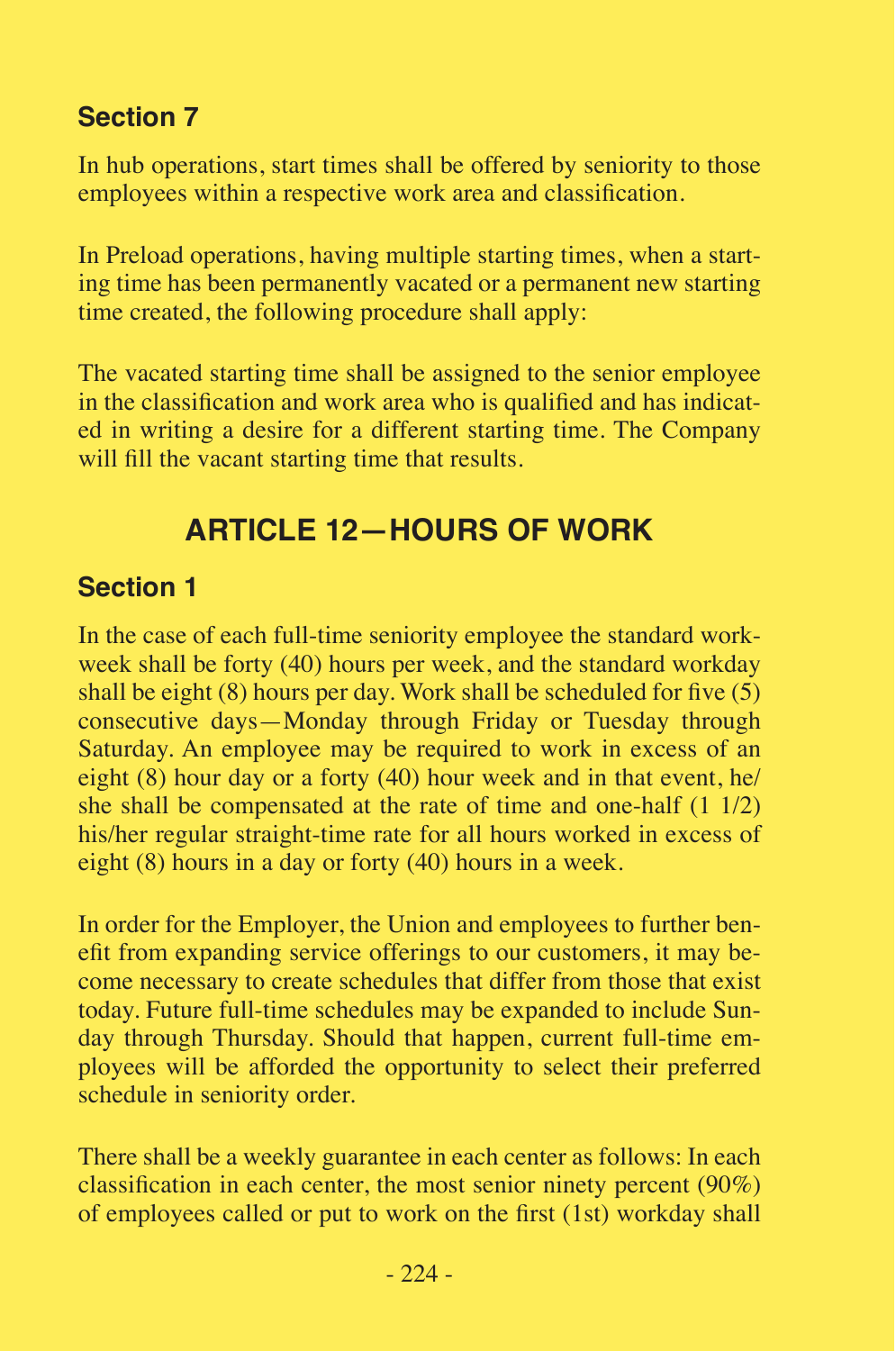be afforded the opportunity of working forty (40) hours of straighttime work during the week.

The guarantee shall not apply:

(a) to an employee who fails to work a scheduled workday during the workweek, or is suspended or discharged for just cause;

(b) when there are conditions beyond the Employer's control such as fire, flood, destruction, strikes, snow storm, or Acts of God, and these conditions cause a curtailment of all or part of an Employer's operation; or,

(c) the weeks of Christmas, New Years and Fourth of July. Any time off during this period will be offered by seniority, when business conditions allow.

## **Section 2**

Any employee may be required to report to work before his/her regular starting time and in such event, he/she shall be paid at the rate of one and one-half (1 1/2) times his/her regular straight-time hourly rate for all hours worked before his/her regular starting time in addition to the employee's regular guarantee.

## **Section 3**

When a full-time or part-time employee is assigned to a lower rated job, he/she shall be compensated at his/her regular rate of pay. When an employee exercises his/her seniority in order to take a lower rated job rather than be laid off, he/she shall receive the lower rate of pay.

## **Section 4**

A full-time seniority employee's uniform starting time must be scheduled and posted by the end of the shift of their last scheduled work day of the preceding workweek for the following workweek. In areas where the Union and the Employer agree, the start time shall be uniform except where the Employer is able to schedule an earlier start time for the package driver employees on Mondays or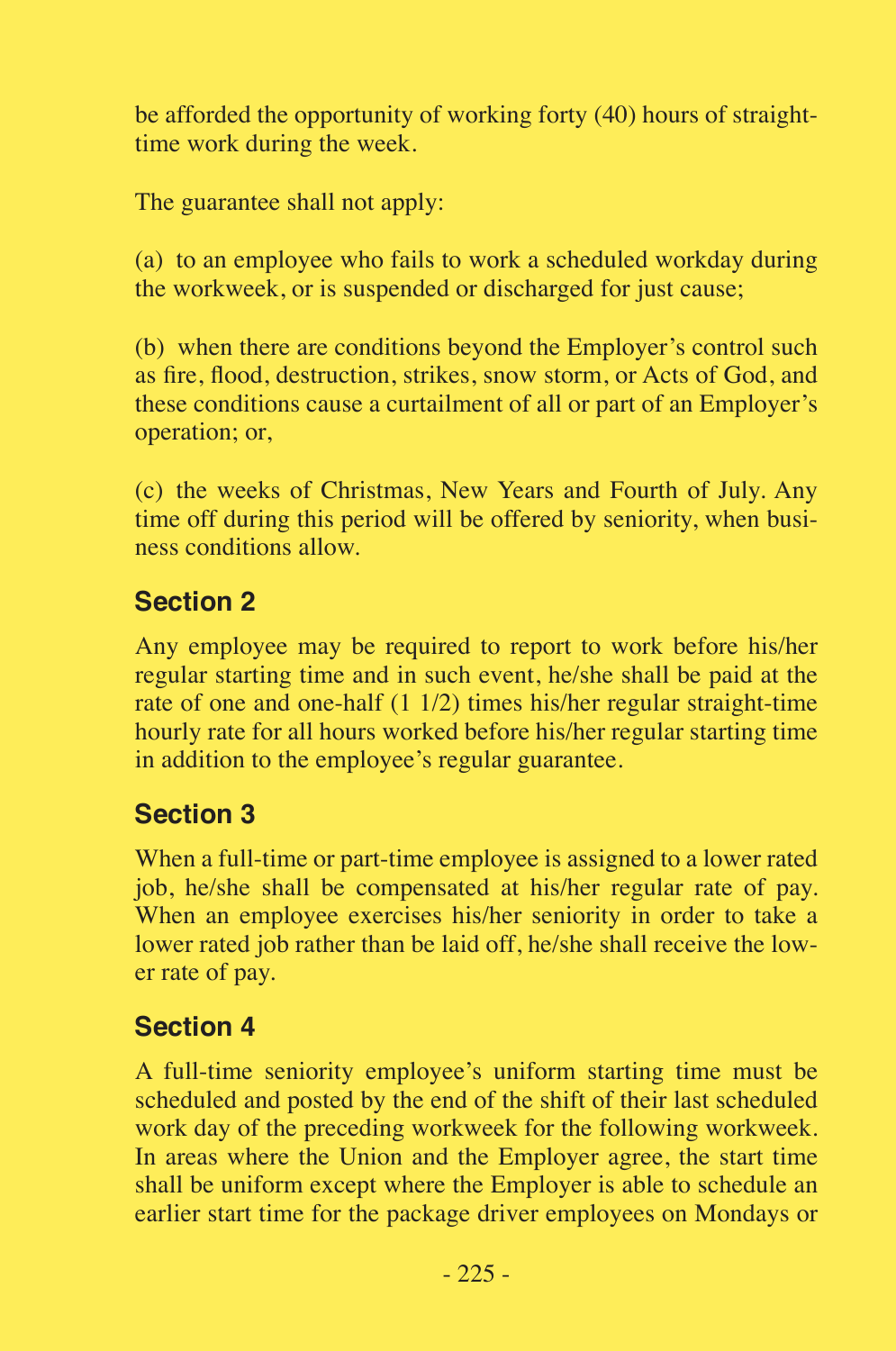days after holidays, when merchandise is available for dispatch. If the Employer switches an employee's workweek from Monday through Friday, to Tuesday through Saturday, he/she shall be allowed to exercise his/her seniority.

Part-time employee's start times must be posted by the end of the shift of their last scheduled workday of the preceding work week.

# **Section 5**

It is anticipated that the changing nature of the Employer's business will result in some job combinations. A full-time employee may be required to work in more than one (1) job classification within any workday. When such combination jobs are made, the Employer will pay the employee according to the following:

When an employee is required to spend more than one (1) hour, but less than four (4) hours, of his/her workday upon a job providing a higher rate of pay, he/she shall receive four (4) hours' guarantee at the higher rate; for work in excess of four (4) hours at a higher pay classification, he/she shall receive eight (8) hours' guarantee at a higher rate.

# **Section 6**

Employees called to work shall be allowed sufficient time, not to exceed one (1) hour without pay, to get to the center or hub. (The above condition does not apply to employees performing work covered by Article 40 of the National Master Agreement.) Such an employee shall draw full pay from the time he/she reports or registers in as ordered.

# **Section 7**

Each full-time employee put to work shall have a daily guarantee of eight (8) hours of work. Any full-time employee reporting to work and not put to work shall receive six (6) hours' guarantee. The guarantee may be broken by request of the employee using the appropriate company code.

# **Section 8**

In a scheduled workweek in which there is a paid holiday, the guaranteed workweek shall be thirty-two (32) hours; in any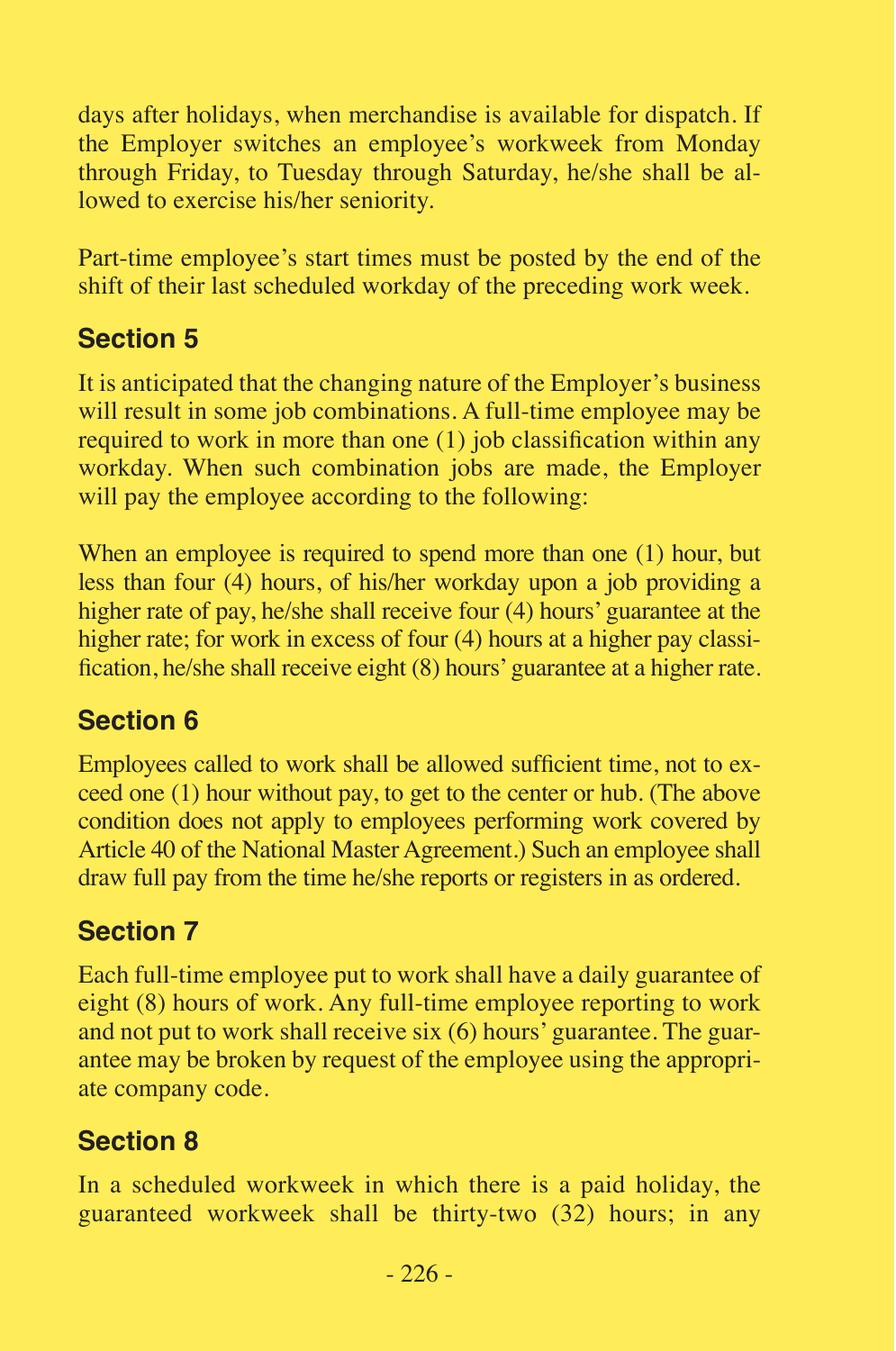scheduled workweek in which there are two (2) paid holidays, the guaranteed workweek shall be twenty-four (24) hours, etc. For hours worked in excess of thirty-two (32) or twenty-four (24) hours in a week, as applicable, an employee shall be paid at the rate of one and one-half (1 1/2) time the regular straight-time rate, provided the holiday or holidays fall within the scheduled workweek.

#### **Section 9—Full-Time and Part-time Employees**

All work performed on the employee's sixth (6th) day shall be paid at time and one-half (1 1/2). All work performed on the employee's seventh (7th) day worked shall be paid at double time.

Prior to working any employee six (6) or seven (7) days, the Employer shall have the right to work any qualified employee who has not yet had the opportunity to work five (5) days.

If an employee is required to work a sixth (6th) and seventh (7th) consecutive day at the Employer's request, they shall be paid the appropriate premium regardless of the established work week.

## **Section 10**

Overtime pay shall not be pyramided.

# **ARTICLE 13—SAFETY AND HEALTH RULES**

#### **Section 1**

The Employer shall make all reasonable provisions for the safety and health of its employees during the hours of employment.

The Parties agree to establish a Central Region of Teamsters Safety and Health Committee.

When performing supervisory rides with feeder drivers in extremely inclement weather, management will suspend demonstrating, if the employee feels his/her personal safety is in jeopardy, until conditions improve.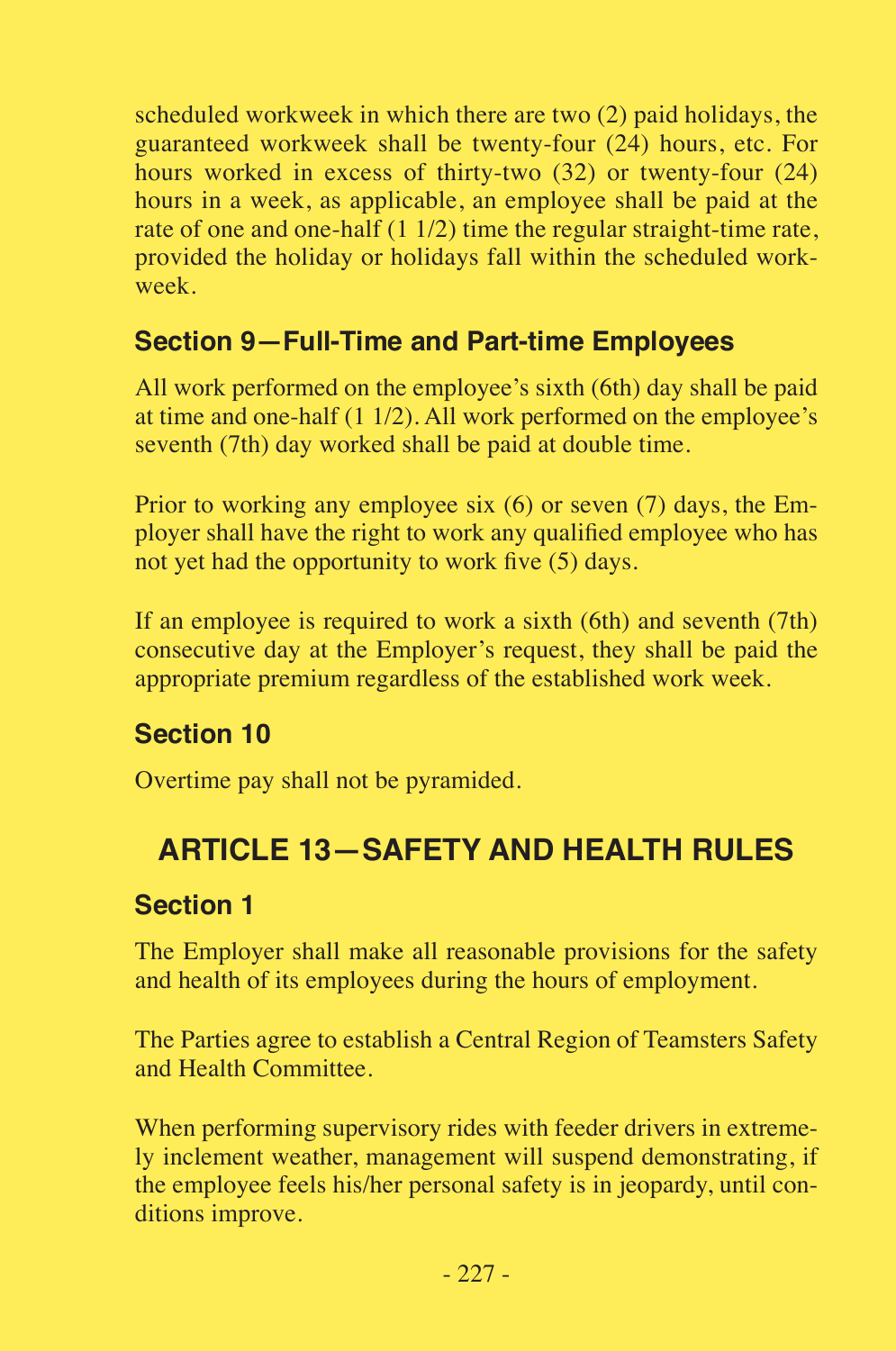## **Section 2**

Effective September 1, 1990, all new feeder tractor-trailer road equipment shall have shoulder harness straps included as part of the seat belt installed on the driver's side.

## **Section 3**

When requested by the employee, a steward shall be present for any investigation of a work-related injury subsequent to the initial report. However, if there is a dispute during the initial reporting process, the employee may request an available steward. If a steward is unavailable, the employee may designate a bargaining unit member who is immediately available. Nothing in this provision shall be used to delay the process.

# **ARTICLE 14—HEALTH & WELFARE AND PENSIONS**

# **Section 1**

Contribution increases to benefit plans covering members of Local Unions 92, 135, 344, 348, 638, and 688 shall be made in accordance with Article 34 of the National Master Agreement. Current full-time employees represented by Local 964, retirees and future retirees currently covered by the Fleet Owners H&W Plan shall be covered by TeamCare H&W Plan U-2. The Employer will facilitate a seamless transition from the Fleet Owners H&W Plan to the TeamCare H&W Plan with continued coverage for all participants.

(a) The Employer's contribution increases to TeamCare shall be made in accordance with Article 34 of the National Master Agreement.

(b) Jointly Trusteed UPS/IBT Full Time Pension Fund

The following provisions pertain to the UPS/IBT Full-Time Employee Pension Plan (hereinafter "UPS/IBT Plan") which was created for employees who participated in the Central States Southeast and Southwest Pension Fund ("CS Plan") and for future employees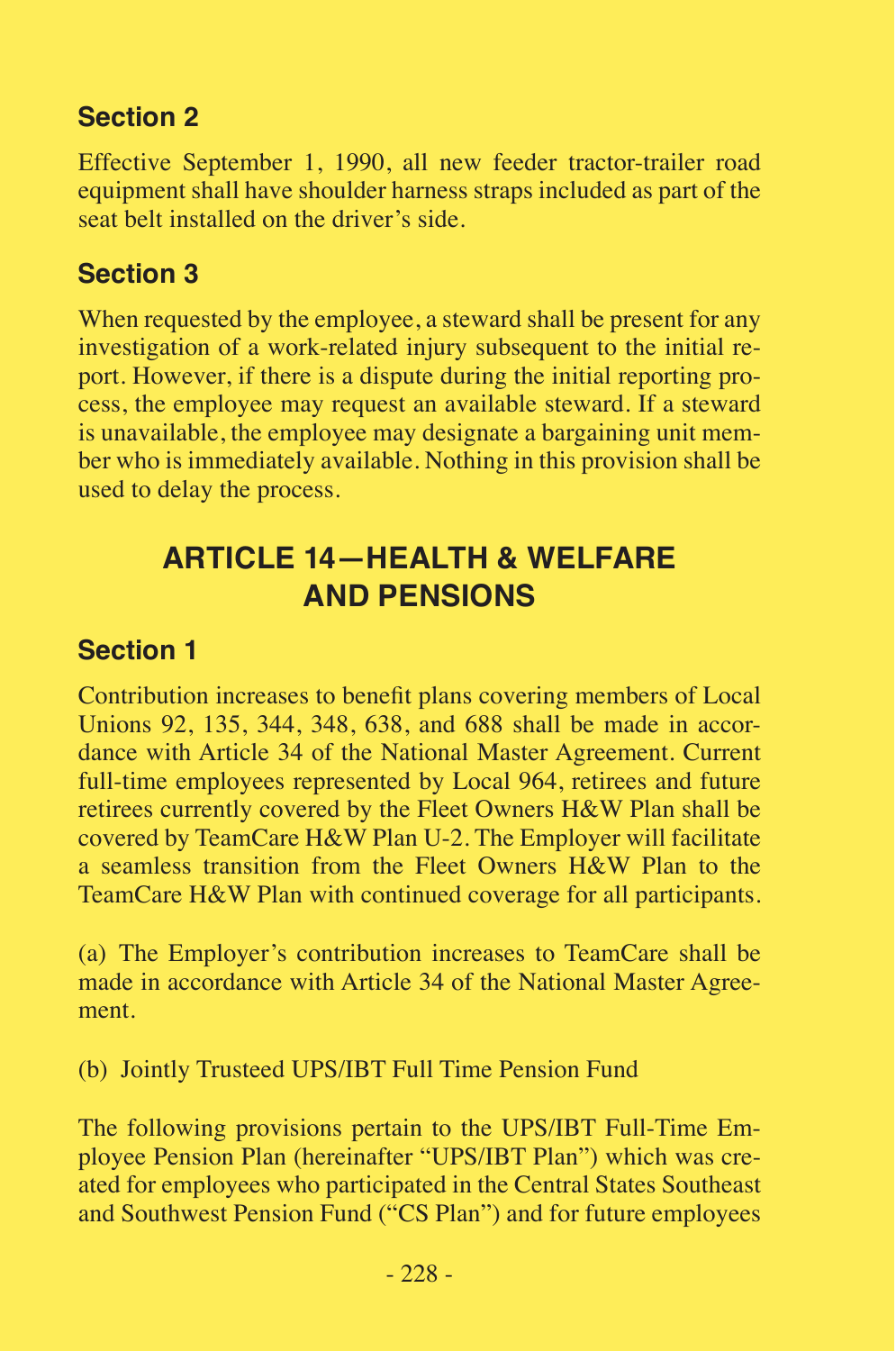who would have participated in the CS Plan absent this Agreement who have one hour of service in Covered Employment on or after January 1, 2008.

(1) Effective January 1, 2008 the Employer and the Union established a new, single employer, jointly trusteed and administered defined benefit plan within the meaning of 29 U.S.C. Section  $302(c)(5)$  for full-time employees who under the prior Agreement would have participated in the CS Plan. As of December 26, 2007, the Employer will cease to have an obligation to contribute to the CS Plan and will have no other obligation to provide such employees with future benefit accruals under the CS Plan.

(2) The benefit formula for current or future full-time employees who are participants in the UPS/IBT Plan will be as set forth below for each year of future service (hours worked in Covered Employment on or after the effective date) up to a maximum of thirty-five (35) years of Credited Service (such limitation is only applicable to service pensions). This benefit is unreduced if payable at Normal Retirement Age (age 65) and 5 years of vesting service or at age 62 with 20 years of Credited Service. Benefit payments may begin as early as Early Retirement Age (age 50 with five years of vesting service) and are reduced 6% per year for each year and partial year prior to Normal Retirement Age. There shall be no reduction or change in the level of benefits described herein unless negotiated and agreed to by the Union.

| Calendar Year Beginning | <b>Monthly Benefit</b> |
|-------------------------|------------------------|
| <b>January 1, 2019</b>  | \$175.00               |
| <b>January 1, 2020</b>  | \$175.00               |
| <b>January 1, 2021</b>  | \$175.00               |
| January 1, 2022         | \$175.00               |
| <b>January 1, 2023</b>  | \$175.00               |

(3) Eligible employees become participants on the first day of the month coincident with or immediately following the date the employee completes one year of service with  $750$  hours of service (upon becoming a participant, service credit will accrue beginning with the very first hour of service that had been performed when the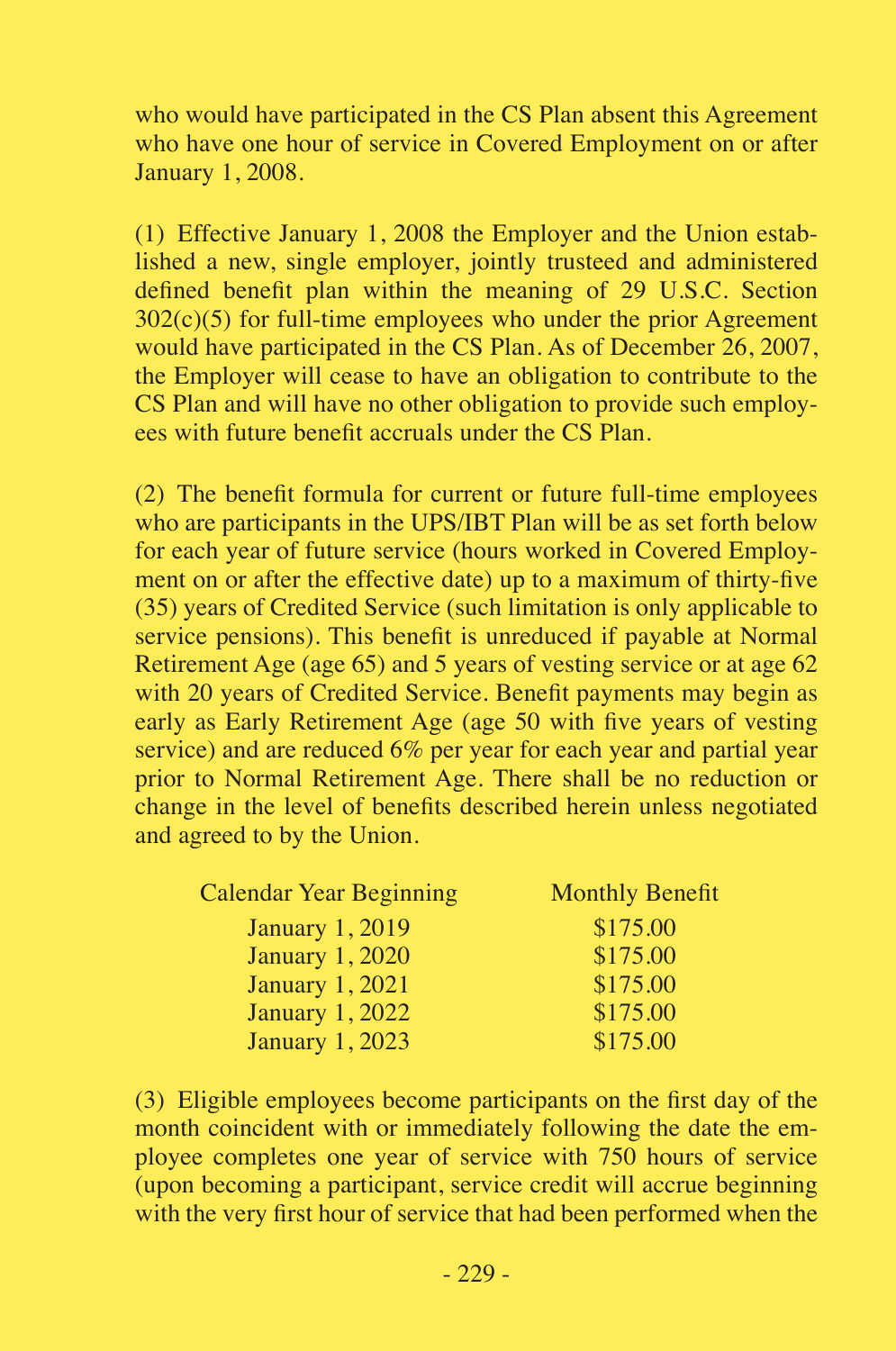participant began working in Covered Employment). Employees already participants in the CS Plan at the date this plan is established will be immediately eligible to participate in the UPS/IBT Plan. No benefits are payable unless the participant has at least 5 years of vesting credit or has reached Normal Retirement Age while an employee. One year of vesting credit is earned for each calendar year in which the participant works 750 or more hours. The Employer will grant vesting credit for those employees employed by the Employer before the effective date of the UPS/IBT Plan based on the employment records of the Employer or records of the CS Plan.

(4) Full-time employees will receive one (1) year of Credited Service for each 1801 paid hours in Covered Employment in a calendar year beginning on or after January 1, 2008. Employees will receive partial years of Credited Service in monthly increments (i.e., one month if employee worked 150 or more hours in Covered Employment in that month). For purposes of earning service credit for the service pensions only, full-time employees will receive one week of service credit if he/she has one hour of service in Covered Employment. For service pensions only, if an employee has 0-19 weeks of service credit, he/she shall not receive any service credit for that calendar year. If he/she has 20-39 weeks of service credit, the amount of credit for that year will be equal to a fraction the numerator of which is the number of weeks of credit and the denominator is 40. If the employee has 40 weeks of service credit for that calendar year, he/she shall receive one year of service credit.

(5) The Employer will be responsible for funding the UPS/IBT Plan as required by applicable law.

(6) In addition to the normal benefit provided in paragraph (2) above, there shall be a service benefit payable after twenty (20), twenty-five (25), thirty (30) and thirty-five (35) years of full-time service. There is a twenty (20) year benefit for anyone who has reached age 50 and the amount will vary based on the person's age. There is a twenty-five (25) year service retirement benefit for anyone who has twenty-five years of service regardless of age, which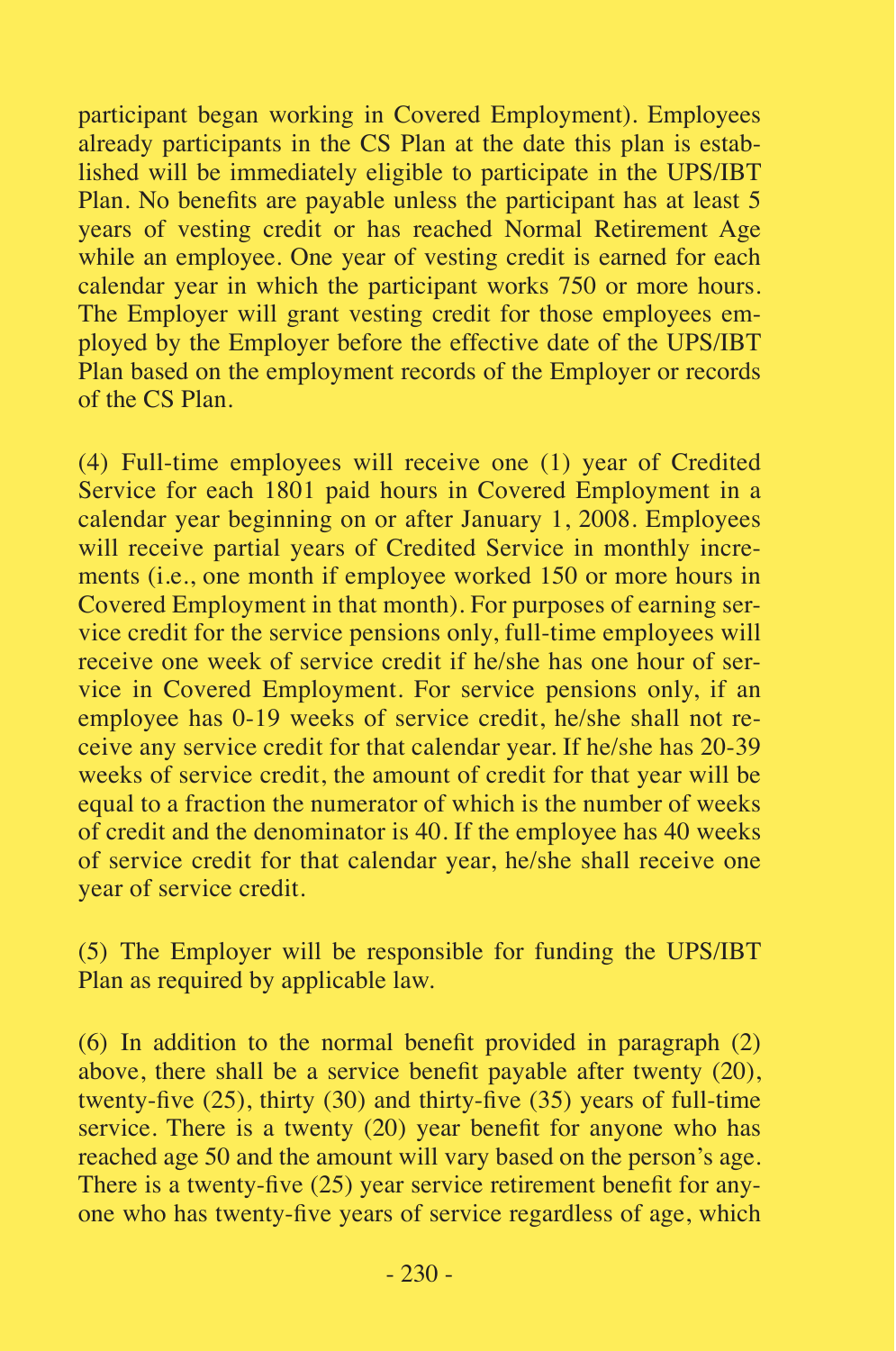shall be \$2000 per month if less than age 57 when benefits commence and \$2500 per month if at least age 57 when benefits commence. The benefit for thirty (30) year service retirement shall be \$3,400 (\$3,800 effective  $1/1/20$ ) per month regardless of the age of the retiring employee. The benefit for thirty-five (35) years service retirement shall be \$3,900 (\$4,300 effective 1/1/20) per month regardless of the age of the retiring employee. The plan document shall specify the amounts for the 20 year service pension, eligibility criteria and how the benefits are calculated.

| Years of service      |         | <b>Monthly Service</b> |
|-----------------------|---------|------------------------|
| <b>Pension Credit</b> | Age     | Pension                |
| 35 years              | Any age | \$3,900                |

Effective January 1, 2020, the following enhancements will be implemented:

| 35 years         | Any age | \$4,300                                                                    |
|------------------|---------|----------------------------------------------------------------------------|
| 30 or more years | Any age | $$3,400$ plus $$100/yr$ . of<br>service for years over<br>30 up to \$3,900 |

Effective January 1, 2020, the following enhancements will be implemented:

30 or more years, any age \$3,800 plus \$100/yr. of service for years over 30 up to \$4,300

| 25 years | Any Age                  | \$2,000                                                                          |
|----------|--------------------------|----------------------------------------------------------------------------------|
|          | up to age 57             |                                                                                  |
| 25 years | maximum (\$4,300 1/1/20) | 57 or older \$2,500 plus \$100/yr. of<br>service for years over 25 up to \$3,900 |

The UPS/IBT Plan will recognize full-time service in the CS Plan for determining eligibility for the benefits in this section and will offset at Normal Retirement Age the benefits accrued from the CS Plan commencing at Normal Retirement Age. If the benefit paid from the CS Plan is reduced as permitted or required by law, the amount of such reduction shall not be included in this offset.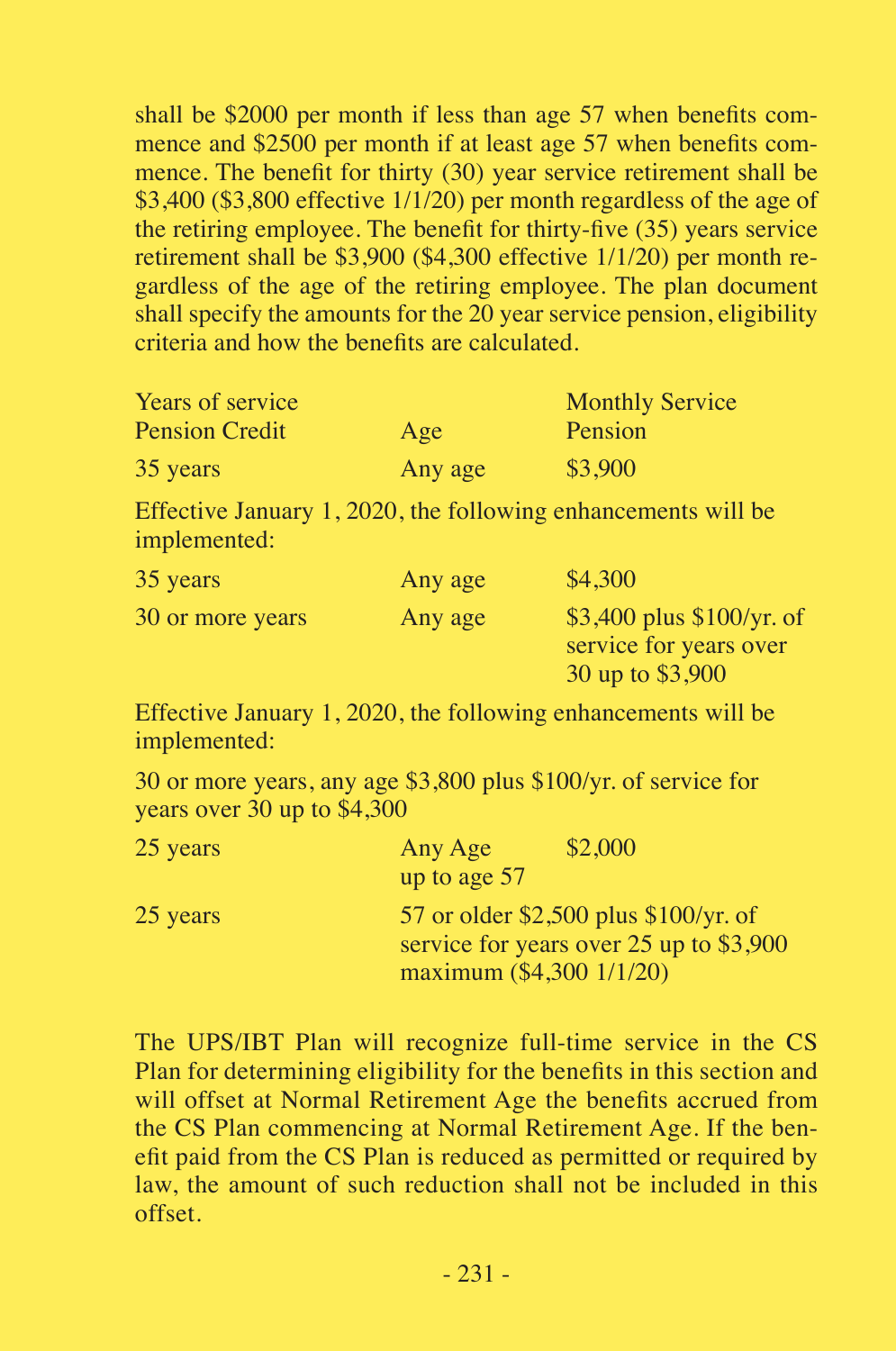(7) The UPS/IBT Plan will also provide eligible employees with a monthly disability benefit or lump sum disability benefit (based on age and years of service).

(8) The UPS/IBT Plan will be governed by the terms of the plan document and trust agreement, both of which are incorporated herein by reference. Any claims for benefits are subject to resolution solely through the UPS/IBT Plan administrative claims process.

#### **Section 2—Part-Time Pension**

(1) The UPS Pension Plan will be improved to provide monthly benefits for part-time employees not covered by Teamster Pension Plans as follows: The benefit formula in the UPS Pension Plan for current or future part-time employees who are participants will be increased effective August 1, 2004 to fifty-five dollars (\$55.00) for each year of past and future Credited Service to a maximum of thirty-five (35) years of Credited Service. The benefit formula in the UPS Pension Plan for current or future part-time employees who are participants will be increased solely for purposes of the monthly accrued benefit, effective August 1, 2008 to sixty dollars (\$60.00) for each year of future Credited Service to a maximum of 35 years of Credited Service. If a participant is in Covered Employment on August 1, 2008, he shall receive the sixty dollars (\$60.00) benefit formula for the entire 2008 plan year.

The total monthly service pension benefit will be equal to the following provided the employee meets the Credited Service requirement.

- \$2,275 for retirement at any age after 35 years of part-time Credited Service
- \$1,950 for retirement at any age after 30 years of part-time Credited Service
- \$1,625 for retirement at age 60 with 25 years of part-time Credited Service
- \$1,325 for retirement at any age with 25 years of part-time Credited Service

(based on \$53.00 per year of Credited Service)

(2) Part-time employees will receive one (1) year of Credited Service for seven hundred fifty (750) or more paid hours. (Six (6)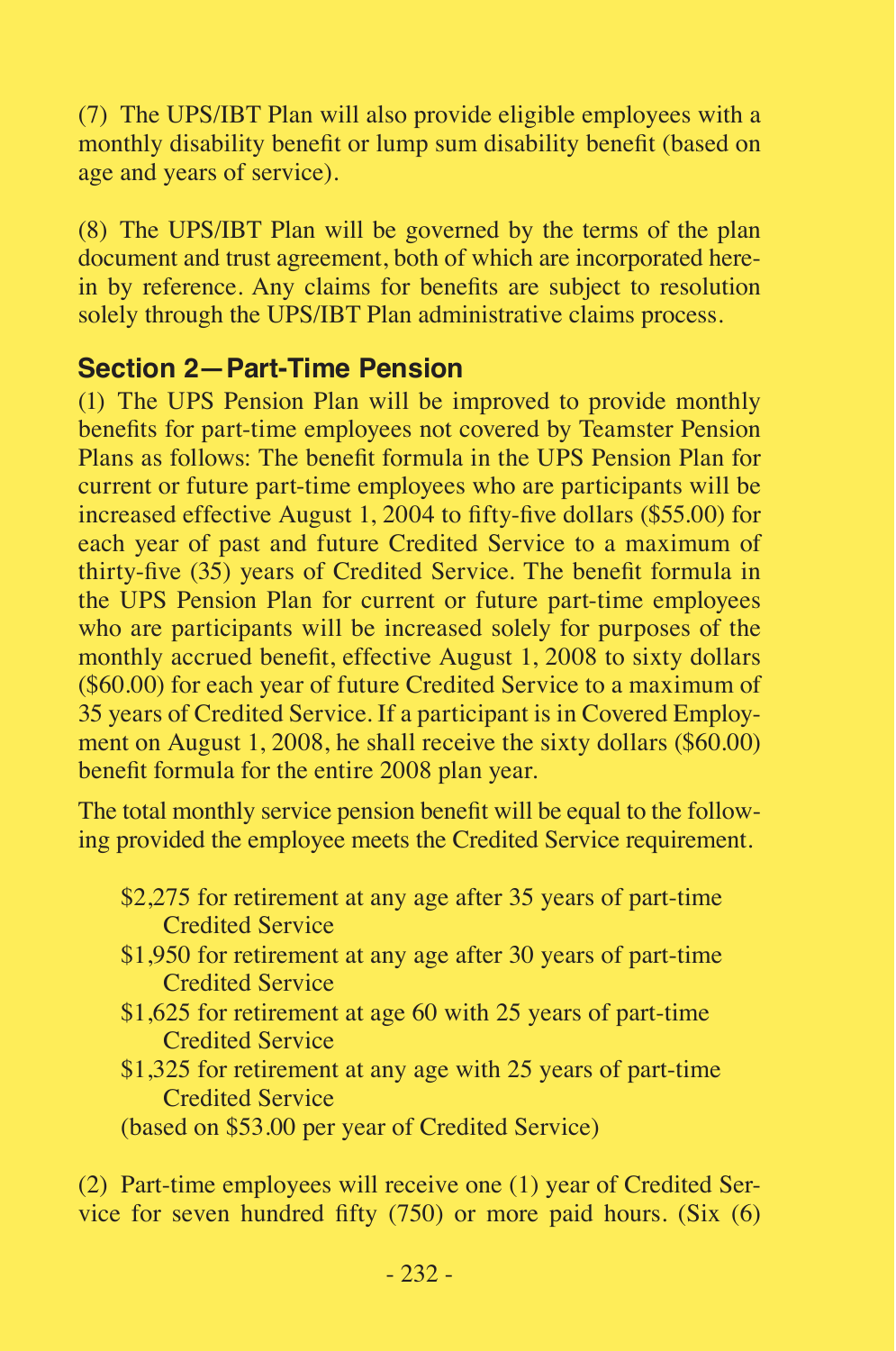months of part-time Credited Service will be granted for three hundred seventy-five (375) to five hundred (500) hours worked in a calendar year, and nine (9) months of part-time Credited Service will be granted for five hundred one  $(501)$  to seven hundred forty-nine (749) hours worked in a calendar year.) This paragraph will also be applied to determine Credited Service for all full-time employees on the payroll on August 1, 2002 who were formerly participants in the UPS Pension Plan.

(3) The Employer will be responsible for funding the UPS Pension Plan as required to provide the benefits described above and will be responsible for maintaining the plan.

(4) The UPS Pension Plan will be governed by the terms of the Plan document.

(5) Effective August I. 2002, the Employer will grant additional years of Credited Service in accordance with the terms of the Plan to all full-time and part-time employees on the payroll on August 1, 2002, who worked for UPS after they were twenty-one (21) but were denied Credited Service solely because the UPS Pension Plan required that an employee be age twenty-five (25) or older to participate in the UPS Pension Plan.

(6) For those multi-employer pension plans with which the UPS Pension Plan does not have reciprocity, the UPS Pension Plan will execute a mutually agreeable reciprocity agreement with those plans.

(7) The Company will amend the UPS Pension Plan to allow an employee with an hour of service in covered employment on or after August 1, 2013 to become a participant on the January 1 or July 1 (whichever is earlier), after reaching age 21 and completing a 12-month period of employment beginning on their hire date, or any subsequent calendar year, in which they earned at least 375 hours of service. In addition, in order to receive any retroactive benefit service as a result of the change, the employee's primary job as of August 1, 2013 must be a part-time position. The Pension Plan will also be amended to reduce the number of hours of service re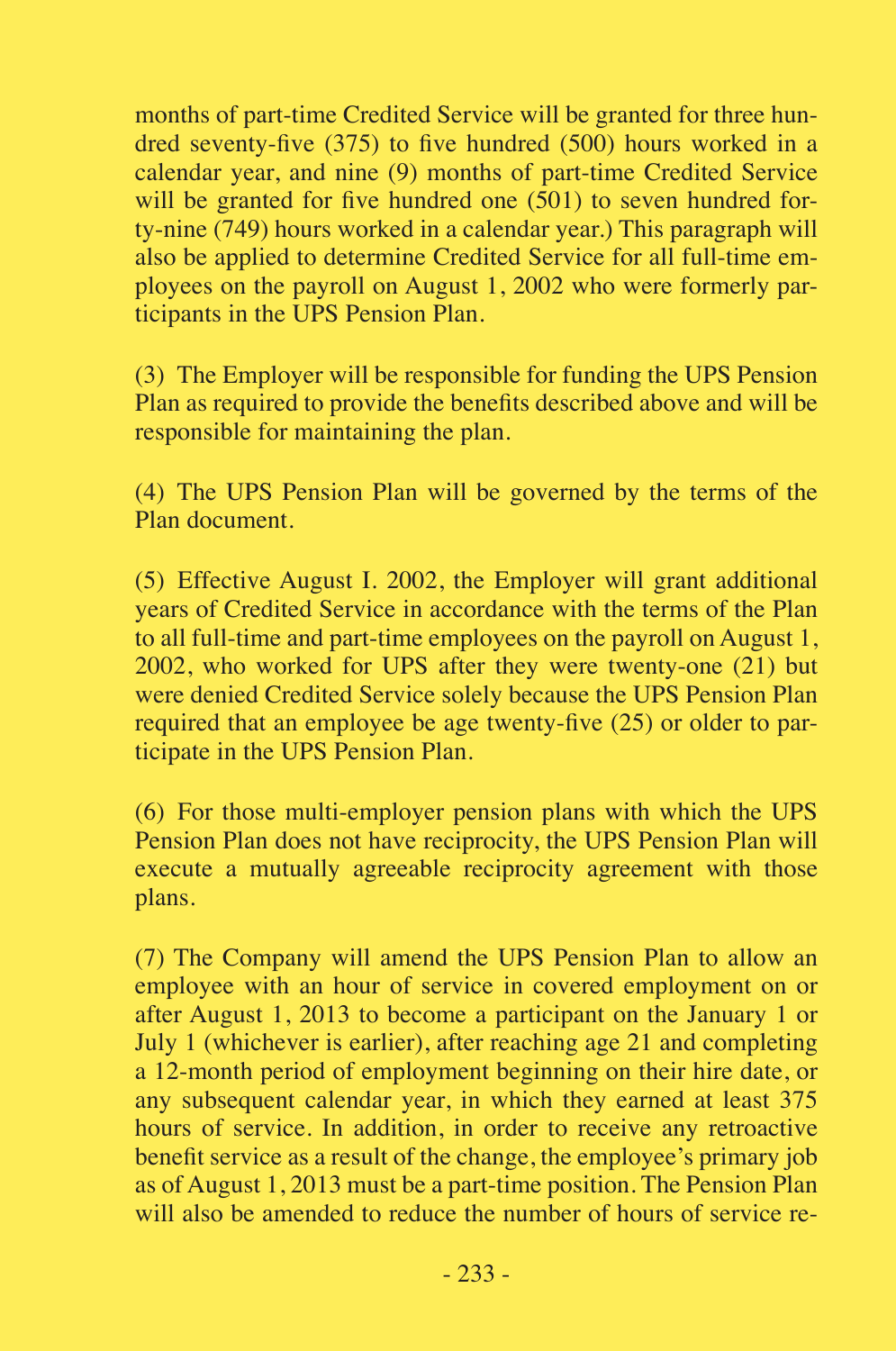quired to earn a vesting year from 750 to 375. This paragraph does not change how benefit service is accrued.

The Employer shall provide pension benefit coverage to part-time employees under the terms and conditions as may be contained in the United Parcel Service Pension Plan as required by law.

#### **Section 3**

The Employer and the Union agree that they will undertake to attempt to establish appropriate reciprocity agreements to protect the pension rights of employees.

#### **Section 4—Part-Time Medical Coverage**

(a) If there are any part-time employees covered by a Teamster Health and Welfare Fund they will continue to be covered by those funds.

(b) Effective January 1, 2013 all part-time employees on the payroll at that time and those hired thereafter who would have had health and welfare coverage provided by an Employer signatory to this Agreement will instead be provided coverage through Team-Care regardless of the employee's work location. Weekly payments for the covered employees shall be in accordance with the rules set forth in the applicable Supplement, Rider or Addendum. If there are none then the rules set forth in the Central States Supplement shall apply. UPS will be responsible for making the weekly payments to TeamCare to provide the medical coverage.

(c) Notwithstanding any contrary provision in this Supplement or any Rider or Addendum, individual and dependent/spousal health coverage will be made available to part-time employees on the payroll as of or hired after August 1, 2018 after nine (9) months of active employment.

(d) Any eligible employee covered by this Section who retires effective January 1, 2014 or thereafter shall be provided retiree medical benefits through TeamCare.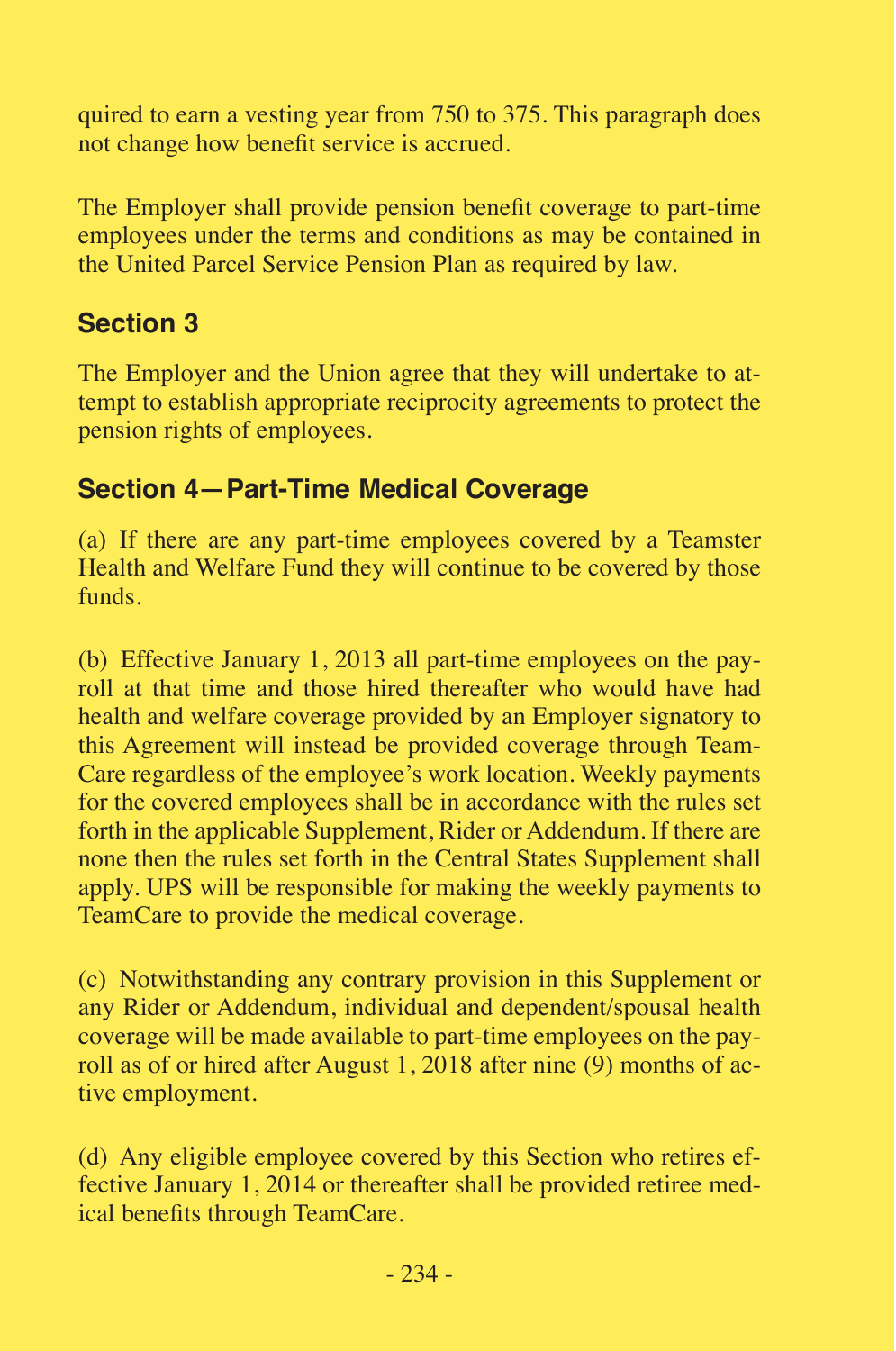# **Section 5—Long Term Disability**

Refer to Article 34 of the National Master

## **Section 6**

Retirees who are covered by the UPS Health and Welfare Plan including those who retired under the 1973-1976 Agreement shall receive benefits after January 1, 2014 under the terms of the Memorandum Concerning UPS Sponsored Plans, attached to the National Master Agreement.

In the event the TeamCare does not maintain the benefit coverage and retiree contribution rate for retiree insurance (including spousal coverage) in effect on the date of ratification of this Agreement, the Union and Employer shall meet to determine and agree if there is a substitute multiemployer plan which will provide comparable coverage. If mutual agreement is reached to provide a substitute plan, the contribution payable by the Employer pursuant to Article 34, Section 1 (a) shall be paid to the new plan.

# **Section 7**

The Employer shall make health and welfare contributions for employees who have been injured on the job for a period of one (1) year, and for employees who are ill or who have been injured off the job for a period of four (4) weeks.

If an employee is absent because of illness or off-the-job injury and notifies the Employer of such absence, the Employer shall ensure that the employee is credited with up to 190 hours of pension credit or four weeks of service pension credit (depending on the length of the absence). If an employee is injured on the job, the Employer shall ensure that the employee receives pension credit until such employee returns to work; however, such pension credit shall not exceed 1801 hours of service or 40 weeks of service pension credit (depending on the length of the absence).

The Employer will provide, to all part-time employees, health and welfare booklets describing their benefits.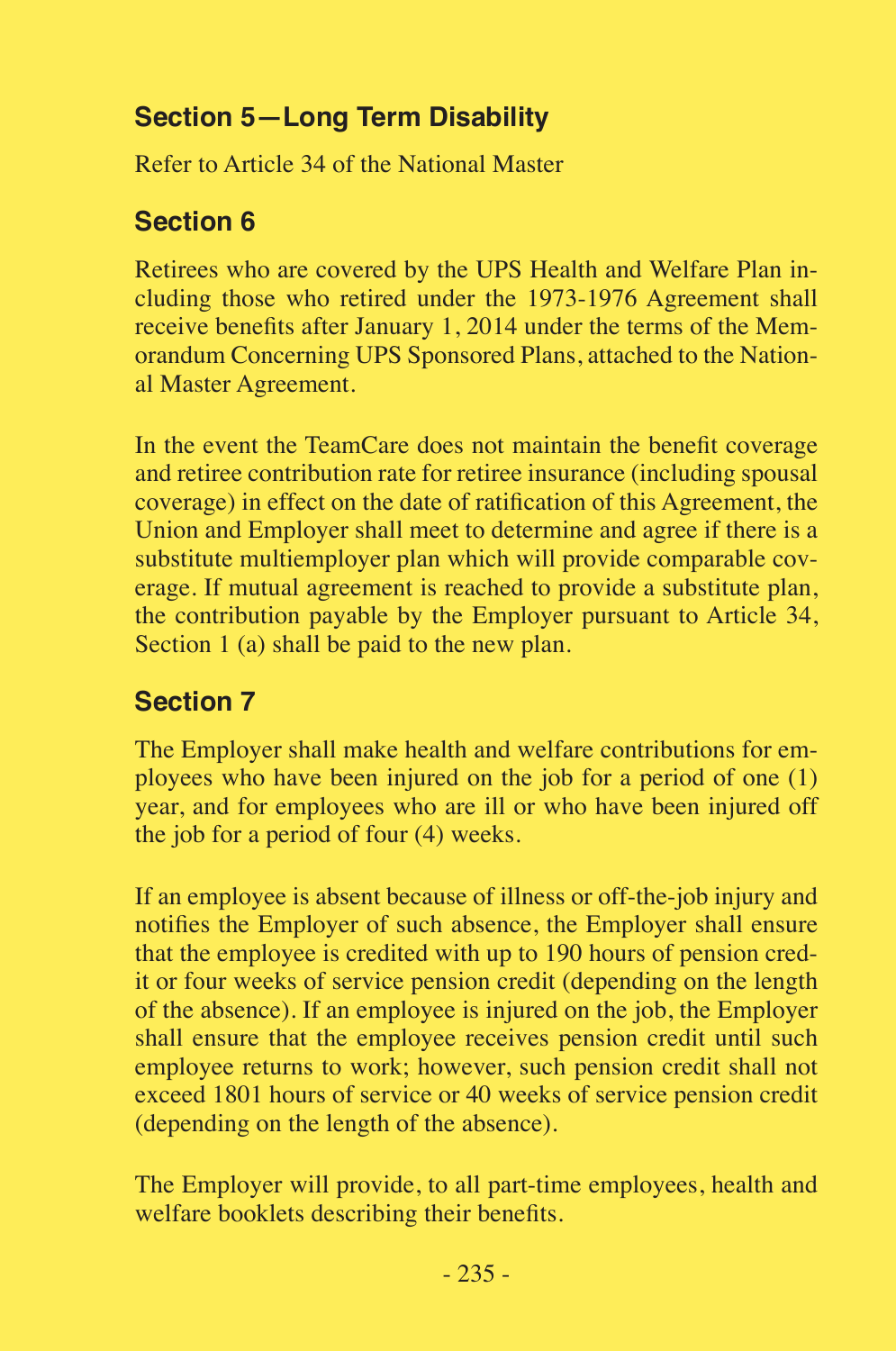## **Section 8**

During the life of this Agreement, the Employer reserves the right, with local union agreement, to present and vote an alternative Health and Welfare Plan to all affected employees. Should a majority of the affected employees vote to accept the alternative plan; the new plan will be implemented accordingly.

## **Section 9**

Denial of individual claims under the disability plan shall not be grounds for a grievance unless and until the appeal process of the plan has been exhausted.

# **ARTICLE 15—HOLIDAYS**

## **Section 1**

A regular seniority employee shall not be required to work on the following eight (8) named holidays-New Year's Day, Memorial Day, Fourth of July, Labor Day, Thanksgiving Day, day after Thanksgiving Day, Christmas Day and New Year's Eve-regardless of the day of the week on which the named holiday falls, provided they comply with the qualifications set forth hereinafter.

One (1) of the qualifications is that regular seniority employees must complete the regularly scheduled workday which immediately precedes or follows the holiday, except in cases of proven illness or unless the absence is mutually agreed to. Full-time seniority employees shall receive eight (8) hours straight-time pay and part-time employees shall receive four (4) hours straight-time pay for the above designated holidays though not worked.

Effective May 1, 1980, all seniority employees (including part-time employees) shall receive two (2) optional holidays as provided above. (Note: One (1) of the optional holidays is in lieu of the negotiated sick day, effective the same date.) All employees hired after July 31, 1997, shall receive two (2) optional holidays on his/her second (2nd) anniversary and each subsequent year. No employee may earn more than two (2) optional holidays in a calendar year.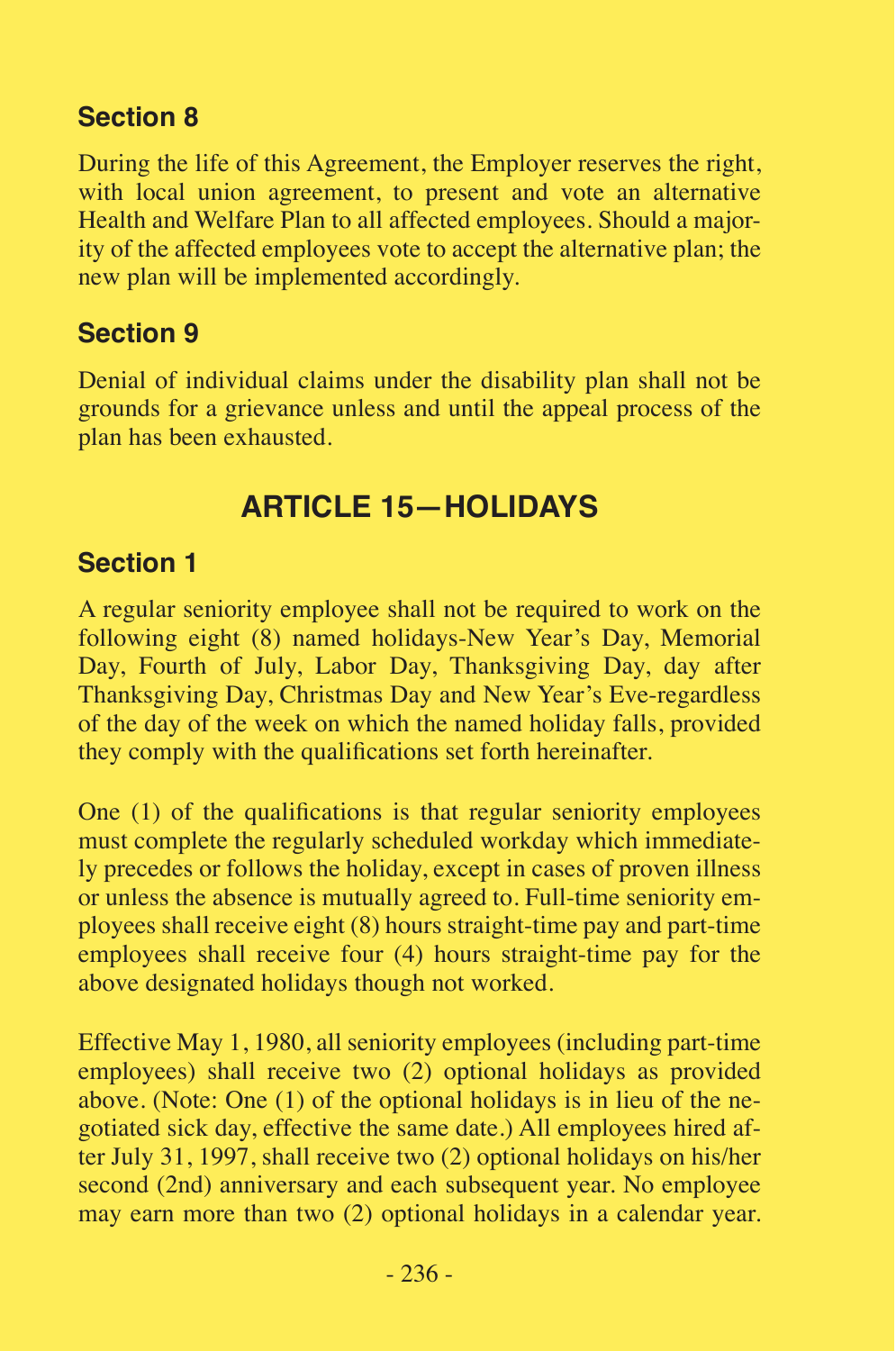The date of the optional holiday is to be determined by mutual agreement between the employee and the Employer except that there shall be no optional holiday during the period Thanksgiving through December 25th. An employee must make his/her request for the optional holiday a minimum of eight (8) days in advance. The Company will respond within twenty-four (24) hours with approval or disapproval. The Company will not unreasonably deny the request. The Company will allow a minimum of one (1) optional holiday per day in each center. Optional holidays not taken shall be paid to the employee at the end of their anniversary year for those hired after July 31, 1997 and May 1st for those hired prior to July 31, 1997.

## **Section 2**

Whenever any of the above-named holidays fall outside of the employee's scheduled work week or during an employee's vacation period, the full-time employee shall be paid eight (8) hours and the part-time employee shall be paid four (4) hours at the straight-time hourly rate for the holiday.

# **Section 3**

Employees who are serving their probationary period are not entitled to holiday pay for holidays falling within the probationary period.

# **Section 4**

Except as otherwise provided in this Agreement, regular seniority employees required to work on any of the above named holidays shall receive double his/her regular hourly rate for all hours worked with a guarantee of eight (8) hours for full-time employees and four (4) hours for part-time employees. Also, no employee shall be required to work on Labor Day unless authorized by the local union.

# **Section 5**

There shall be no premium pay for hours worked on a holiday by employees when their regular jobs begin or end on the holiday. Their holiday is either advanced or delayed, but is nevertheless observed and paid as a holiday.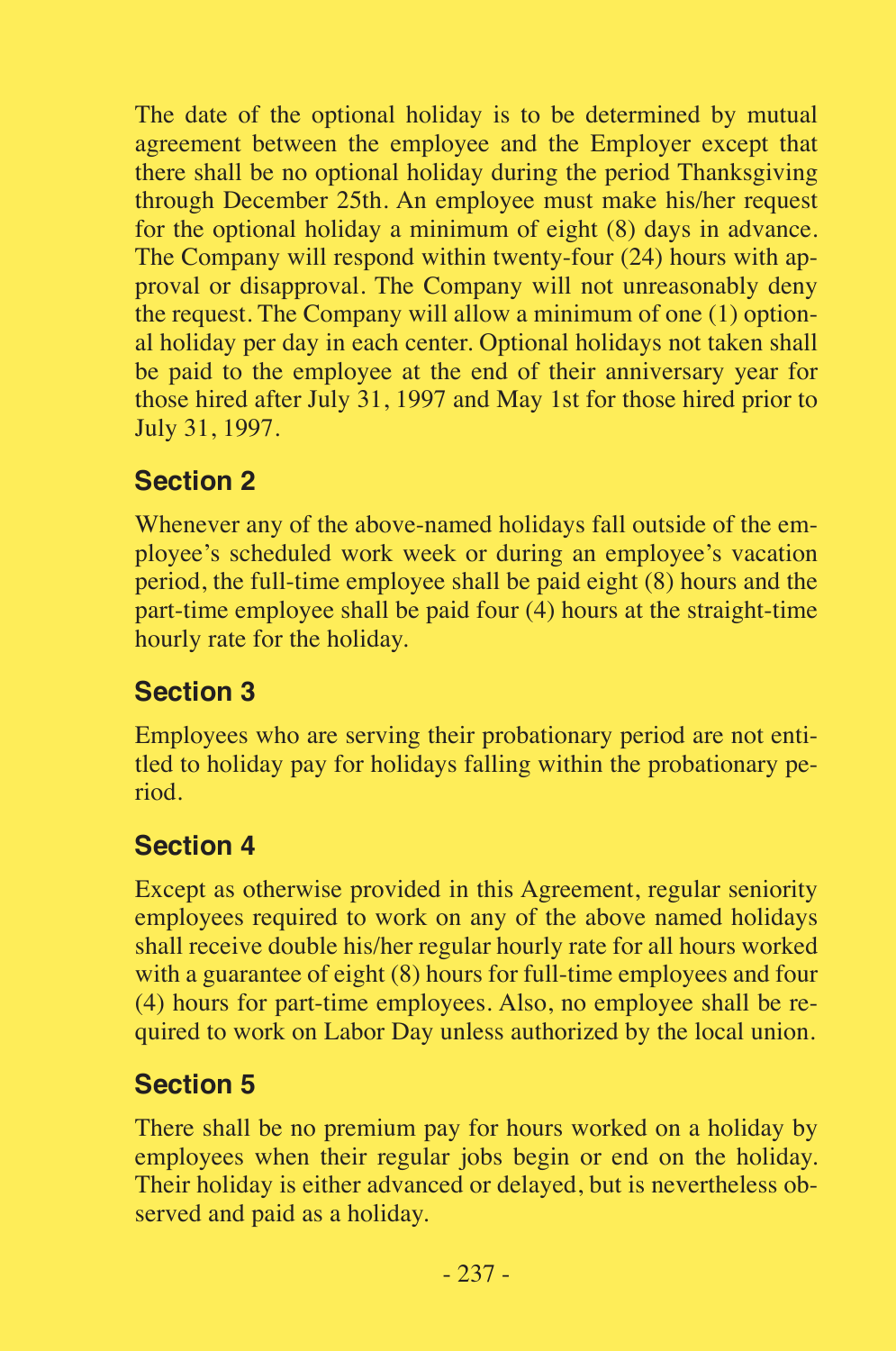#### **Section 6**

All full-time and part-time seniority employees are entitled to holiday pay if the holiday falls within the first (1st) thirty (30) days of absence due to illness or non-occupational injury, or layoff, or within the first  $(1st)$  six  $(6)$  months of absence due to occupational injury.

# **ARTICLE 16—VACATIONS**

All employees who meet the eligibility rules herein set forth shall be entitled to a vacation with pay as follows:

| Twenty-five (25) Years  Six (6) Weeks |  |
|---------------------------------------|--|

Vacation pay shall be computed by multiplying forty-five (45) times the employee's straight-time hourly rate.

In addition to the above schedule, any seniority employee having completed his/her eligibility year shall receive one (1) additional week of vacation with fifty (50) straight-time hours' pay January 1st of each year. Part-time employees shall receive twenty-five (25) hours for said week. (Note: This week of vacation is in lieu of previously negotiated optional holidays and sick days.)

(a) To be eligible for his/her full vacation after the first year of employment, an employee must have worked one thousand two hundred fifty (1,250) straight-time hours and must have been employed for one (1) full year. During the second and subsequent years, the employee must have worked one thousand two hundred fifty (1,250) straight-time hours, but need not be employed the full year to be eligible for the vacation. Computation of one thousand two hundred fifty (1,250) straight-time hours for qualification shall begin only on employment date and anniversaries thereof.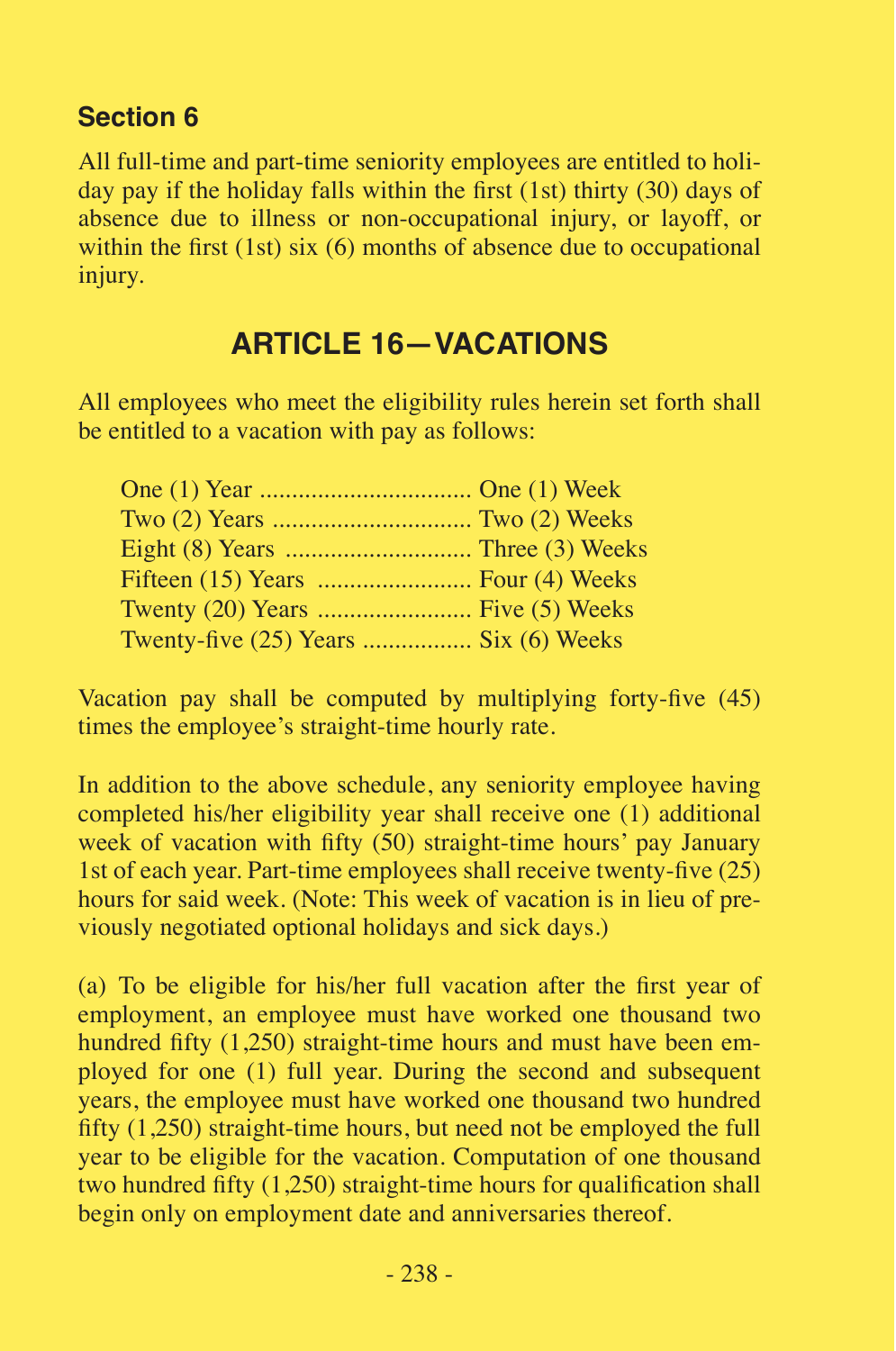(b) An employee who has been employed not less than one thousand two hundred fifty (1,250) straight-time hours as provided above shall be entitled to vacation with pay, to be taken during the period from December 26th through the week of Thanksgiving of the following year. There shall be no vacations from the first  $(1st)$ Monday after Thanksgiving to December 25th.

Any employee who attains seniority must work an entire year in order to be eligible for vacation. Once eligible, the employee will select an available week between the eligibility date and the week of Thanksgiving of that year. If there are no weeks available the employee will be paid in lieu of time. The Option week may be taken after the completion of the eligible year.

The vacation schedule shall be posted in each center on November 15th of each year, for the following year's vacation period. Vacation selections shall be by seniority within the classification. The posted vacation schedule shall show the weeks available for vacation and the number of employees in each classification who may be on vacation during the week. Vacations shall be selected within thirty (30) calendar days after the schedule is posted.

Twenty-five percent (25%) of the total employees in each classification, center or work group shall, by seniority, select by week, prior to completion of the vacation schedule. If an employee fails to select their vacation in the allotted time frame as described above, they will select available openings at such time as they are ready.

After completion of the eligibility year, all eligible employees will pick on a calendar year schedule. All employees will have an eligibility date of January 1st of each year. It is understood that any such regular employee with more than one (1) year of service who resigns or whose services are terminated, except for dishonesty, shall receive pro-rated pay for the number of weeks vacation as set forth in this Article for his/her then completed years of service. Pro-rated pay shall be computed on a percentage basis by dividing the number of straight-time hours worked into one thousand two hundred fifty (1,250) as illustrated below: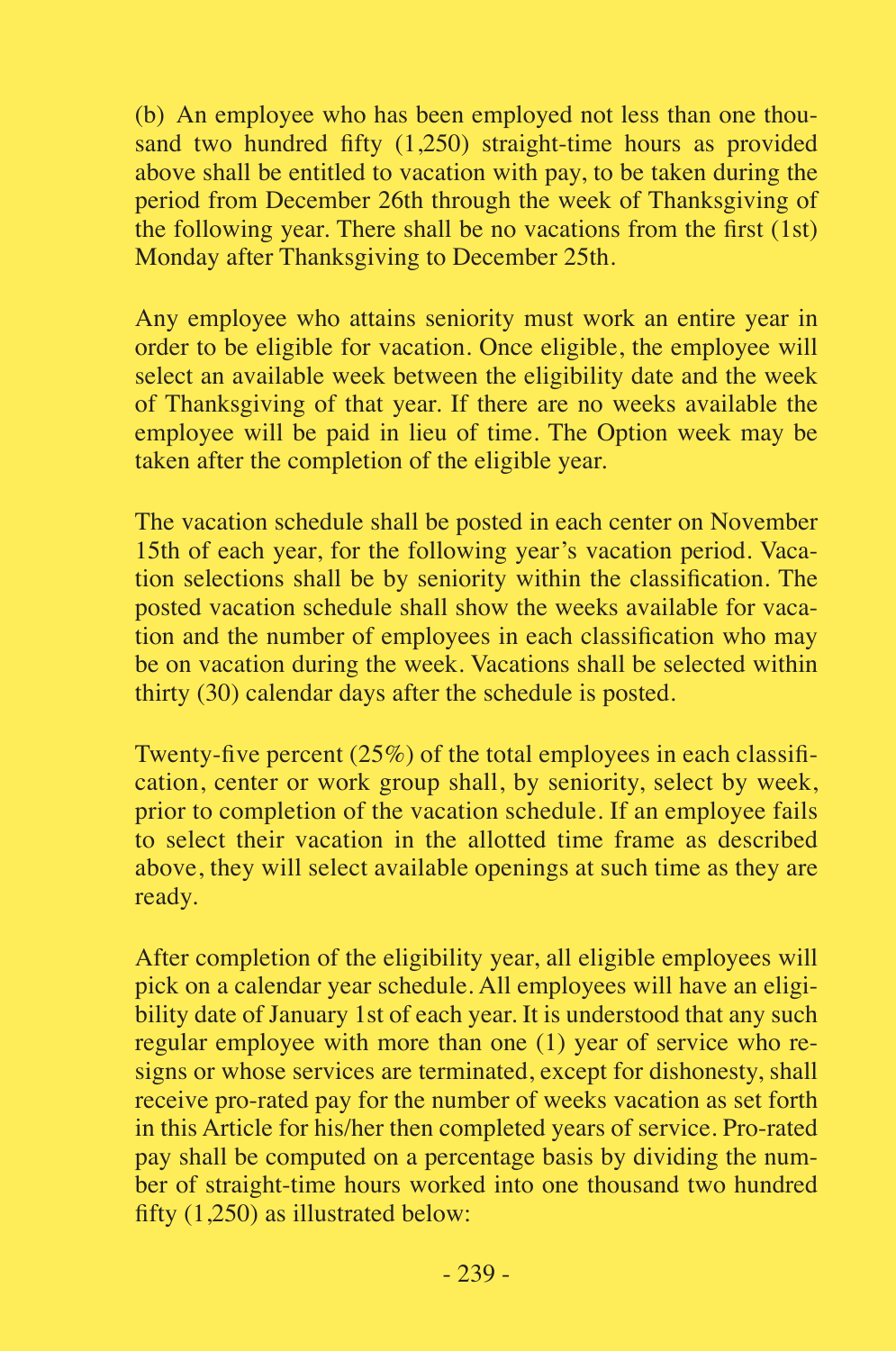| 125 Hours | $=$ | 10% of Full Vacation                   |
|-----------|-----|----------------------------------------|
| 250 Hours | $=$ | 20% of Full Vacation                   |
| 312 Hours | $=$ | 25% of Full Vacation                   |
| 625 Hours |     | 50% of Full Vacation                   |
| 937 Hours | $=$ | 75% of Full Vacation                   |
|           |     | 1,250 Hours $= 100\%$ of Full Vacation |

Seventeen percent (17%) of the employees in a center will be scheduled off each week during the months of May, June, July and August. Employees on leave to fulfill their annual obligation to their Military Reserve Unit shall not be included in the percentage allowed off on vacation.

The application of the seventeen percent (17%) per center shall be applied as follows:

| No. of Employees | No. of Vacations Per Week |
|------------------|---------------------------|
| $1 - 8$          | 1                         |
| $9 - 14$         | $\overline{2}$            |
| $15 - 20$        | 3                         |
| $21 - 26$        | 4                         |
| $27 - 32$        | 5                         |
| $33 - 38$        | 6                         |
| 39-44            | $\tau$                    |
| 45-49            | 8                         |
| $50 - 55$        | 9                         |
| 56-61            | 10                        |
| $62 - 67$        | 11                        |
| 68-73            | 12                        |
| 74-79            | 13                        |
| 80-85            | 14                        |

In areas where employees have a problem getting summer vacations because of the seventeen percent (17%) limitation, either of the following procedure may be adopted with the approval of the local union.

1. Vacation selection (including the option week) shall be in two (2) segments. During the first segment all employees in seniority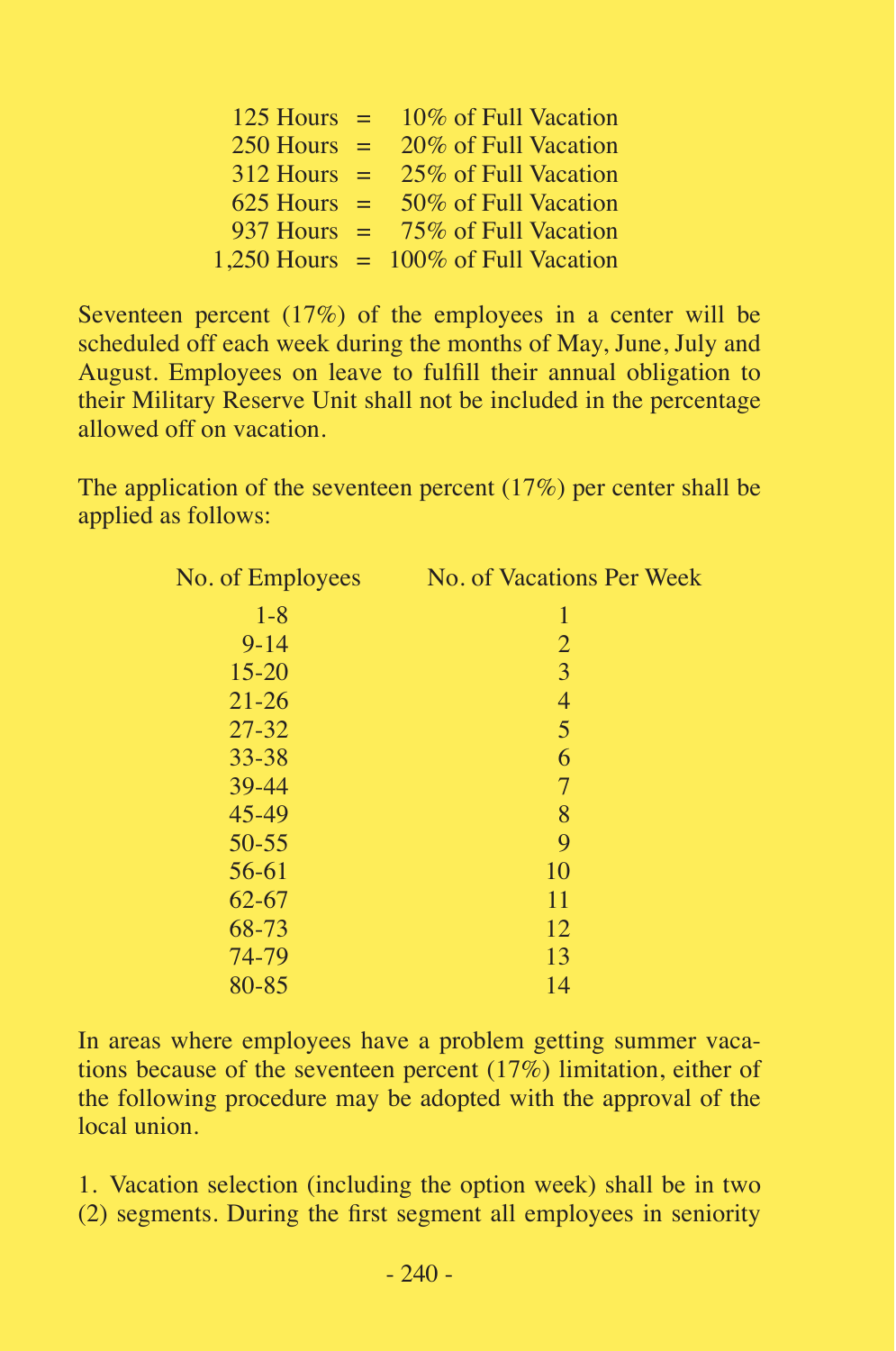order shall be allowed to select one (1) week during the summer months of June, July and August. The selection shall take place with 50% of the seniority list selecting the 1st week of November and the remainder of the seniority list selecting in the 2nd week of November.

2. Vacation selection (including the option week) shall be in two  $(2)$  segments. During the first  $(1st)$  segment, employees in seniority order will be allowed to select the following number of weeks.

| <b>Number of Weeks Vacation</b> | 1st Round |
|---------------------------------|-----------|
|                                 |           |
| 5                               | 2         |
|                                 |           |
| $\overline{\mathbf{c}}$         |           |
|                                 |           |

After completion of the initial selection segment, all employees in seniority order will select whatever remaining weeks they have earned.

For the remaining months, the Employer will schedule vacation in relation to expected volume with a minimum of ten percent (10%) per center.

| No. of Employees | No. of Vacations Per Week |
|------------------|---------------------------|
| $1 - 14$         |                           |
| $15-20$          |                           |
| $21 - 30$        | $\mathcal{R}$             |
| $31 - 40$        |                           |

If all scheduled vacation weeks have not been scheduled within the time allocated in each of the above periods, the open vacation weeks will be assigned by seniority to the lower senior employees eligible.

Employees shall not be forced to take vacation while on worker's compensation. When an employee is on compensation during his/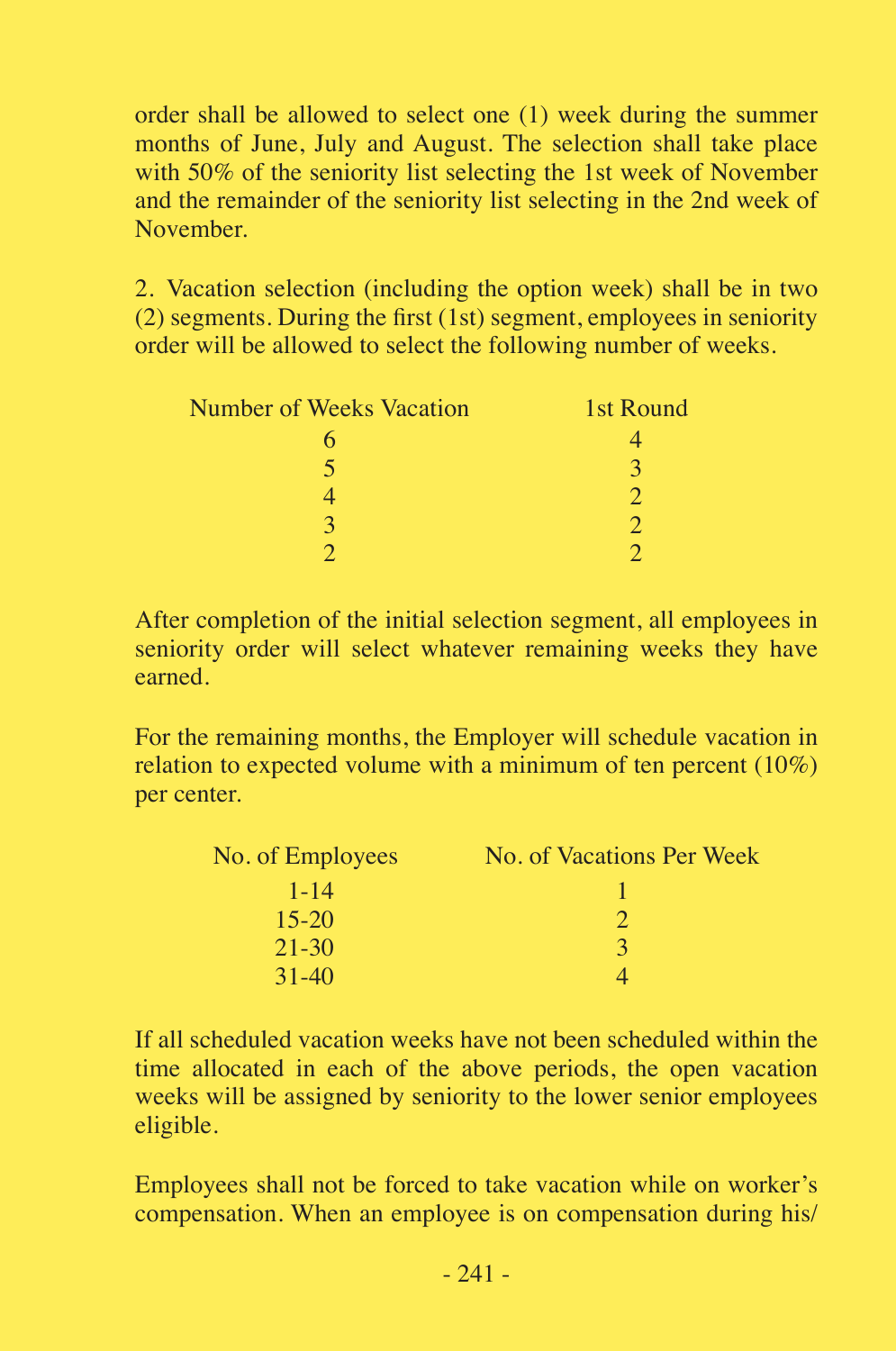her scheduled vacation time, the employee may elect to take pay or reschedule the vacation time on available open weeks.

If a holiday falls during an employee's vacation, he/she shall be paid an extra day's pay for the holiday in addition to his/her regular pay.

On the pay day immediately preceding an employee's vacation, he/ she shall be paid his/her vacation pay computed on the basis of forty-five (45) hours per week at his/her then current hourly rate.

Vacation pay will be made on separate checks.

Employee's time off for on-the-job injury up to one (1) year shall count toward vacation.

Employee's time off because of sickness or off-the-job injury shall count toward vacations up to four (4) weeks.

Employees (full and part-time) may take pay in lieu of time off for the option week.

The option week shall be included, if not used, in the prorated vacation provision for all employees as outlined above.

The employee must indicate preference the time vacations are selected.

For employees who elect to take an option week as a vacation week, the first week of vacation selected will be deemed the option week and will be paid at fifty (50) hours for full-time and twenty-five (25) hours for part-time at the appropriate rate of pay.

Any full-time employee who displaces a part-time employee shall have those hours counted towards his/her hours worked for a fulltime vacation.

Part-time employees shall be covered by the same schedule, but must have worked one-half (1/2) of the hours shown above, and shall be paid at the rate of twenty (20) hours pay for each week of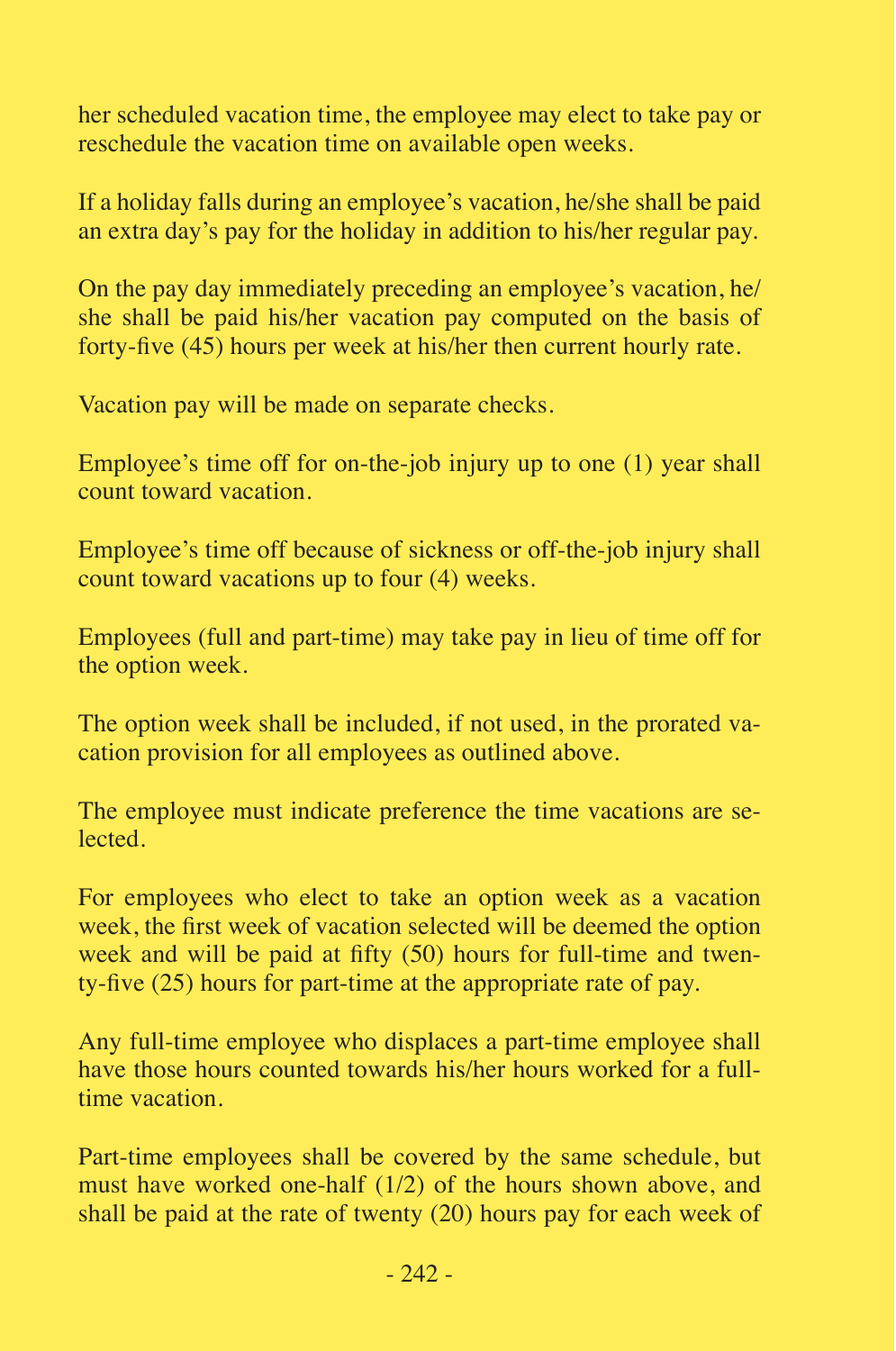vacation. Maintenance of Standards shall apply to vacations for members of those local unions where present local schedule may exceed the Supplemental Agreement.

The Employer shall have the right to hire vacation replacements. Vacation replacements hired in May, June, July and August shall not gain seniority unless they are worked after Labor Day. Employees worked after Labor Day shall have their time worked prior to Labor Day count toward acquisition of seniority as provided for elsewhere in this Agreement. However, their seniority dates shall be the first (1st) day worked after Labor Day. If the Employer recalls these employees it must continue to comply with the part-time six-for-one ratio as provided for elsewhere in this Agreement. Parttime employees may work as full-time vacation replacements under the terms of this provision and still retain their seniority as parttime employees. The Employer shall notify the Union of any employees hired as vacation replacements and have the employee sign a vacation replacement form.

Single Vacation Day(s) Option:

Full-time employees that have earned at least three (3) weeks of vacation, will have the option of declaring that he/she will be able to split up to two (2) weeks of regular vacation into five (5) or ten (10) single days. Single vacation days may also be taken in blocks of (two  $(2)$  days, or three  $(3)$  days).

Part-time employees that have earned at least five (5) weeks of vacation (20 years seniority), will have the option of declaring that he/ she will be able to split one (1) week of regular vacation into five (5) single days. Single vacation days may also be taken in blocks of (two  $(2)$  days, or three  $(3)$  days).

The employee must declare this option at the time of vacation selection.

No single vacation day(s) will be taken during the period of Thanksgiving through December 25th.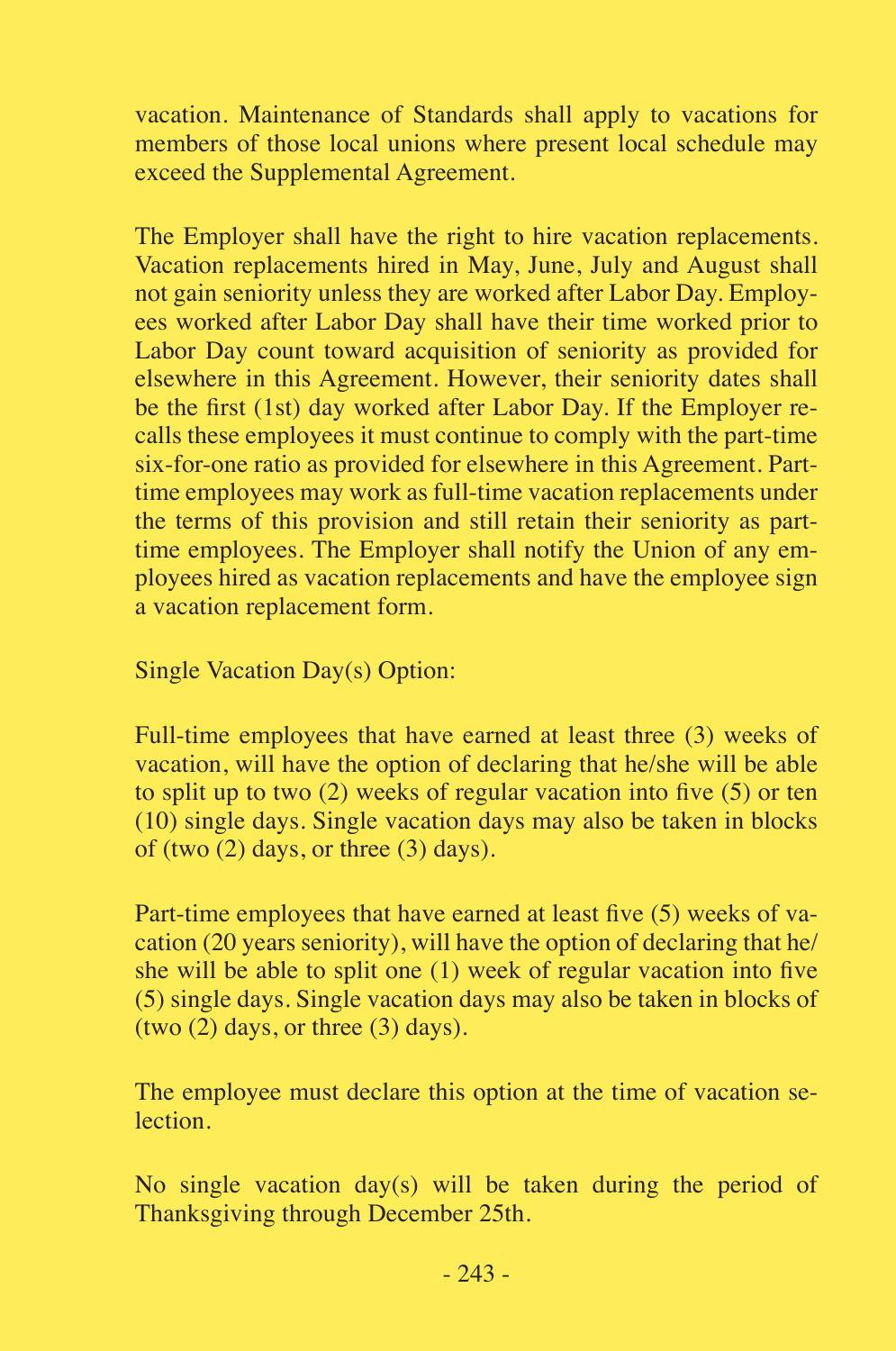Seniority shall prevail for selection of single vacation day(s).

Approval of vacation days will be at the discretion of the employer. The Company shall not unreasonably deny the request. Single vacation day(s) selected during the calendar year must be selected, in writing, a minimum of eight  $(8)$  working days prior to the requested date(s). The Company must approve or deny the requests within one (1) working day of the request. Single vacation days may be granted by mutual agreement outside of the eight (8) working day request provision outlined above. The Company will allow a minimum of one (1) single vacation day in each work classification for areas with twenty-five (25) employees or less; minimum of two (2) for areas with 26-70 employees and a minimum of three (3) employees for areas with 71 or more employees, provided there is coverage for the single vacation days. These days shall be paid for the first five days that the employee does not work, provided they were scheduled to work on these days and provided there is coverage for the single vacation days.

Single vacation days will be paid at nine (9) hours per day. Any days not used will be paid off at the end of the year.

Single vacation days shall not count toward the percentages of employees allowed off per week in this Article.

Employees may not request vacation  $day(s)$  in any week they are not previously scheduled to work.

# **ARTICLE 17—DISCHARGE OR SUSPENSIONS**

The Employer shall not discharge nor suspend any employee without just cause. No employee shall be suspended or discharged without first being given (1) warning letter of a complaint and also be given a local level hearing except for the following offenses

(a) dishonesty; (an employee's failure to accurately recall details during an investigatory interview shall not by itself be considered dishonesty)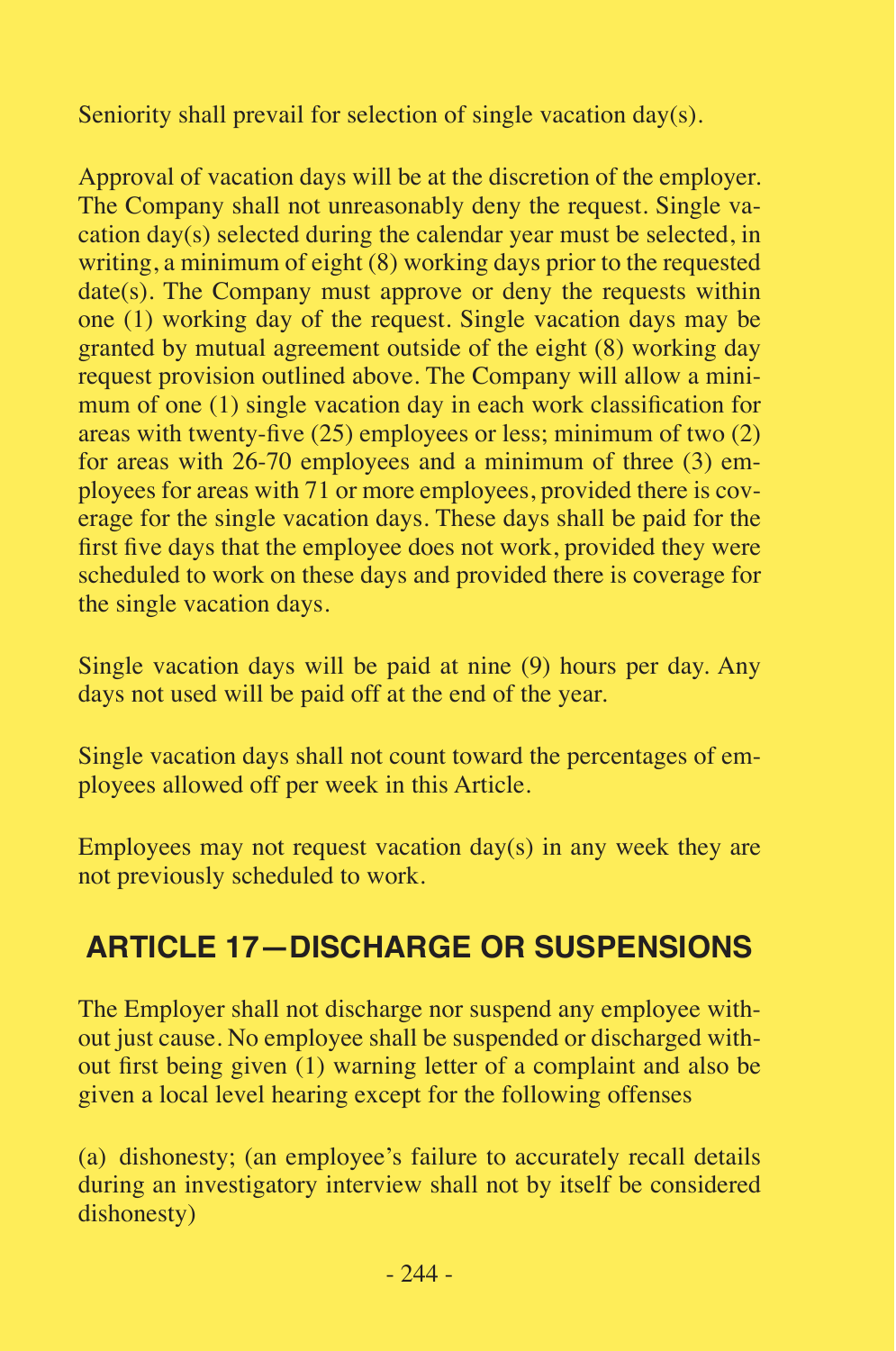(b) drinking of, or under the influence of alcoholic beverage or narcotics during the workday pursuant to National Master Article 35;

(c) personal possession or use of drugs, marijuana or L. S. D. during the workday pursuant to National Master Article 35;

(d) serious accidents pursuant to National Master Article 18, Section  $3$ <sup>.</sup>

(e) the carrying of unauthorized passengers while on the job;

(f) failure to report an accident that the driver had or should have had knowledge of;

(g) an avoidable runaway accident;

(h) failure to turn in all monies collected on that day; or,

(i) other cardinal offenses, the Company and the Union agree that there are offenses where an employee may be suspended in lieu of discharge. Discharge under this subsection should only be used in situations where the employee's actions are so egregious that he/ she needs to be removed from the workplace immediately to protect employees, customers, and/or the Company. When an employee is removed from service, the Union will be notified by the District Labor Manager or his/her Labor designee.

With the above exceptions, no employee who is discharged or suspended shall suffer any loss of pay or benefits until the grievance procedure has been completed. The Employer liability will stop:

- (a) if the discharge is sustained;
- (b) if the Union fails to follow the procedure;

In an effort to expedite the resolution of a discharge or suspension grievance filed by an employee, the Union shall make itself available for a hearing within ten (10) days of a request by the Employer.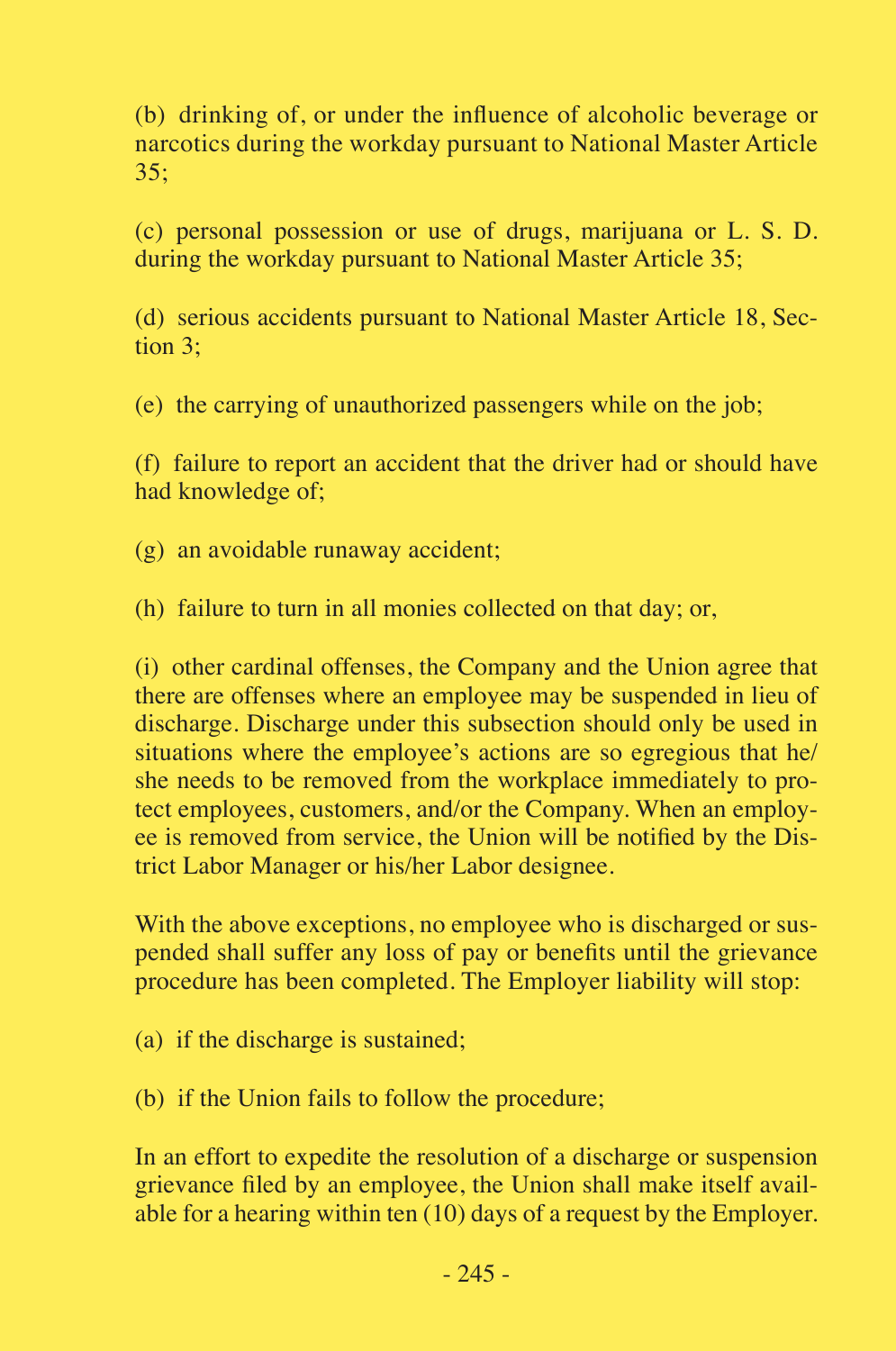If the grievance is deadlocked at the local hearing, the Local or State Committee shall hear the case at the next scheduled meeting.

If the grievance is deadlocked, the JAC shall hear the case at the next scheduled or special JAC.

If the JAC does not resolve the case, it shall be submitted to the last step of the CRT procedure. The warning letter, as herein provided, shall be given to the employee with a copy of said letter to the appropriate local union within ten (10) days of knowledge of said complaint and shall not remain in effect for a period of more than nine (9) months from date of said warning letter.

Discharge or suspension must be by proper written notice to the employee as per current practice. The proper written notice will also be given to the Local Union and may be transmitted electronically. Any employee may request an investigation of his/her discharge or suspension.

When a customer makes a formal complaint against an employee and the Employer investigates and finds either merit or substance to the complaint, the complaint shall be reduced to writing. The complaint shall be discussed with the employee and the employee shall have the right to have a steward present. The employee shall have the right to respond to the complaint, in writing, and this response shall also become part of the employee's official record.

The Employer agrees that when conducting an interview with an employee, the Employer will not proceed with the interview after they have made the determination to discipline or the employee reasonably contemplates discipline, without the presence of a steward or alternate steward. At this point, the interview will not continue until the steward or alternate steward is present. The employee may waive representation by the steward or alternate steward, in writing, and a copy shall be sent to the local union.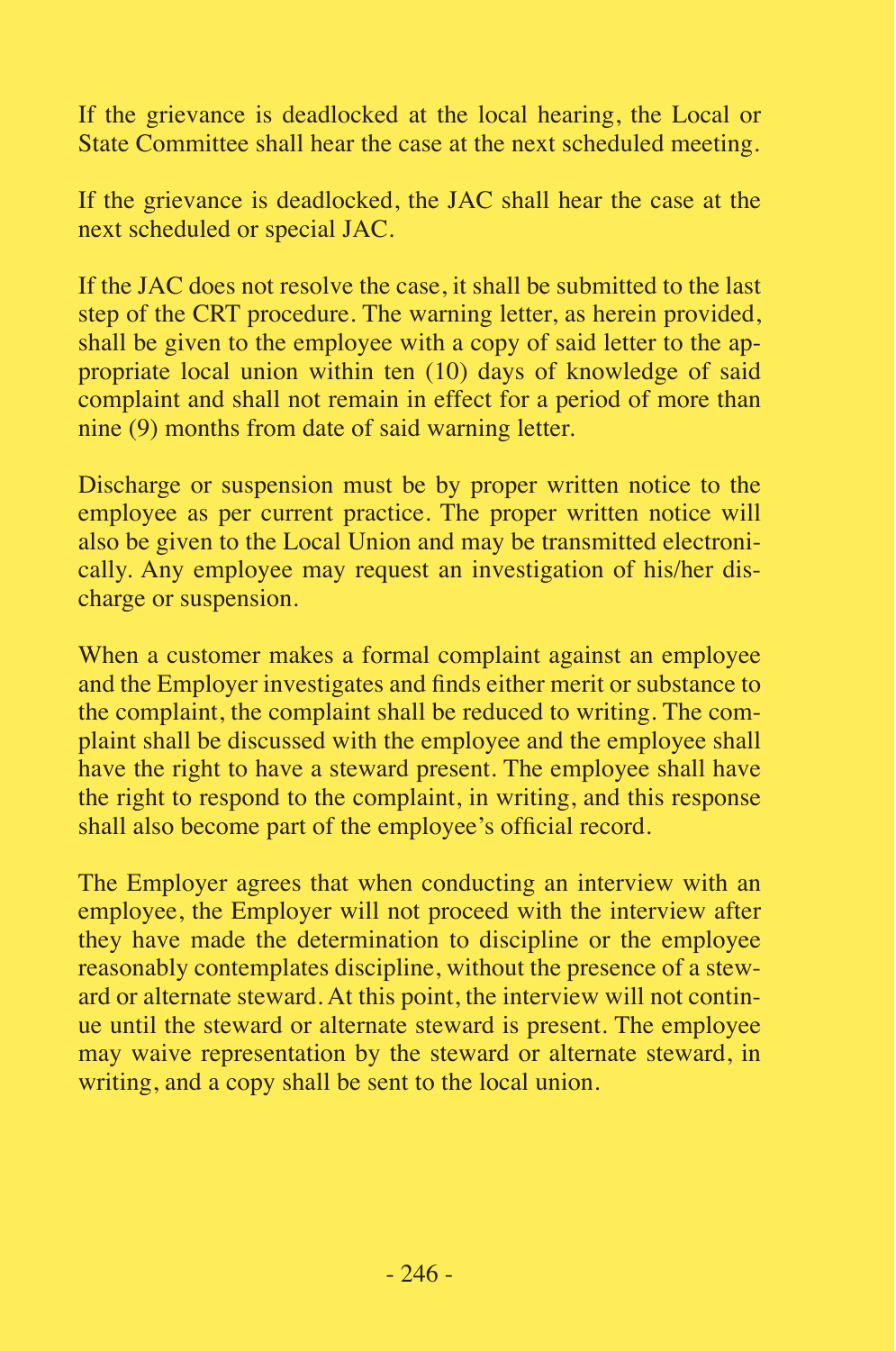# **ARTICLE 18—MEAL PERIOD (FULL-TIME)**

Employees shall be entitled to and required to take an unpaid meal period between the third (3rd) and sixth (6th) hour of work.

(a) All employees shall receive at least one (1) ten (10) minute paid break.

(b) Employees who presently enjoy two (2) paid breaks shall continue this practice.

(c) Local past practice shall prevail regarding the duration of the meal and rest periods. In areas where the Employer has a 10:30 a.m. air commitment, breaks will be taken so as to not jeopardize the delivery guarantee.

(d) All paid-for time shall be counted in computing overtime.

# **ARTICLE 19—MISCELLANEOUS PROVISIONS**

#### **Section 1**

Any reports that are required by the Employer and must be filled out by the employee shall be done while on the clock.

#### **Section 2**

Feeder drivers, irrespective of domicile, will work as directed in any of the Employer's locations.

A feeder driver, on arriving at a hub, will be allowed up to one (1) hour for his/her meal period. Any employee leaving the premises will be required to punch out and in.

#### **Section 3**

A package car driver and full-time inside employee may request, by a twenty-four (24) hour advance written notice, to be relieved from duty after eight (8) hours of work on a particular day. The Employer shall allow a minimum of ten percent (10%) of the drivers and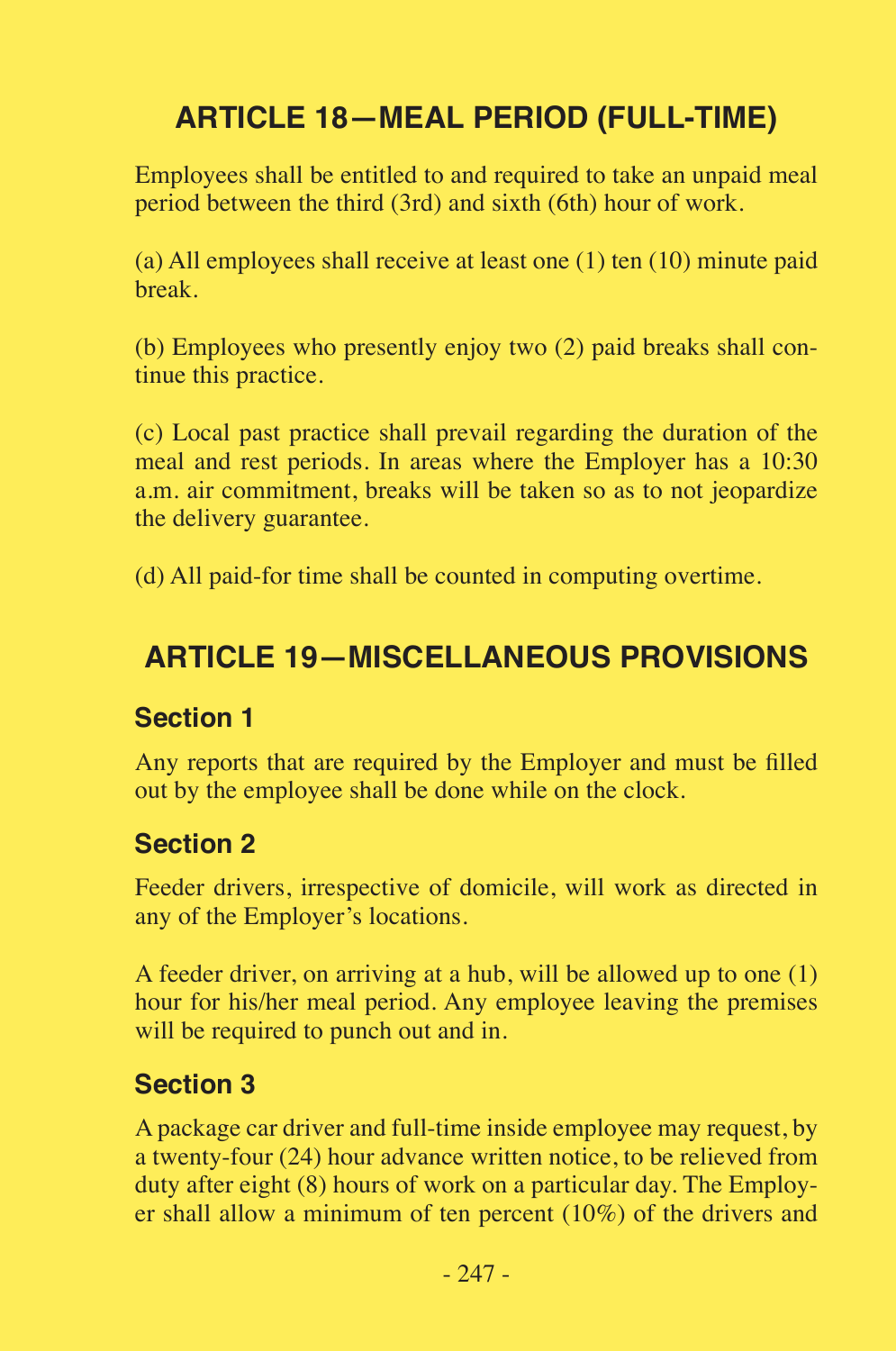full-time inside employees in a center off each day. No employee shall be granted the same day of the week on a continuous basis. The objective of the provision is to allow as many different employees off as possible. Any employee abusing the provision must get approval of the Local or State Grievance Panel before being allowed to exercise his/her right under this provision. It is further understood that, to accomplish the above, some change in starting time and job content may be necessary. The above provision shall not apply from Monday after Thanksgiving through the week of Christmas. It is understood that the Employer is not obligated to let all the employees in one (1) loop off at one time. Employees shall be informed at the conclusion of the day prior to the day requested, of the status of their request.

## **Section 4**

The Employer shall be responsible for replacing the employee's personal tools, which he/she is required by the Employer to furnish for himself/herself, if such personal tools are lost due to proven theft or by fire or destruction. The Employer's liability shall not, however, exceed the actual replacement cost of the tools stolen. Employees shall cooperate in safeguarding their personal tools. The Employer shall furnish all cutting tools, such as files, hack-saw blades, reamers, drills, creepers, special tools, and all power tools above one-half inch (1/2") drive.

For employees to be covered under this Section, it is understood that each employee must furnish the Employer with a complete inventory of his/her personal tools, subject to verification by the Employer, and must keep such inventory current. The employee shall retain a copy of such inventory for his/her own protection. The Employer will give the employee a written acknowledgment of inventory submitted, with a copy to the local union.

# **Section 5**

Initial retention testing for sorters and pre-loaders shall be done on Company time.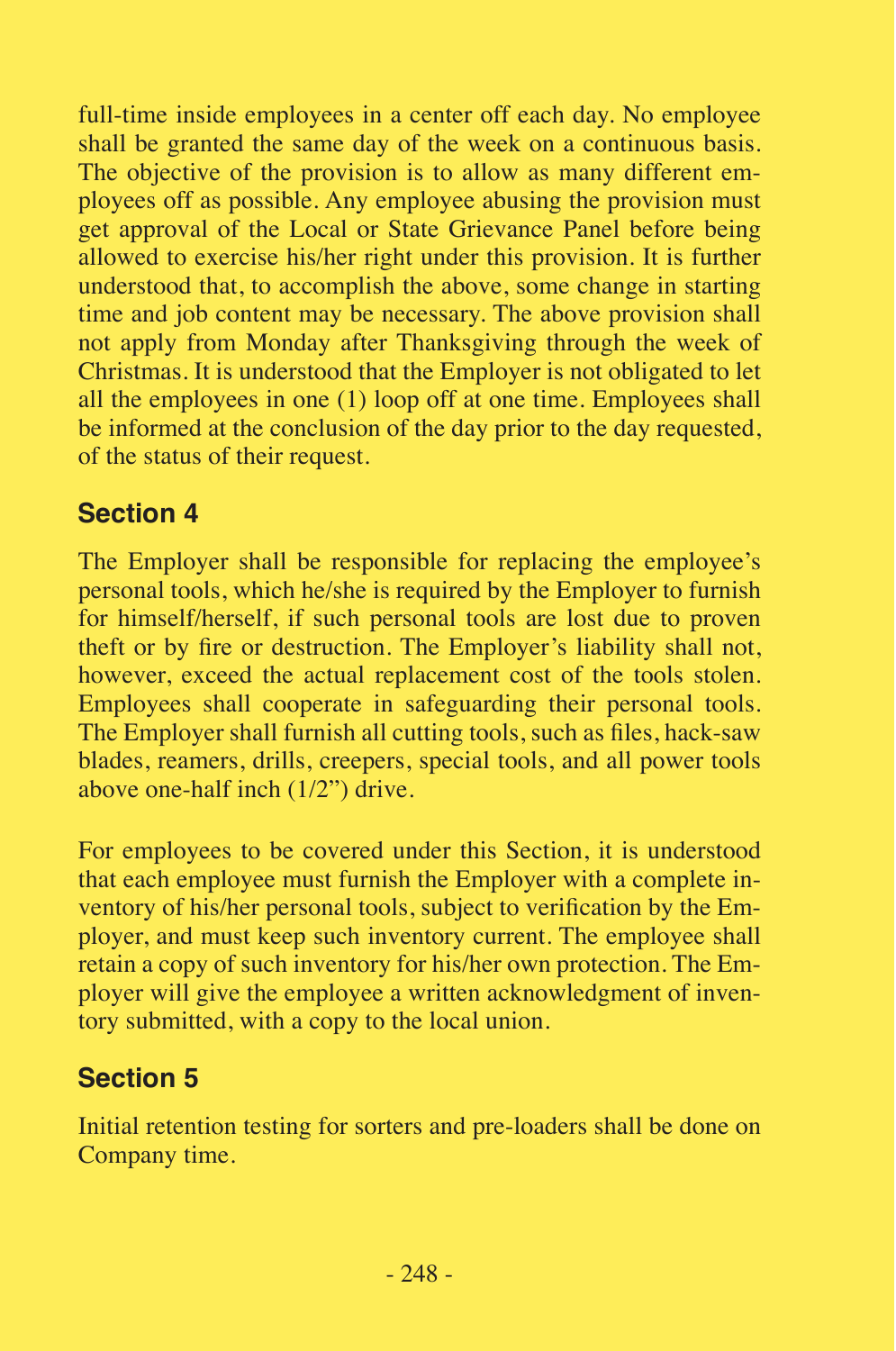# **Section 6**

Drivers shall not be disciplined for refusing to go back out on the street once they have returned to the building, after having completed their full day's work.

#### **Section 7**

Helpers for package car drivers shall be paid eighty percent (80%) of the starting rate for package car drivers plus increases outlined in Article 41, Section 2 of the National Master Agreement.

The provisions of Article 12, Section 7, shall apply to helpers who are on the payroll thirty-one (31) calendar days or more.

## **Section 8**

In addition to the negotiated increases in the National Master Agreement, feeder drivers shall be paid as follows: forty-five cents (.45) above tractor-trailer rate for double bottoms, and eighty cents (.80) above tractor-trailer rate for double 40's and trains.

## **Section 9**

The Employer shall allow C.B.'s in package cars for drivers that drive three hundred (300) miles or more, per shift, if needed for safety reasons. The Joint Area Committee may waive this requirement where C.B.'s are needed for safety reasons.

## **Section 10**

There will be no newly implemented incentive plans or bonus plans unless approved by the affected employees and the Union. Current plans will remain in effect unless grieved by the majority of the employees involved and approved by the Joint Area Committee:

(1) Individual grievances must be completed by each employee requesting the plan to be terminated and the grievances must be submitted to the local union within three (3) weeks of their being written.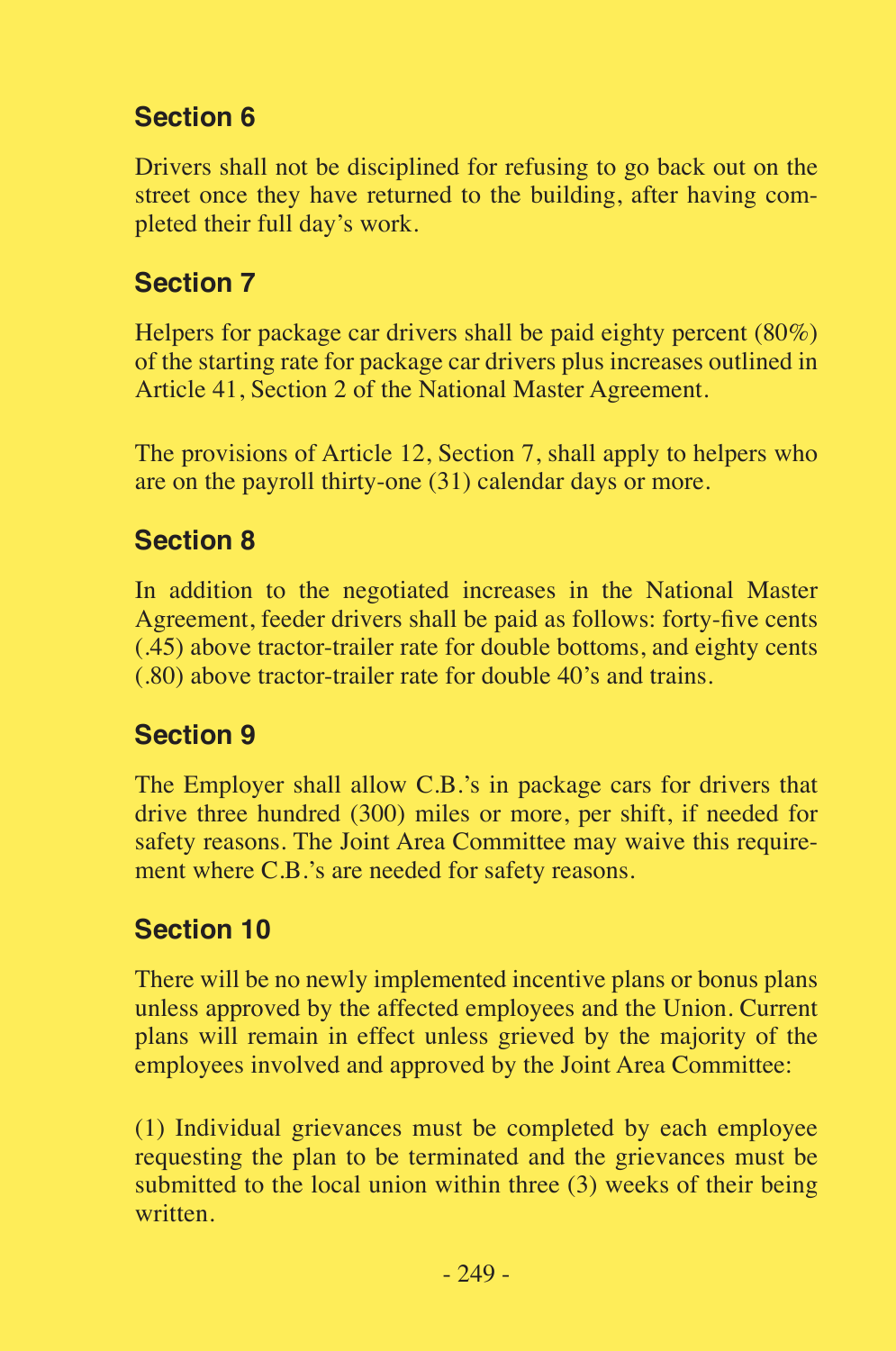(2) Once a grievance on this subject has been submitted to the local union, management is not to attempt to resolve the grievance with the grievant without a representative of the Union present.

(3) If a majority of the package car drivers in a center write grievances within a three  $(3)$  week period, the local union shall advise the Employer within one (1) week and submit the issue to the JAC for approval.

(4) The local union shall have the right to attend any meetings on this subject conducted by the Employer from the time the grievances are submitted to the JAC until they are heard.